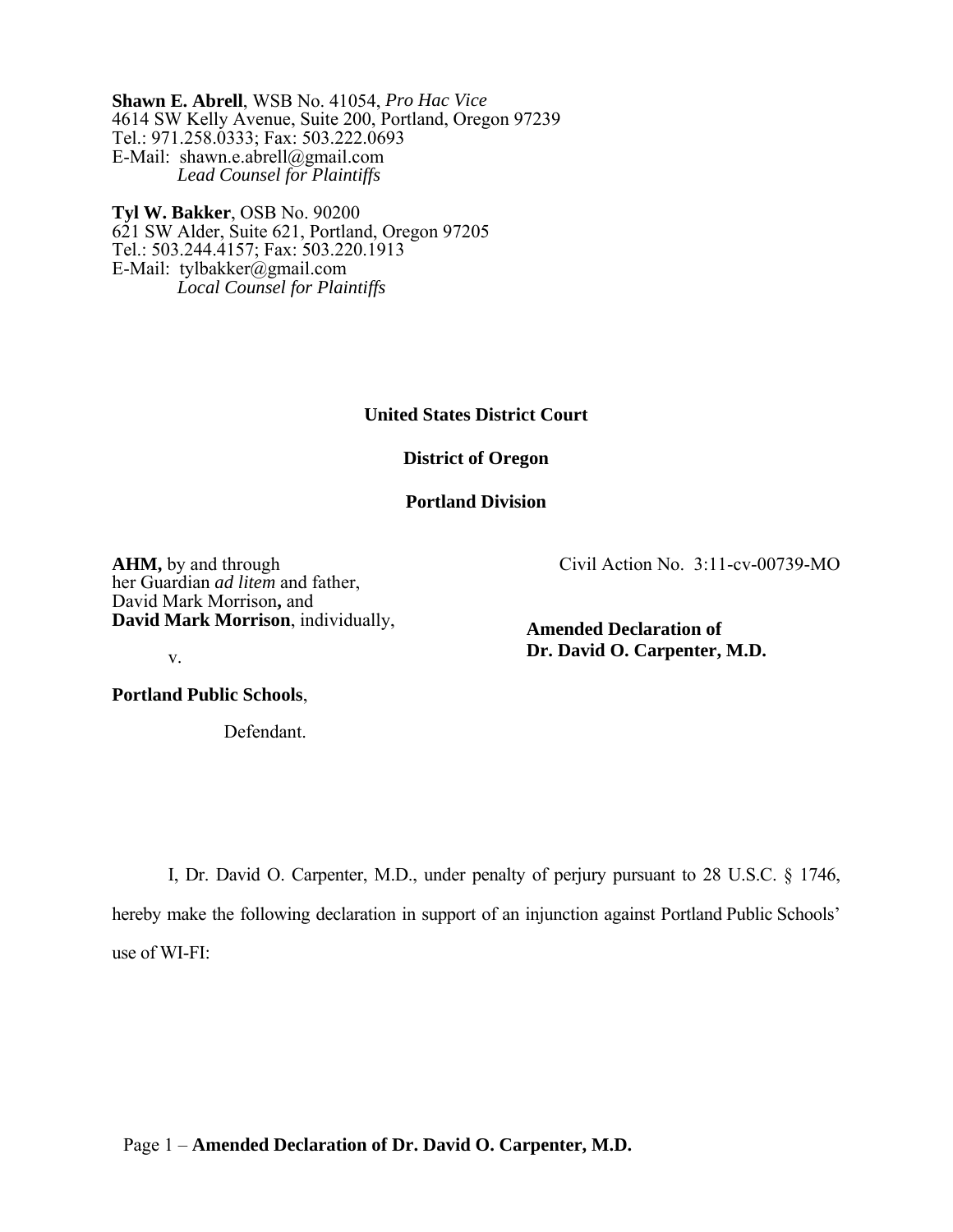1. I am a public health physician, educated at Harvard Medical School. My current title is Director of the Institute for Health and the Environment at the University at Albany and Professor of Environmental Health Sciences within the School of Public Health. Formerly, I was the Dean of the School of Public Health at the University of Albany and the Director of the Wadsworth Center for Laboratories and Research of the New York State Department of Health.

2. I served as the Executive Secretary to the New York State Powerlines Project in the 1980s, a program of research that showed children living in homes with elevated magnetic fields coming from powerlines suffered from an elevated risk of developing leukemia. After this I became the spokesperson on electromagnetic field (EMF) issues for the state during the time of my employment in the Department of Health. I have published several reviews on the subject and have edited two books.

3. I am a Co-Editor and a Contributing Author of the *BioInitiative: A Rationale for a Biologically-based Public Exposure Standard for Electromagnetic Fields (ELF and RF)*, www.bioinitative.org. It documents bioeffects, adverse health effects and public health conclusions about impacts of electromagnetic radiation (electromagnetic fields including extremely-low frequency ELF-EMF and radiofrequency /microwave or RF-EMF fields). The public health chapter from this report was subsequently published in a peer-reviewed journal.

4. Additionally, I am a Co-Author of *Setting Prudent Public Health Policy for Electromagnetic Field Exposures*, Reviews on Environmental Health, Volume 23, No 2, 2008, attached as Addendum A-2.

5. In addition, in 2009, I was invited to present to the President's Cancer Panel on the subject of powerline and radiofrequency fields and cancer, and have testified on this issue before the Unite States House of Representatives.

6. In sum, I am a public health physician, professor and former public health school Dean with expertise in electrophysiology, low-frequency electromagnetic fields bioeffects, and

#### Page 2 – **Amended Declaration of Dr. David O. Carpenter, M.D.**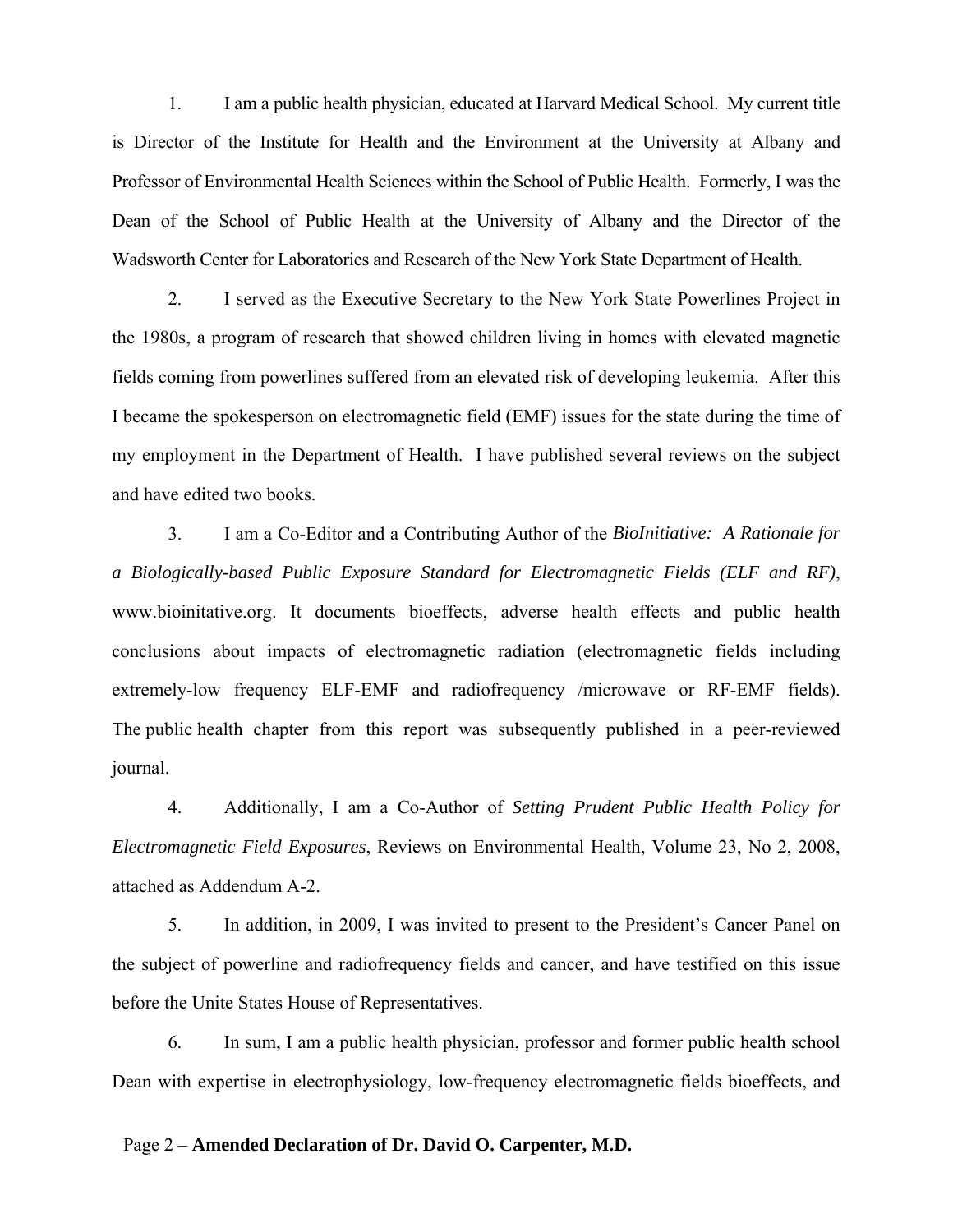radiofrequency (RF) and microwave (MW) radiation bioeffects.

7. WI-FI deploys pulse-modulated ("PM") microwave ("MW") radiation (within the larger RF radiation spectrum) with a carrier frequency that is similar to that used by a microwave oven: about 2.45 GHz. This is the "Agent". The 2.45 GHz frequency was chosen for the oven because of its wavelength and harmonic resonance with the water molecule, to ensure the most efficient absorption by living tissues and effective heating by way of the agitation of water at the molecular level. The pulse-modulation of a wave with lower frequencies in addition to the highfrequency carrier signal, increases the exposure complexity and in turn the bioeffects in an exposed population.

8. In the context of school development, WI-FI exposes building occupants including children and adults constantly from both computers and infrastructure antennas. Duration may be an even more potent contributing factor to RF/MW radiation bioeffects than exposure levels. Chronic, such as all-day, school exposure, is more likely than short and intermittent exposure, such as cell phone use, to produce harmful health effects, and is likely to do so at lower exposure levels.

9. Persons stationed close to school computers with WI-FI and especially those very near to any WI-FI infrastructure will receive considerably higher exposure than do others.

10. It is generally accepted within the relevant scientific community and has been established beyond any reasonable doubt that adverse human health effects occur at far lower levels of RF/MW radiation exposure than those that cause noticeable heating, particularly where the wavelength approaches body-part size and thus maximizes absorption, where the wavelength has resonance with the water molecule, where there is more complex, modulated wave, where there is chronic exposure duration, and where exposed persons lack the capacity voluntarily to remove themselves from radiation sources.

11. Some effects are shown to occur at several hundred thousand times below the FCC public exposure guidelines, which are set based on the fallacious assumption that there are no adverse health effects at exposures that do not cause easily measureable heating. FCC guidelines

Page 3 – **Amended Declaration of Dr. David O. Carpenter, M.D.**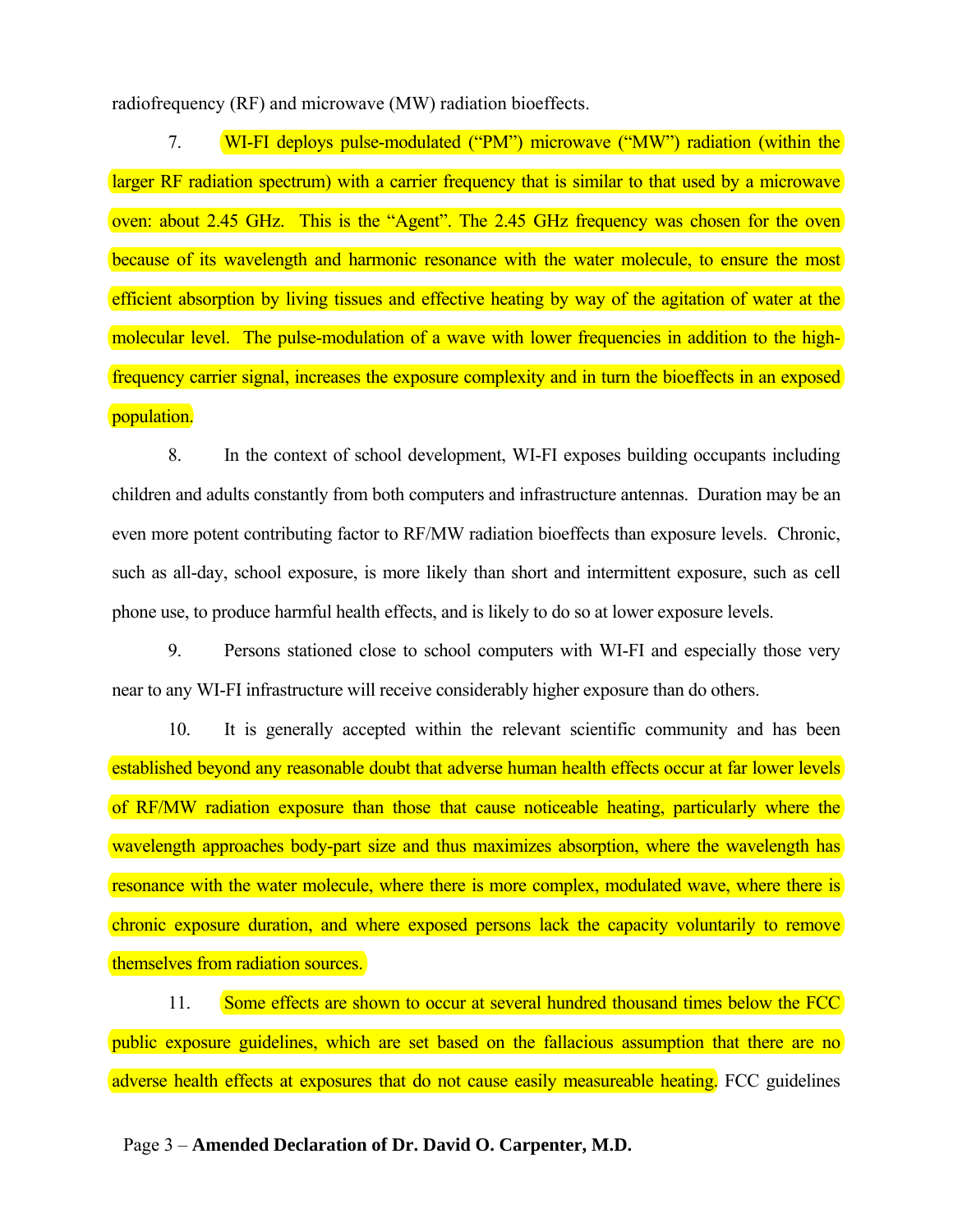also only apply to 30-minute public exposures; therefore do not even infer safety at durations >30 minutes, such as in a school setting.

12. Exposure to high-frequency RF and MW radiation and also the extreme low frequency (ELF) EM fields that accompany WI-FI exposure have been linked to a variety of adverse health outcomes. Some of the many adverse effects reported to be associated with and/or caused by ELF fields and/or RF/MW radiation include neurologic, endocrine, immune, cardiac, reproductive and other effects, including cancers.

13. Studies of isolated cells have shown that RF/MW exposures may cause changes in cell membrane function, cell communication, metabolism, activation of proto-oncogenes, and can trigger the production of stress proteins at exposure levels below FCC guidelines and also at and less than school WI-FI exposure levels and parameters. Resulting effects in cellular studies include without limitation DNA breaks and chromosome aberrations, cell death including death of brain neurons, increased free radical production, activation of the endogenous opioid system, cell stress and premature aging.

14. Human studies of comparable RF/MW radiation parameters show changes in brain function including memory loss, retarded learning, performance impairment in children, headaches and neurodegenerative conditions, melatonin suppression and sleep disorders, fatigue, hormonal imbalances, immune dysregulation such as allergic and inflammatory responses, cardiac and blood pressure problems, genotoxic effects like miscarriage, cancers such as childhood leukemia, childhood and adult brain tumors, and more.

15. There is consistent evidence for increased incidence of effects in individuals who live near to high-power short-wave, AM, FM and TV transmission towers. This is particularly relevant because, like WI-FI, radio-TV transmission towers give continuous, whole-body radiation, not just radiation to the head, constantly.

16. Since WI-FI transmitters, both infrastructural and on computers, are indoors, where children and teachers may be very close by, and since WI-FI, at 2.45 GHz, deploys a

#### Page 4 – **Amended Declaration of Dr. David O. Carpenter, M.D.**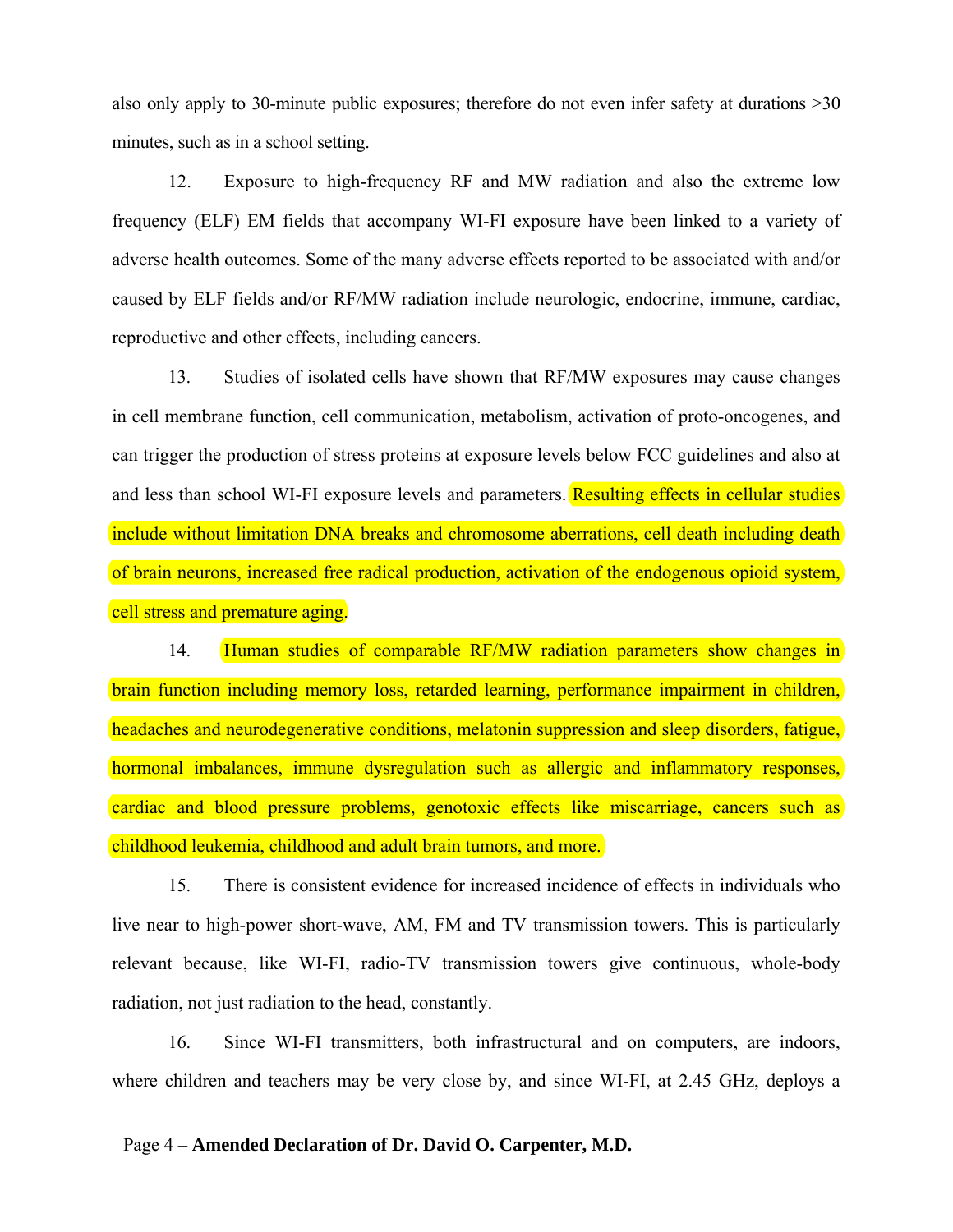wavelength, at  $\sim$ 12.2 cm or  $\sim$  4.8 inches, more absorbable by children's and adults' bodies and brains than radio-TV wavelengths, the harmfulness of WI-FI radiation likely exceeds that of radio-TV towers.

17. Like second-hand smoke, EMF and RF/MW radiation involve complex mixtures, where different frequencies, intensities, durations of exposure(s), modulation, waveform and other factors are known to produce variable effects, often more harmful with greater complexity. Decades of scientific study have produced substantial evidence that EMF and RF/MW radiation may be considered neurotoxic, carcinogenic and genotoxic. Sources of fields and radiation, but are not limited to: power lines, navigational radar, cell phones, cordless phones [or Digitally Encoded Cordless Transmission Devices (D.E.C.T.) phones], cell towers, 'smart' meters and their grids or infrastructure, "smart" boards, meters and grids, WiMax and wireless internet (WI-FI).

18. The RF/MW radiation and low-frequency EMF science that currently exists includes tens of thousands of studies dating back to the 1920s. On the basis of this vast body of literature, many public health experts believe, myself included, that it is likely society will face epidemics of neurotoxic effects and degeneration, cancers and genotoxicity in the future, resulting from the extreme and mostly involuntary exposure to RF/MW radiation and EMFs. WI-FI radiation in schools exceeds natural background levels of microwave radiation by trillions of times. Thus, it is important that all of us restrict our use of cell phones, and be as free as possible from exposure to unnatural, background sources of MW radiation, particularly WI-FI.

19. In public health science, it is generally accepted fact that vulnerable subgroups exist within any human population. This is also recognized specifically for RF/MW radiation and fields. These groups include children, pregnant women, the elderly and those with preexisting illnesses and/or impairments. Children are more vulnerable to RF/MW radiation because of the susceptibility of their developing nervous systems. RF/MW penetration is greater relative to head size in children, who have a greater absorption of RF/MW energy in the tissues of the head at WI-FI frequencies.

#### Page 5 – **Amended Declaration of Dr. David O. Carpenter, M.D.**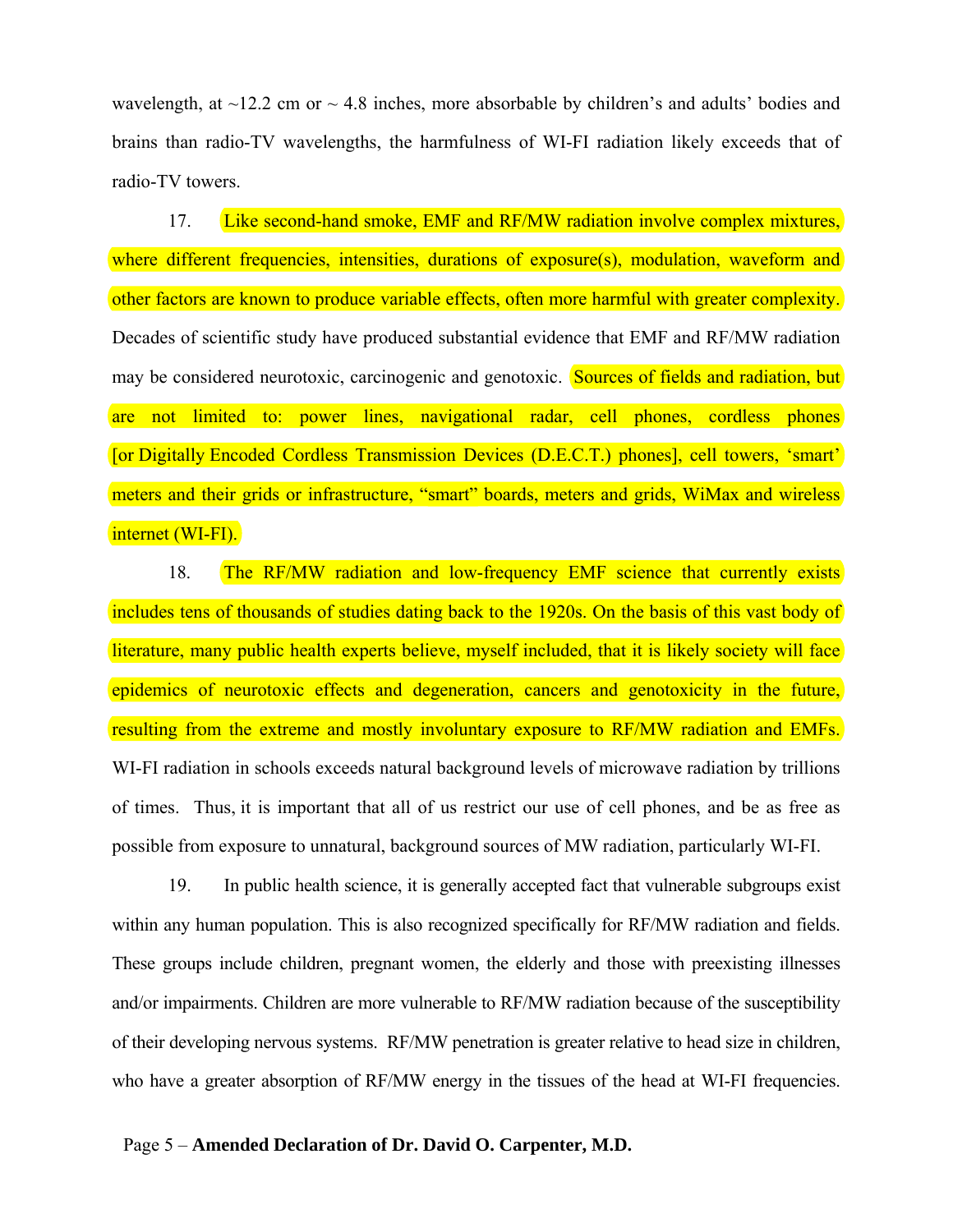Such greater absorption results because children's skulls are thinner, their brains smaller, and their brain tissue is more conductive than those of adults, and since it has a higher water content and ion concentrations. The Presidential Cancer Panel found that children 'are at special risk due to their smaller body mass and rapid physical development, both of which magnify their vulnerability to known carcinogens, including radiation.' http://deainfo.nci.nih.gov/advisory/pcp/annualReports/pcp08-09rpt/PCP\_Report\_08-09\_508.pdf

20. FCC public RF/MW radiation exposure guidelines are based on the height, weight and stature of a 6-foot tall man, not children or adults of smaller stature. The guidelines do not take into account the unique susceptibility of growing children to exposures. Since children are growing, their rate of cellular activity and division is more rapid, and they are at more risk for DNA damage and subsequent cancers. Growth and development of the central nervous system is still occurring well into the teenage years, such that the neurological impairments predictable by the extant science may have great impact upon development, cognition, learning, and behavior. Prenatal exposure has been identified as a risk factor for childhood leukemia, and is associated with miscarriage. Children are largely unable to remove themselves from exposures to harmful substances in their environments. Their exposure is involuntary.

21. When WI-FI is in operation in a school, children and their parents have no choice but to allow the school to expose them to trillions of times higher microwave radiation than exists naturally on Earth at the same frequencies. Children and other building users are exposed to as much as 30-40 hours per week of constant, digitally encoded WI-FI signals from each wireless device and infrastructural antenna in a school building. Based upon a review of the Mount Tabor WI-FI Floor Plan, a given child is subject to direct signals from multiple WI-FI transmitters, including rooms full of students and teachers transmitting numerous laptop and other wireless signals. There is a major legal difference between an exposure that an individual chooses to accept and one that is forced upon a person, especially a dependent, who can do nothing about it.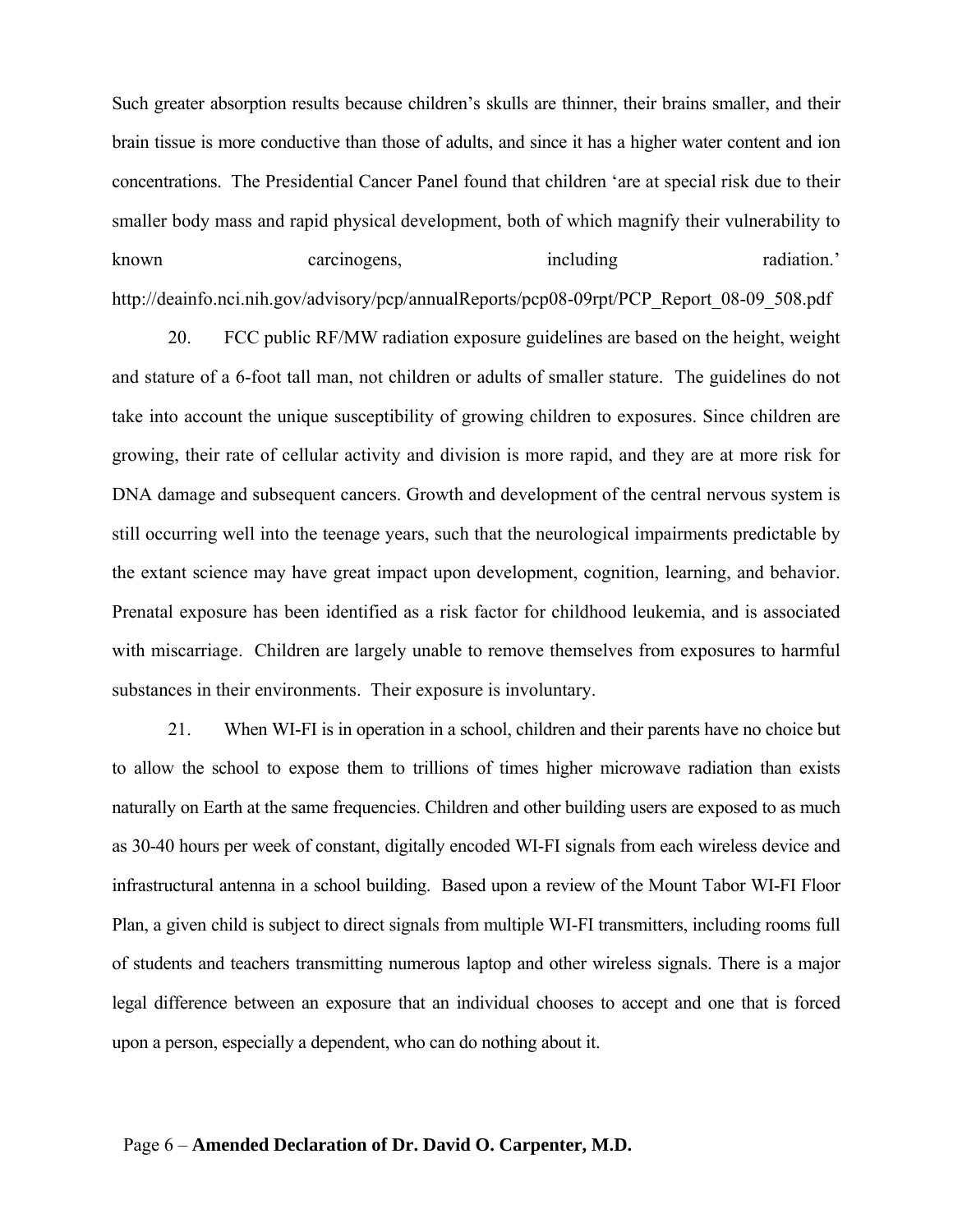22. WI-FI in the Portland Schools deploys similar PM MW radiation, at 2.45 and 5 GHz, to that of cell and cordless phones and their infrastructure. There is clear and strong evidence that intensive use of cell phones increases incidence of brain cancer, tumors of the auditory nerve, and cancer of the parotid gland, the salivary gland in the cheek by the ear. Cell and cordless phone radiation closely resembles that of WI-FI radiation exposure, except that WI-FI is more hazardous by way of frequency, duration, and the involuntary nature of exposure. While a cell or cordless phone is used only intermittently and primarily voluntarily, a WI-FI radiation microenvironment is constant in duration, with unavoidable radiation exposure even when nearby students are not actively using it. Because WI-FI radiation is essentially the same as, but more hazardous than, that for cell and cordless phones, there is every reason to understand that the health effects will be the same or worse, varying in relation to the total dose of radiation, and intensified by the constancy of duration. There is evidence from Scandinavian studies of cell phone usage that children who use cell phones are about five times more likely to develop brain cancer than if their usage starts as an adult. Thus, it is especially necessary to protect children from pulse-modulated MW radiation such as both cell phones and WI-FI deploy.

23. Based on a high degree of scientific certainty, Portland Public Schools' use of WI-FI is causing and will continue to cause AHM, other students, and school staff and faculty adverse health effects, and should be discontinued immediately. Educating by way of the Internet via cabled systems only decreases MW radiation exposure and is of minimal expense.

24. Having reviewed hundreds, possibly thousands, of studies in RF/MW radiation and ELF fields, published from decades ago to the present, I would provide you the following primary evidence, without limitation. Due to the active suppression of the RF/MW literature, some researchers in public health science are less aware of these studies. However, the forefront experts specializing in these areas, RF/MW radiation and ELF fields, recognize the certainties in this large body of scientific literature, which establishes without limitation that PM MW radiation with chronic duration is quite harmful to humans, particularly children, as well as to animals and plants.

Page 7 – **Amended Declaration of Dr. David O. Carpenter, M.D.**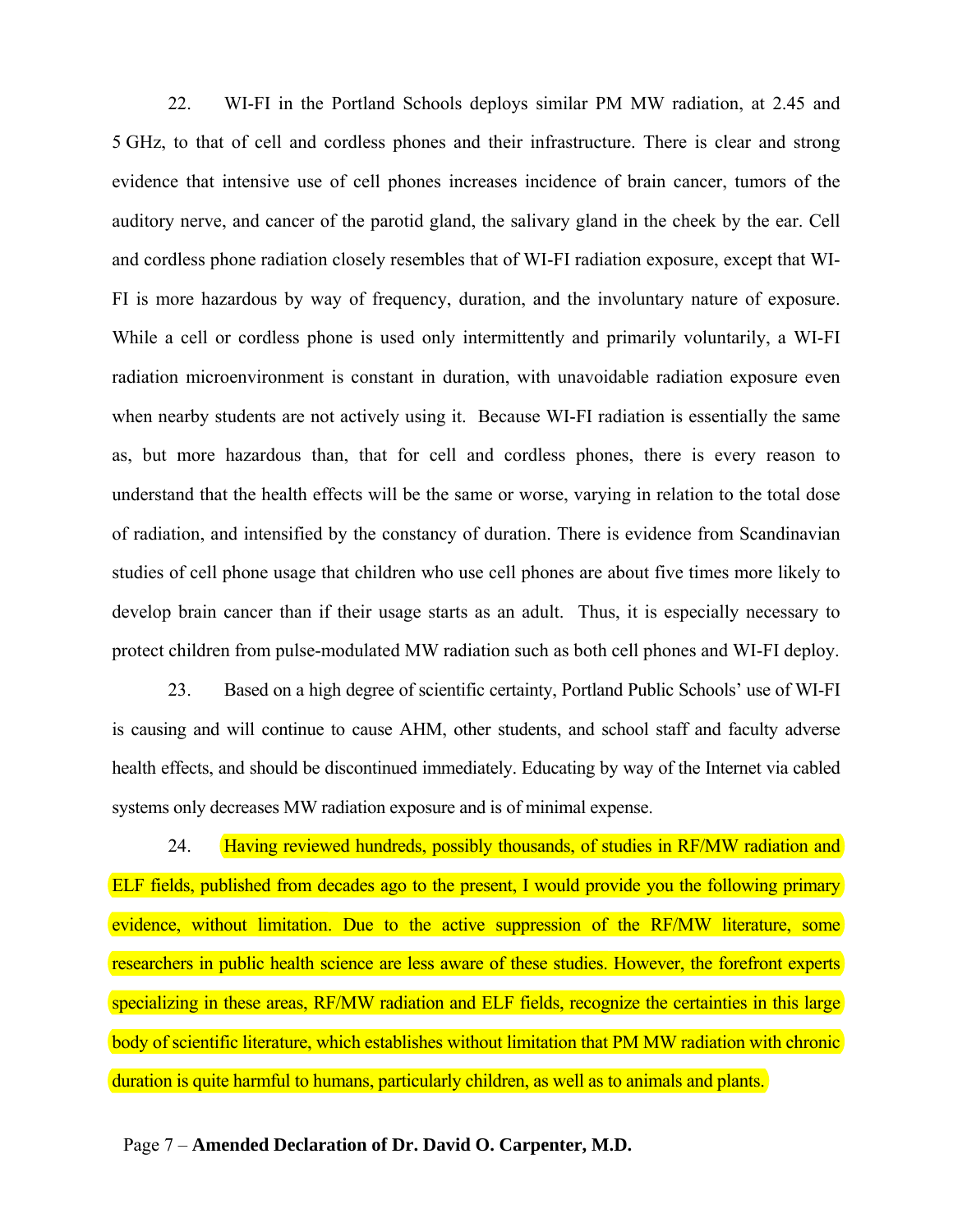25. It is not surprising that even as of 1990, the US Environmental Protection Agency ("EPA") had determined RF/MW radiation a "probable carcinogen". Now that we have much more confirming study in the interim, the conclusion is yet more certain. And when we focus on MW radiation, particularly pulse-modulated radiation, on long, non-intermittent duration and on more vulnerable subgroups such as children, we see that the cancer outcome is very certain, indeed. Amongst the epidemiologic studies showing cancer outcomes, the following are particularly strong:

> a. Dode AC, Leao M, Tejo FdeAF, gomes ACR, Dode DC, Dode MC, Moreira CW, Condessa VA, Albinatti C and Calaffa WT. Mortality by neoplasia and cellular telephone base stations in the Belo Horizonte municipality, Minas Gerais State, Brazil. Sci Total Environ 409: 3649-3665:2011. This study shows higher rates of cancer in people living close to cell phone towers than for people living further away. Cell phone radiation is similar to but likely not as harmful as 2.45 GHz radiation from WI-FI. The exposure levels in this study are lower than those that Portland school building occupants receive from WI-FI.

> b. Oberfeld G. Environmental Epidemiology Study of Cancer Incidence in the Municipalities of Hausmannstatten & Vasoldsberg (Austria), 2008. This government-commissioned study found significantly increased cancer risk relative to a lower-exposure reference category, 23x higher for breast cancer and 121x higher for brain tumors, with strong exposure-effect relations.

> c. Michelozzi P, Capon A, Kirchmayer U, Forastiere F, Biggeri A, Barca A and Perucci CA. Adult and childhood leukemia near a high-power radiostation in Rome, Italy. Am J Epidemiol. 155: 1098-1103: 2002. The authors show that there is a significant elevation of childhood leukemia among residents living near to Vatican Radio, and that the risk declines with distance away from the transmitter. This is RF radiation in frequencies similar to that of WI-FI.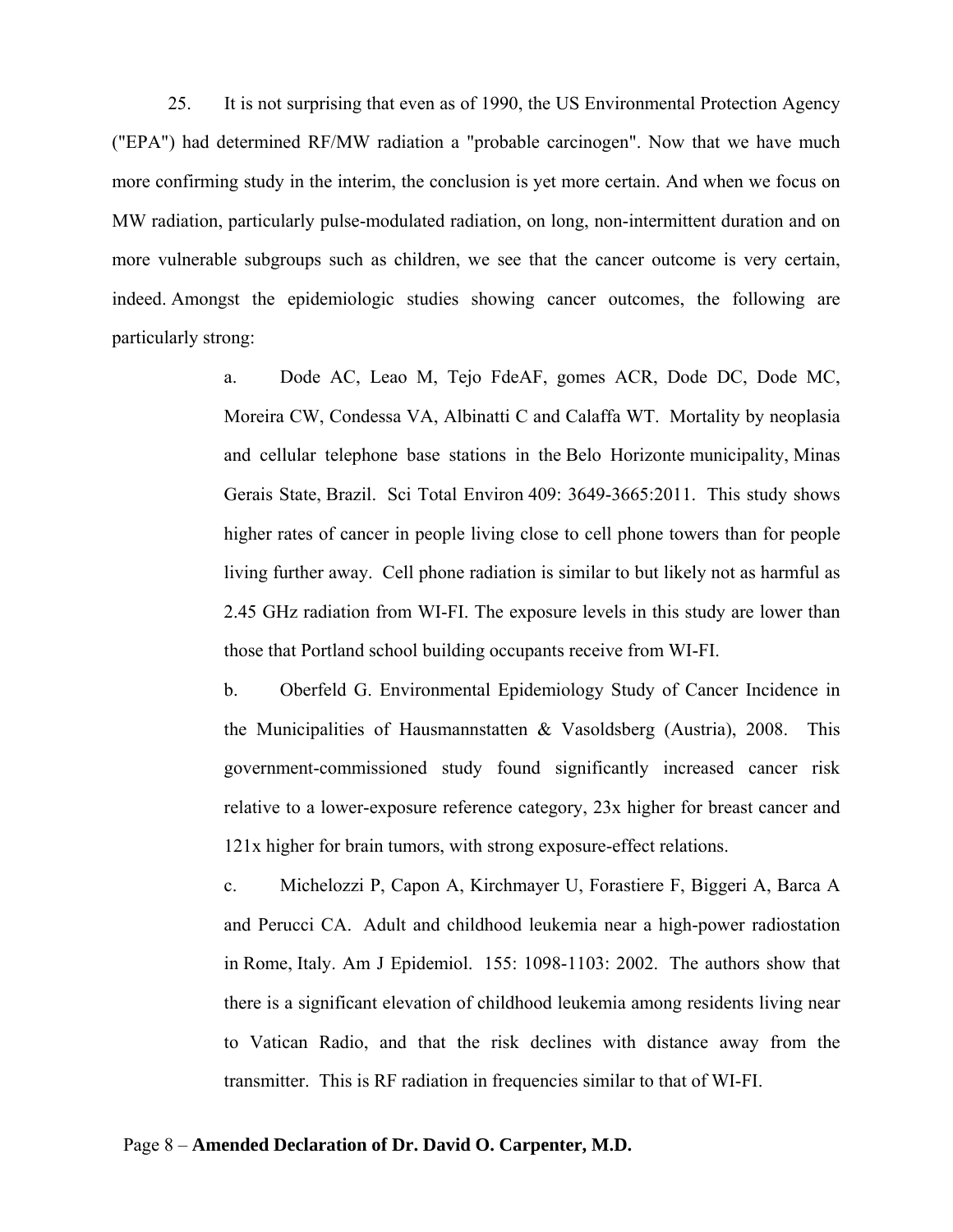d. Ha M, Im H, Lee M, Kim HJ, Kim BC, Gimm YM and Pack JK. Radiofrequency radiation exposure from AM radio transmitters and childhood leukemia and brain cancer. Am J Epidemiol 166: 270-279: 2007. Leukemia and brain cancer in children in Korea were investigated in relation to residence within 2 km of AM radio transmitters. There was a significant elevation in rates of leukemia but not of brain cancer. WI-FI radiation is more harmful than AM.

e. Park SK, Ha M, Im HJ. Ecological study on residences in the vicinity of AM radio broadcasting towers and cancer death: preliminary observations in Korea. Int Arch Occup Environ Health. 2004 Aug:77(6):387-94. This study found higher mortality areas for all cancers and leukemia in some age groups in the area near the AM towers.

f. Hallberg O. Johansson O. Med Sci Monit 2004 Jul;10(7):CR336-40. Malignant melanoma of the skin – not a sunshine story! Increased incidence and mortality from skin melanoma are concluded to result from continuous disturbances of cell repair mechanisms by body-resonant EMFs from FM/TV networks.

g. Hallberg O. Johansson O. 2005. FM Broadcasting exposure time and malignant melanoma incidence, Electromagnetic Biology and Medicine 24;1-8. Age-specific incidence of malignant melanoma of the skin is related to FM broadcasting radiation at whole-body resonant frequencies. This is very relevant to children, since the smaller wavelengths of WI-FI are at resonant frequencies with dimensions of the human head, particularly the child's head.

h. Dolk H, Shaddick G, Walls P, Grundy C, Thakrar B, Kleinschmidt I, Elliot P. Cancer Incidence near radio and television transmitters in Great Britain. I – Sutton-Colfield transmitter, and II. Al high-power transmitters. Am J Epidemiol 1997; 145(1):1-9 and 10-17. In the first study, there was a statistically significant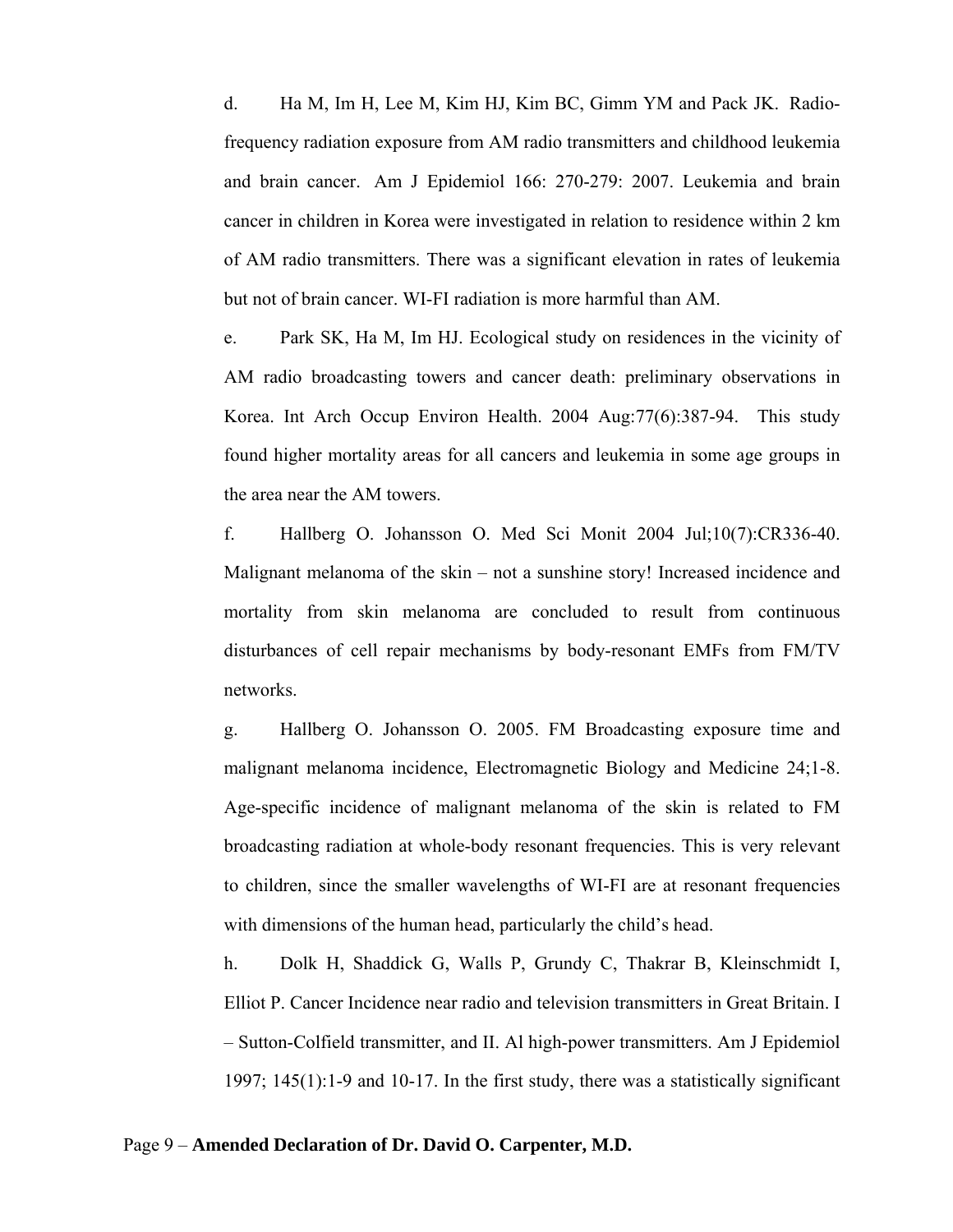increase in cancer; in the second, a small but significant increase in adult leukemia.

i. Hocking B, Gordon IR, Grain HL, Harfield GE. Cancer incidence and mortality and proximity to TV towers. Medical J of Australia. 165:601-605. At extremely low exposure levels, there was an association between increased childhood leukemia incidence and mortality and proximity to TV towers. TV radiation, in the VHF and UHF bands, is similar to but not as harmful as WI-FI radiation at 2.45 GHz.

j. Grayson JK. Radiation exposure, socioeconomic status, and brain tumor risk in the US Air Force: A nested case-control study. Am J Epidemiol 1996; 143:480-6. This study found an association between exposure to ELF and RF/MW radiation and brain tumors.

k. Szmigielski S. Cancer morbidity in subjects occupationally exposed to high frequency (radiofrequency and microwave) electromagnetic radiation. Sci Total Environ 1996;180:9-17. This study showed huge increases in leukemia and Non-Hodgkin's lymphomas. Though exposure levels are higher in this study than they would be with school WI-FI, it is possible that certain students or teachers stationed immediately next to the WI-FI infrastructure could receive comparable levels in radiation peaks.

26. Additional studies show neurologic, immune, endocrine, reproductive and cardiac, adverse health effects from low-dose, chronic exposure to RF/MW radiation in humans:

> a. Papageorgiou CC, Hountala CD, Maganioti AE, Kyprianou MA, Rabavilas AD, Papadimitriou GN, Capsalis CN. Effects of WI-FI signals on the p300 component of event-related potentials during an auditory hayling task. J Integr Neurosci 2011 Jun;10(2):189-202. This study concludes that WI-FI exposure may exert gender-related alterations on neural activity.

#### Page 10 – **Amended Declaration of Dr. David O. Carpenter, M.D.**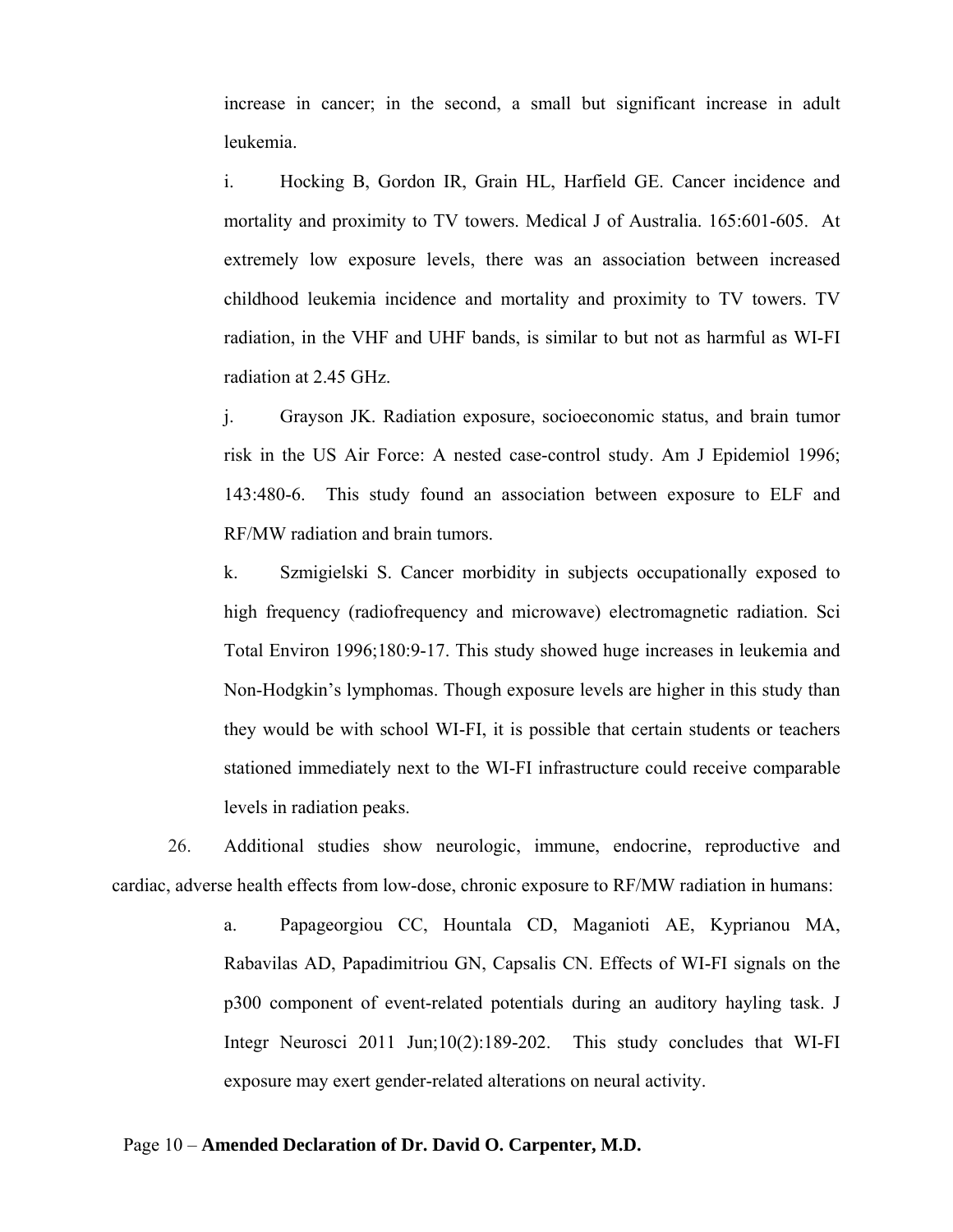b. Altpeter ES, Roosli M et al. Effect of Short-wave magnetic fields on sleep quality and melatonin cycle in humans: The Schwarzenburg shut-down study. Bioelectromagnetics 27:142-150, 2006. Sleep quality improved and melatonin excretion increased when the transmitter was shut down.

c. Abelin T et al. Sleep disturbances in the vicinity of the short-wave braoadcast transmitter Schwarzenburg. Somnologie 9:203-209, 2005. There is strong evidence of a causal relationship between operation of a short-wave radio transmitter and sleep disturbances in the surrounding population.

d. Hutter HP et al. Subjective symptoms, sleeping problems, and cognitive performance in subjects living near mobile phone base stations. Occup Environ Med 2006;63:307-313, 2006. There was a significant relation of some symptoms, especially headaches, to measured power density, as well as effects on wellbeing and performance.

e. Preece AW, Georgious AG, Duunn EJ, Farrow SC. Occup Environ Med 2007 Jun;64(6):402-8. Compared to control village, there were highly significant differences in the reporting of migraine, headache and dizziness military and cell phone antenna systems.

f. Buchner K, Eger, H. Changes of clinically important neurotransmitters under the influence of modulated RF fields – a long-term study under real-life conditions. Umwelt-Medizin-Gesellschaft 24(1):44-57, 2011. There is clear evidence of health-relevant effects, including increase in adrenaline/noradrenaline, subsequent decrease in dopamine from a new MWemitting base station. During counterregulation, trace amine PEA decreased and remained decreased. Clinically documented increases in sleep problems, cephalgia, vertigo, concentration problems and allergies followed the onset of new microwave transmissions.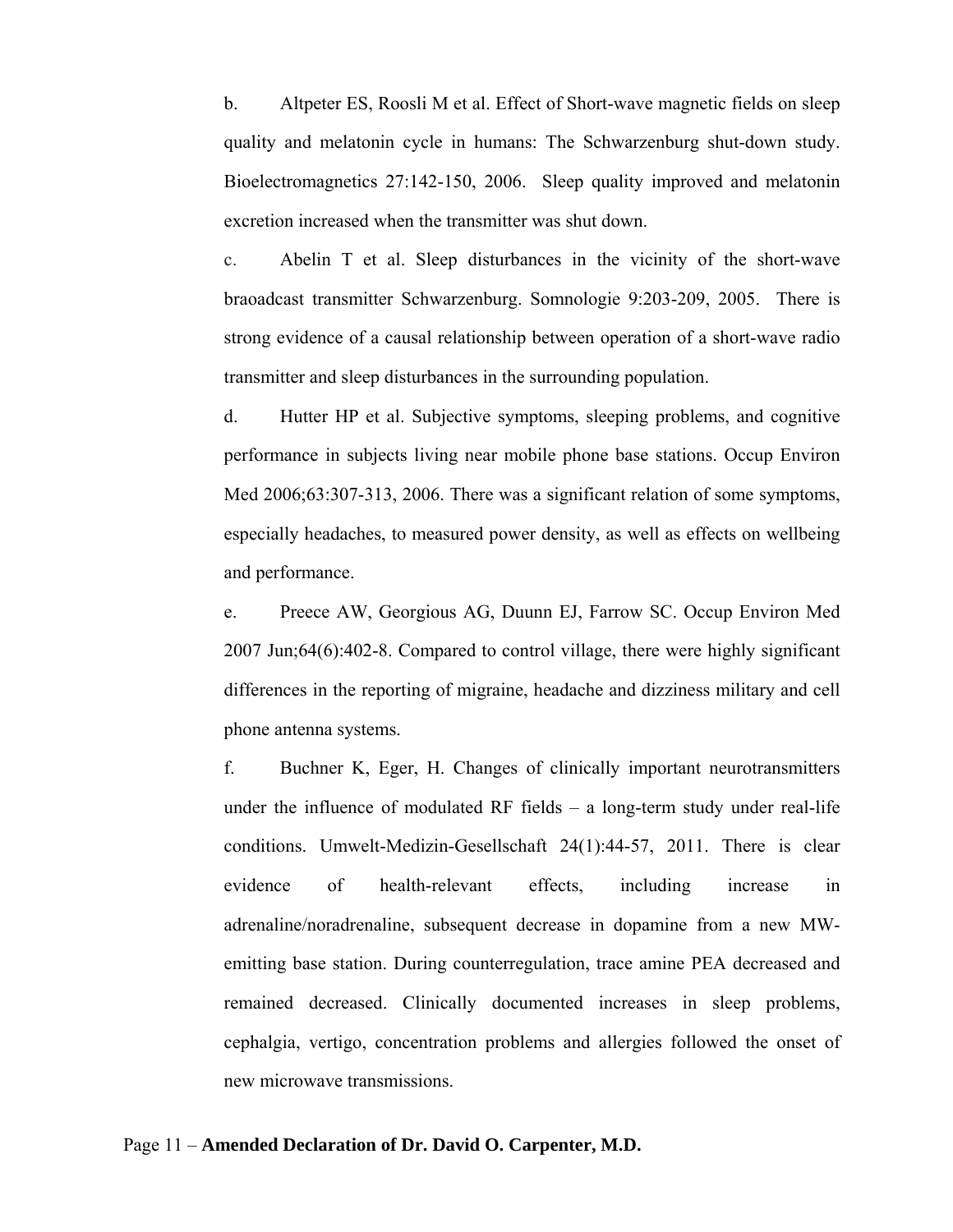g. Eliyahu I, Luria R, Hareuveny R, Margaliot M, Neiran N and Shani G . Effects of radiofrequency radiation emitted by cellular telephones on the cognitive functions of humans. Bioelectromagnetics 27: 119-126: 2006. A total of 36 human subjects were exposed to PM MW and were tested on four distinct cognitive tasks. Exposure to the left side of the brain slows left-hand response time in three of the four tasks.

h. Barth A, Winker R, Ponocny-Seliger E, Mayrhofer W, Ponocny I, Sauter C and Vana N. Occup Environ Med 65: 342-345: 2008. A meta-analysis for neurobehavioural effects due to electromagnetic field exposure emitted by GSM mobiile phones. The authors looked at 19 studies of cognitive function in cell phone users, and found in the meta-analysis that there is evidence for a decreased reaction time, altered working memory and increased number of errors in exposed persons.

i. Augner C, Hacker GW, Oberfeld G, Florian M, Hitzl W, Hutter J and Pauser G. Effects of exposure to base station signals on salivary cortisol, alphaamylase and immunoglobulin A. Biomed Environ Scie 23: 199-207: 2010. This was a human experimental study with exposure to PM MW radiation wherein immune indicators were monitored after five 50-minute sessions. The researchers found dose-dependent changes in cortisol and alpha-amylase.

j. Avendano C, Mata A, Sanchex Sarimiento CA and Doncel GF. Use of laptop computers connected to internet through WI-FI decreases human sperm motility and increases sperm DNA fragmentation. Fert Steril, 2012, In press. In this study human sperm were exposed to WI-FI from a laptop, and were found to show reduced motility after a 4-hour exposure. The results are consistent with other publications (see Agarwal et al., Fert Steril 89: 124-128: 2008) that reported that those who use cell phone regularly have reduced sperm count.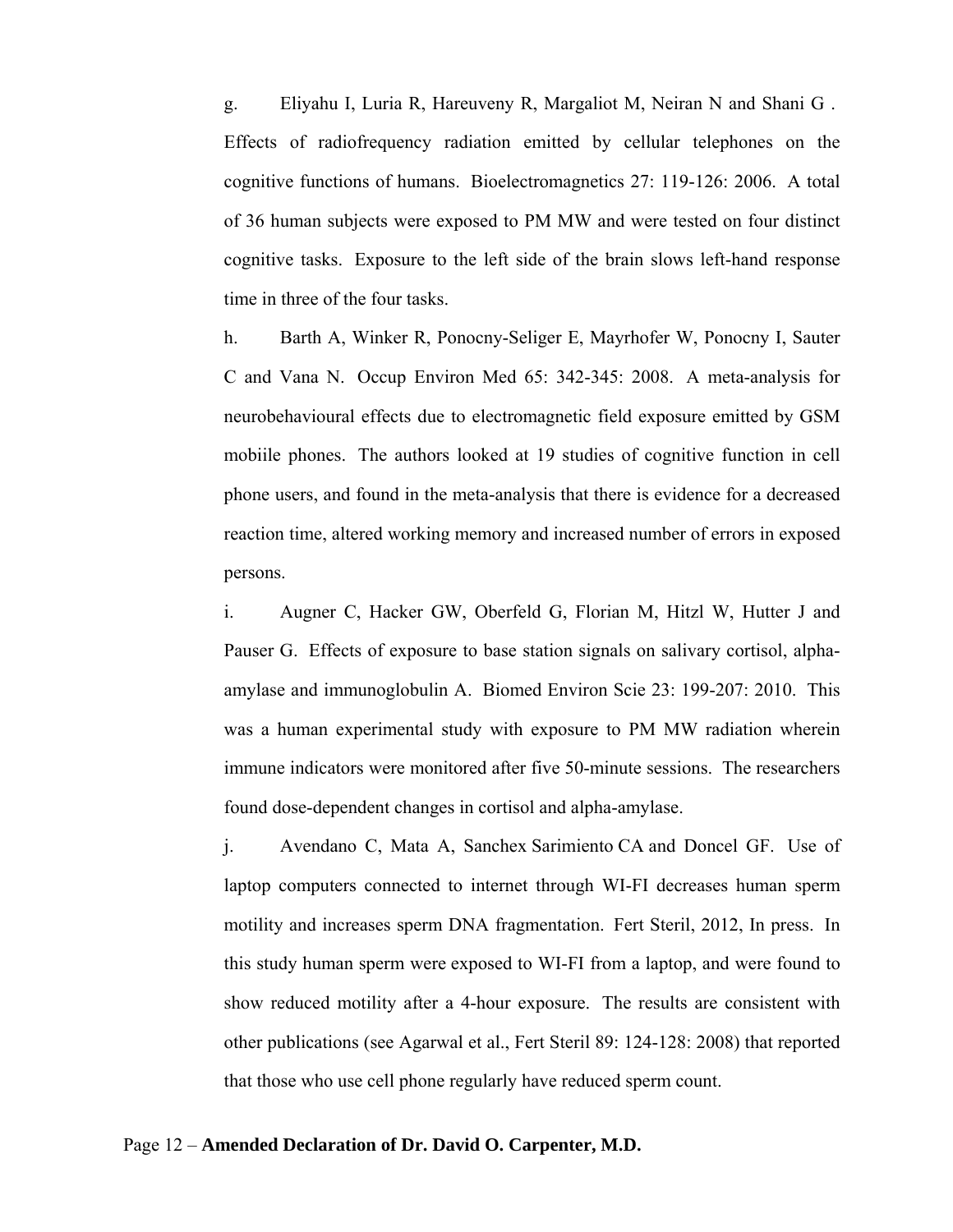k. Baste V, Riise T and Moen BE (2008) Int J Epidemiol 23: 369-377: 2008. Radiofrequency electromagnetic fields: male infertility and sex ratio of offspring. This is a study of Norwegian Navy personnel chronically exposed to RF fields on the job. The rates of infertility were related to level of exposure in a dose-dependent fashion.

27. Many toxicologic and other animal studies, of which the following are but a few, support conclusions of cancer, genotoxicity, neurotoxicity and other health outcomes from RF/MW radiation.

> a. Sinha R. Chronic non-thermal exposure of modulated 2450 MHz microwave radiation alters thyroid hormones and behavior of male rats. Int. J. Radiation Biol. 84:6:505-513, 2008. This study of 2.45 GHz at levels and durations comparable to and less than those of school WI-FI concluded that the radiation was sufficient to alter the levels of thyroid hormone as well as emotional reactivity compared to controls.

> b. Nittby H, Grafstrom G, Tian DP, Malmgren L, Brun A, Persson BRR, Salfor LG and Eberhardt J. Bioelectromagnetics 29: 219-232: 2008. This study showed cognitive impairment in rats after long-term exposure to PM MW radiation. This is study of rats shows that after 2 hours per week for 55 weeks there was impaired memory for objects in exposed as compared to sham animals.

> c. Kimmel S et al. Electromagnetic radiation: Influences on honeybees (Apis mellifera). A significant difference between non-exposed and fully irradiated bees was the result of the influence of high-frequency PM RF/MW radiation.

> d. Panagopoulos DJ et al. Bioeffects of mobile telephony radiation in relation to its intensity or distance from the antenna. Int. J Radiat Biol, 86;(5):345-357, 2010. The PM MW radiations at 900 and 1800 MHz decreased the reproductive capacity by cell death induction, with an increased bioactivity "window" at 10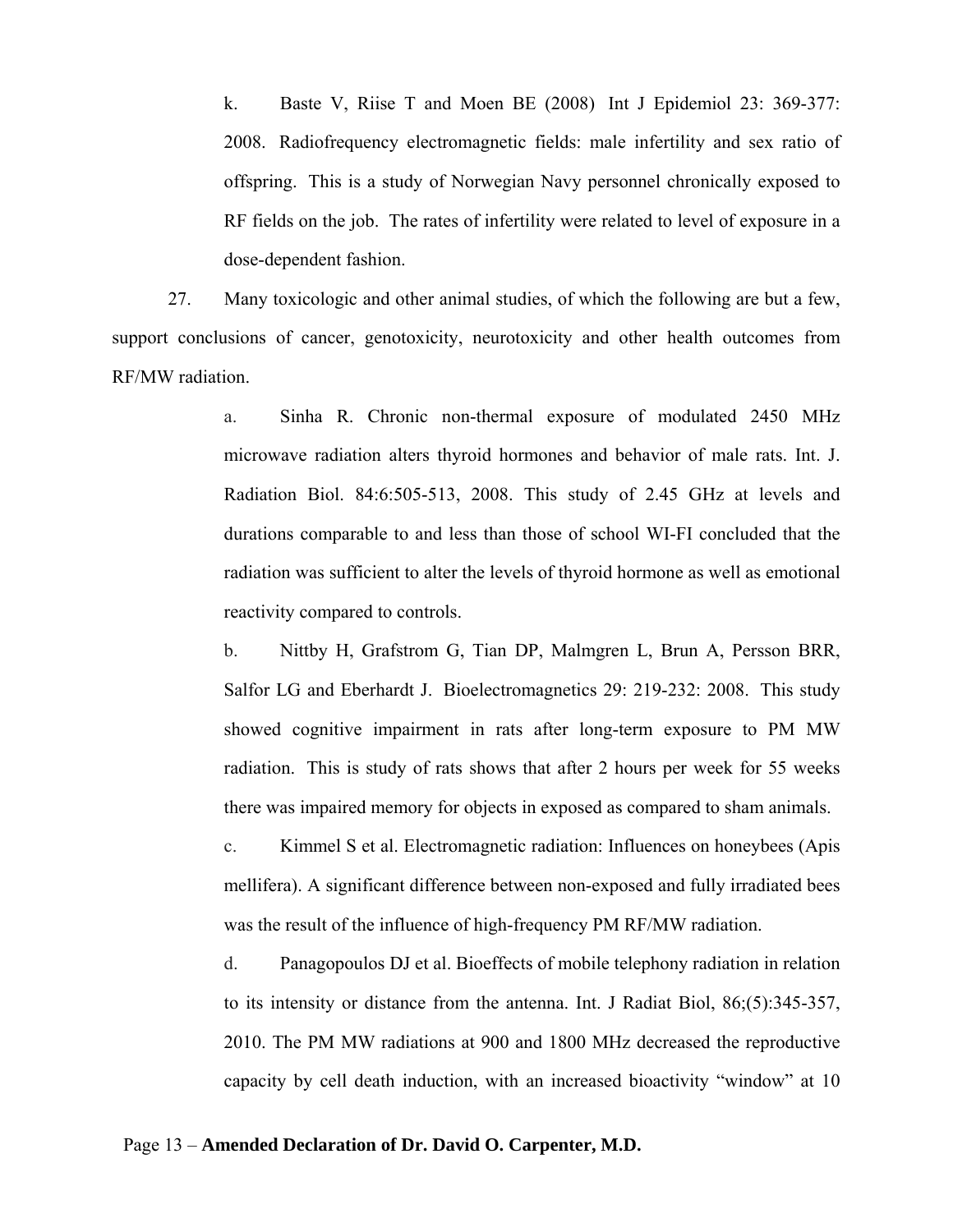uW/cm2, and still evident down to 1 uW/cm2.

e. Everaert J, Bauwens D. A possible effect of electromagnetic radiation from mobile phone base stations on the number of breeding house sparrow (passer domesticus). Electromagnetic Biology and Medicine, 26:63-72, 2007. Long-term exposure to higher-level low-intensity PM MW radiation negatively affects the abundance or behavior of House Sparrows in the wild.

f. Magras I, Xenos T. RF Radiation-Induced Changes in the Prenatal Development of Mice. Bioelectromagnetics 18:455-461, 1997. Near almost 100 TV and FM broadcast transmitters, with exposure levels between 0.168 uW/cm2 and 1.053 uW/cm2, found in the more exposed groups testicular damage and decreasing size of litters to irreversible infertility.

g. Balmori A. Electromagnetic pollution from phone masts. Effects on wildlife, Pathophysiology 2009. This large review of wildlife effects concludes, "pulsed telephony microwave radiation can produce effects on nervous, cardiovascular, immune and reproductive systems," including damage to the nervous system by altering EEG and changes to the blood-brain barrier, disruption of the circadian rhythms (sleep-wake) by interfering with the pineal gland and hormonal imbalances, changes in heart ate and blood pressure, impairment of health and immunity towards pathogens, weakness, exhaustion, growth problems, problems in building the nest or impaired fertility, embryonic development, hatching percentage, genetic and developmental problems, problems of locomotion, promotion of tumors and more.

28. Exposure thresholds for harmful effects are lowered in human populations and individuals when duration is increased. Due to the variability of thresholds for harmful effects both in the population and within the individual, there is no exposure power density that is safe. The School's WI-FI deploys arguably the worst possible frequency of 2.45 GHz, that of the

#### Page 14 – **Amended Declaration of Dr. David O. Carpenter, M.D.**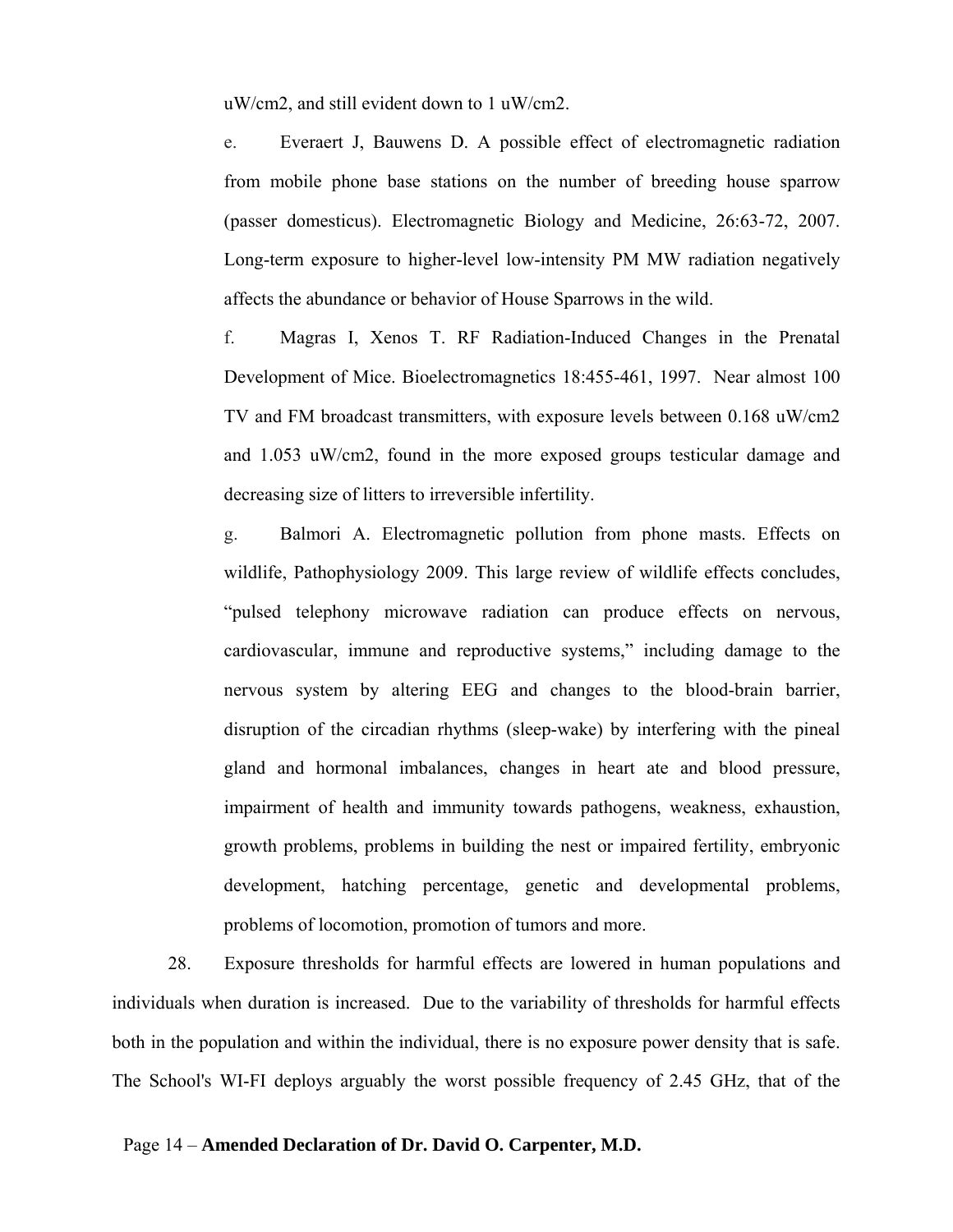microwave oven, worst because it is most absorbable by the brain and most resonant with the water molecule, such that:

- a. absorption-per-exposure is maximized, dramatically lowering effects thresholds for population and individual effects; and
- b. water molecules in tissues and cells are highly agitated.



Microwave Absorption in Brain Tissue (Grey Matter)

Curry, Ph.D., *Wireless LANs in the schoolroom*

29. This above graph, from physicist William Curry PhD's presentation *Wireless LANs in the Schoolroom*, shows how absorption in brain tissue (grey matter) increases exponentially toward the ultra-high frequency (UHF) area of the microwave oven and WI-FI.

30. In the case of the Portland Schools, the additional, unused but still deployed carrier frequency of 5 GHz would likely increase absorption in other, smaller organs, such as the thyroid.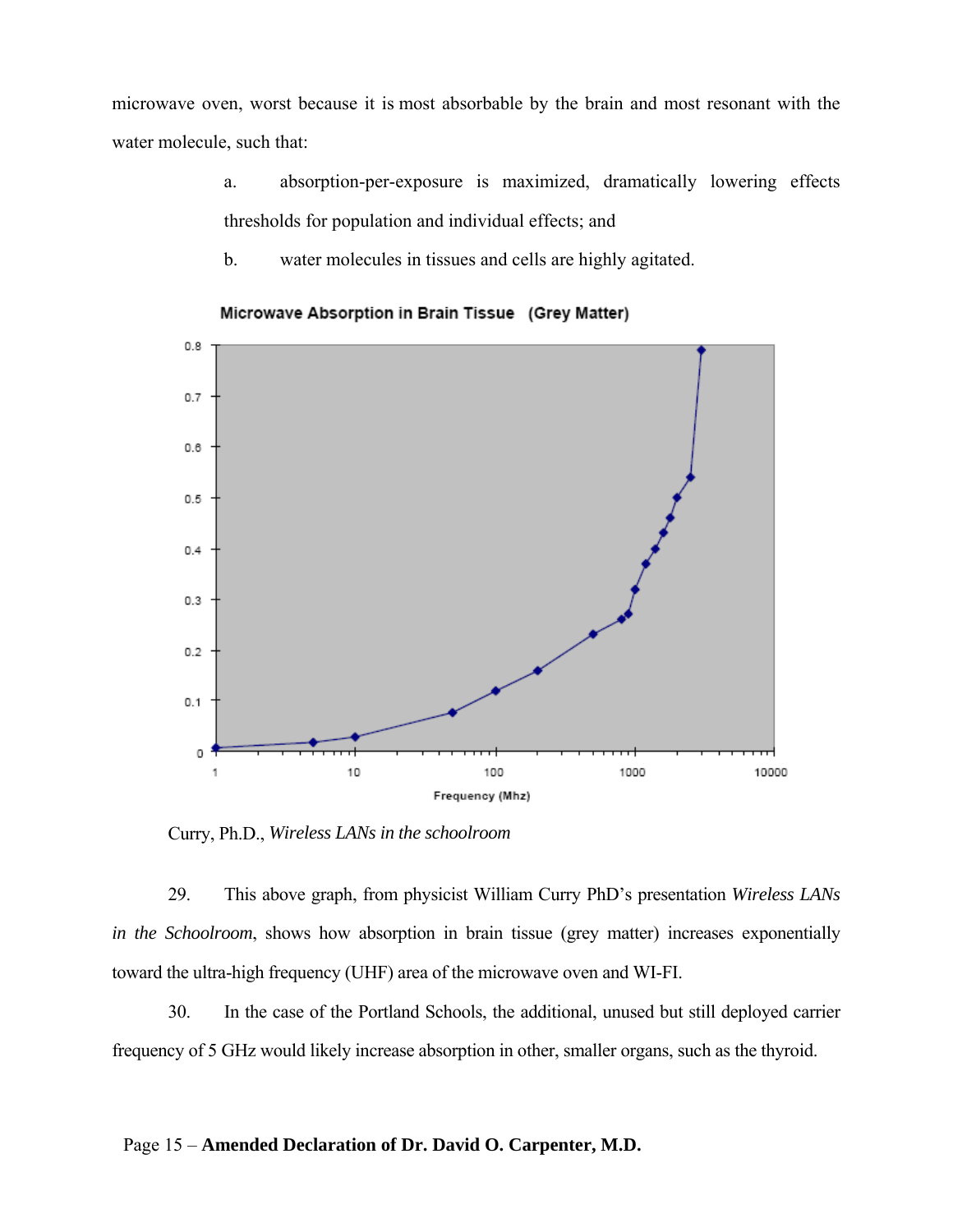31. The graph also illustrates the problem with the drive of the wireless industry toward ever higher frequencies within the cm microwave band. While nearly all the lower frequency bands have already been allocated by the FCC for specific types of radio transmissions, and transmission of ever more information content on any given channel requires greater bandwidth, each new deployment undermines further the integrity of the population's health. Engineers who design these systems have no training that would qualify them to consider the effects on biologic systems, which is why public health scientists need to be called in to policymaking *prior to* contracting and deployment, not after the fact.

32. The following studies explain the mechanisms of interaction between RF/MW radiation and biologic systems at the cellular level.

- a. The cell membrane recognition process -- which includes signal transduction and 'heat-shock protein' release -- was first discerned by Litovitz and his co-workers at Catholic University of America in the mid-1990s. Below are a few citations that make the point.
	- i. Litovitz, T., C. Montrose, et al. (1994). "Superimposing spatially coherent electromagnetic noise inhibits field induced abnormalities in developing chick embryos." *Bioelectromagnetics* **15**(2): 105- 113.
	- ii. DiCarlo, A., J. Farrell, et al. (1998). "A simple experiment to study electromagnetic field effects: Protection induced by short term exposures to 60 Hz magnetic fields." *Bioelectromagnetics* **19**(8): 498-500.
	- iii. Penafiel, L., T. Litovitz, et al. (1997). "Role of modulation on the effect of microwaves on ornithine decarboxylase activity in L929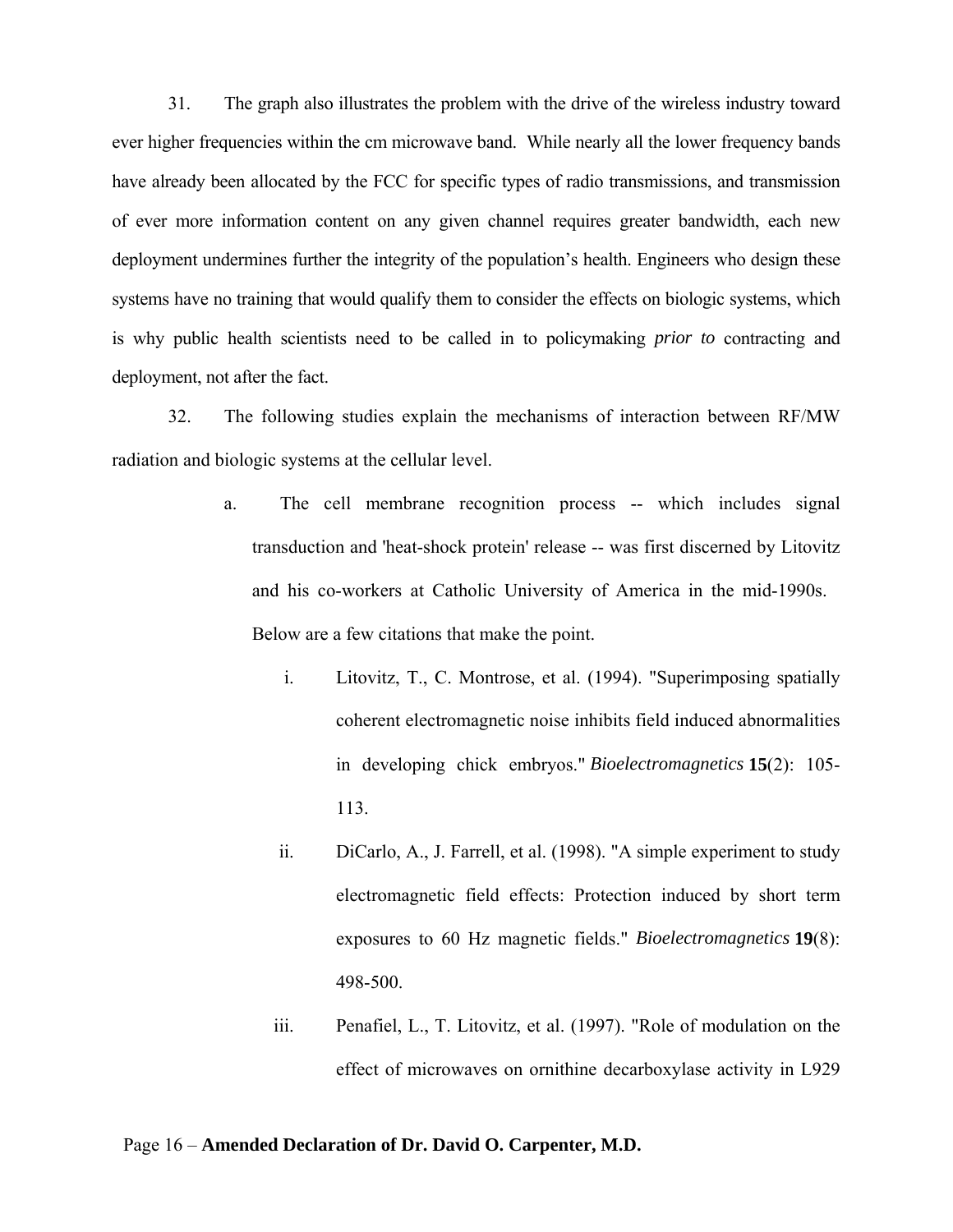cells." *Bioelectromagnetics* **18**(2): 132-141.

- iv. Dicarlo, A. L., Michael T. Hargis, L. Miguel Penafiel, Theodore A. Litovitz, A. (1999). "Short-term magnetic field exposures (60Hz) induce protection against ultraviolet radiation damage." *International journal of radiation biology* **75**(12): 1541- 1549.
- v. Litovitz, T., C. Montrose, et al. (1990). "Amplitude windows and transiently augmented transcription from exposure to electromagnetic fields." *Bioelectromagnetics* **11**(4): 297-312.
- vi. Litovitz, T., M. Penafiel, et al. (1997). "The role of temporal sensing in bioelectromagnetic effects." *Bioelectromagnetics* **18**(5): 388-395.
- vii. Litovitz, T., L. Penafiel, et al. (1997). "Role of modulation in the effect of microwaves on ornithine decarboxylase activity in L929 cells." *Biolectomagnetics* 18: 132-141.]
- viii. Litovitz, T., D. Krause, et al. (1993). "The role of coherence time in the effect of microwaves on ornithine decarboxylase activity." *Bioelectromagnetics* **14**(5): 395-403.
- b. Cell membrane reaction is lipid peroxidation.
	- i. Serban, M. and V. Ni (1994). "Lipid peroxidation and change of plasma lipids in acute ischemic stroke." *Romanian journal of internal medicine= Revue roumaine de médecine interne* **32**(1): 51.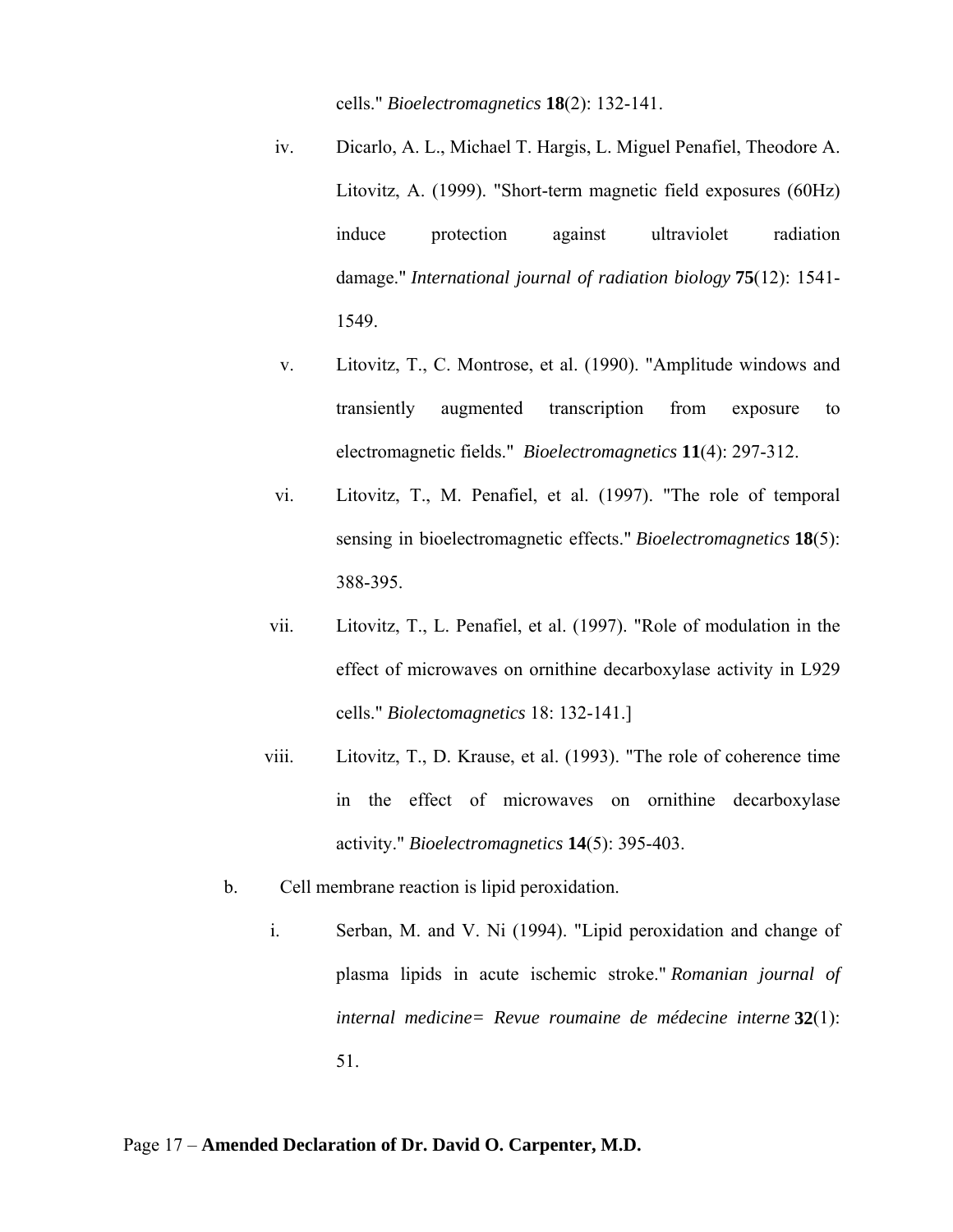- ii. Vileno, B., S. Jeney, et al. (2010). "Evidence of lipid peroxidation and protein phosphorylation in cells upon oxidative stress photogenerated by fullerols."*Biophysical chemistry*.
- iii. Maaroufi, K., E. Save, et al. (2011). "Oxidative stress and prevention of the adaptive response to chronic iron overload in the brain of young adult rats exposed to a 150 kilohertz electromagnetic field." *Neuroscience*.
- iv. Nelson, S. K., S. K. Bose, et al. (1994). "The toxicity of high-dose superoxide dismutase suggests that superoxide can both initiate and terminate lipid peroxidation in the reperfused heart." *Free Radical Biology and Medicine* **16**(2): 195-200.
- v. Alvarez, J. G. and B. T. Storey (1989). "Role of glutathione peroxidase in protecting mammalian spermatozoa from loss of motility caused by spontaneous lipid peroxidation." *Gamete research* **23**(1): 77-90.
- vi. Devasagayam, T., K. Boloor, et al. (2003). "Methods for estimating lipid peroxidation: An analysis of merits and demerits." *Indian journal of biochemistry & biophysics* **40**(5): 300- 308.
- c. Free-Radical Damage:
	- i. Ozgur, E., G. Güler, et al. (2010). "Mobile phone radiationinduced free radical damage in the liver is inhibited by the antioxidants n-acetyl cysteine and epigallocatechin-gallate." *International journal of radiation biology*(00): 1-11.

#### Page 18 – **Amended Declaration of Dr. David O. Carpenter, M.D.**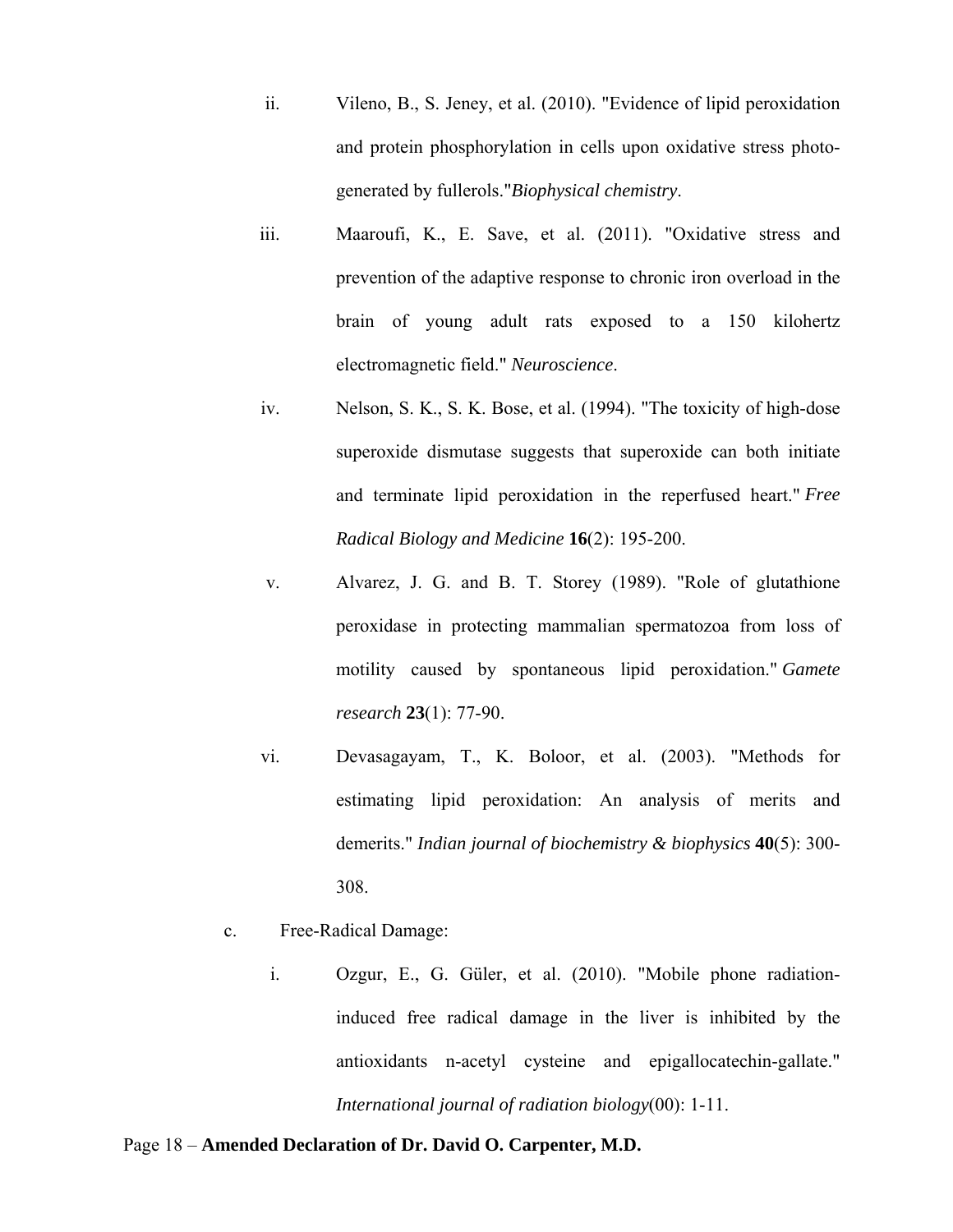- ii. Gutteridge, J. and X. C. Fu (1981). "Enhancement of bleomyciniron free radical damage to DNA by antioxidants and their inhibition of lipid peroxidation." *FEBS letters* **123**(1): 71.
- d. mRNA:
	- i. Yan, J. G., M. Agresti, et al. (2009). "Qualitative Effect on mRNAs of Injury-Associated Proteins by Cell Phone Like Radiation in Rat Facial Nerves. *Electromagnetic Biology and Medicine* **28**(4): 383-390.
	- ii. Yan, J. G., M. Agresti, et al. (2008). "Upregulation of specific mRNA levels in rat brain after cell phone exposure." *Electromagnetic Biology and Medicine* **27**(2): 147-154.
	- iii. Simbürger, E., A. Stang, et al. (1997). "Expression of connexin43 mRNA in adult rodent brain."*Histochemistry and cell biology* **107**(2): 127-137.
	- iv. Chen, J., H. C. He, et al. (2010). "Effects of Pulsed Electromagnetic Fields on the mRNA Expression of RANK and CAII in Ovariectomized Rat Osteoclast-Like Cell." *Connective Tissue Research* **51**(1): 1-7.
- e. Epigenetic changes.... environmentally induced genetic change:
	- i. Migliore, L. and F. Copped (2009). "Genetics, environmental factors and the emerging role of epigenetics in neurodegenerative diseases." *Mutation Research/Fundamental and Molecular*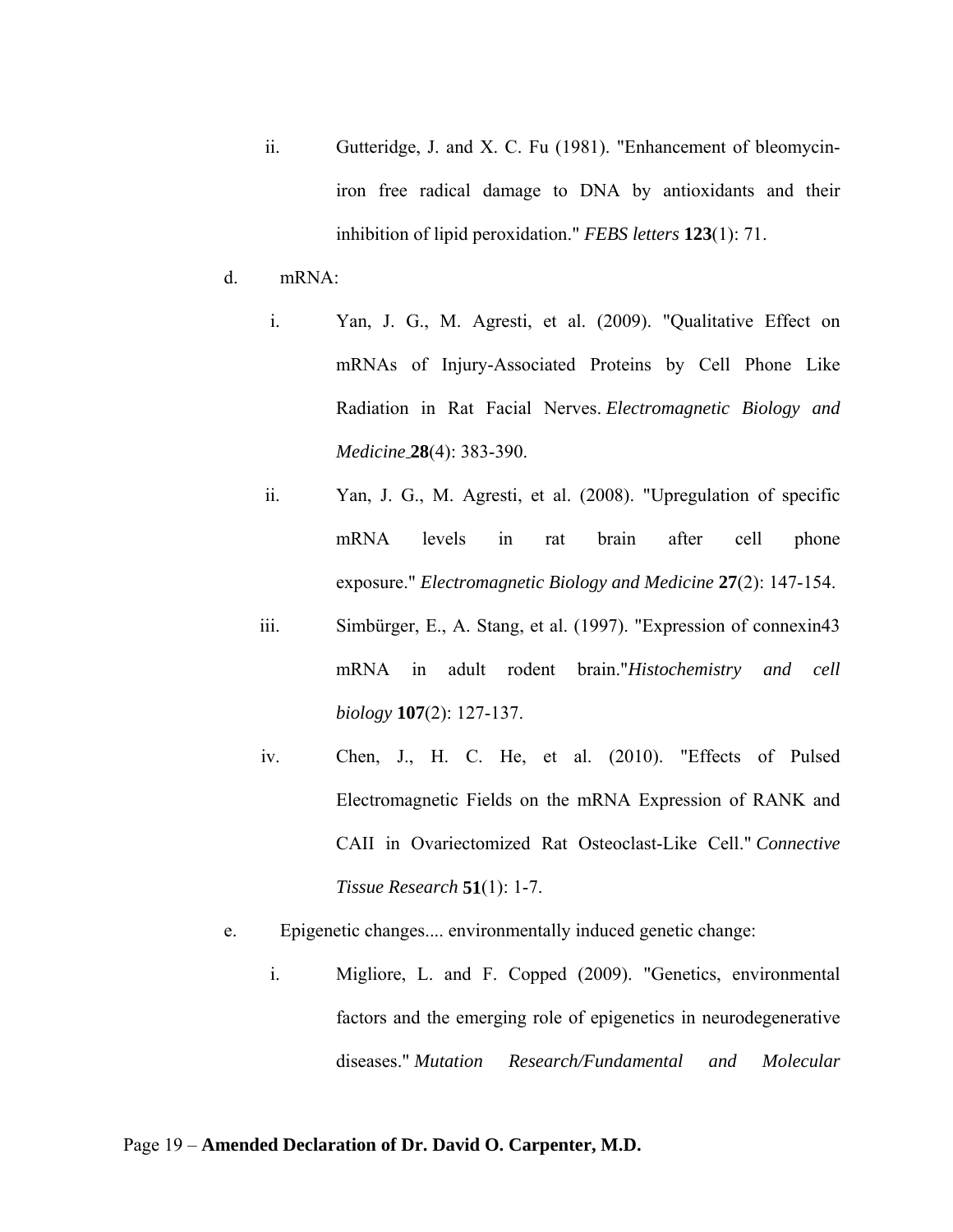*Mechanisms of Mutagenesis* **667**(1-2): 82-97.

- ii. Currenti, S. (2009). "Understanding and Determining the Etiology of Autism." *Cellular and Molecular Neurobiology* **30**(2): 161-171.
- f. Micronuclei formation:
	- i. Tice, R. R., G. G. Hook, et al. (2002). "Genotoxicity of radiofrequency signals. I. Investigation of DNA damage and micronuclei induction in cultured human blood cells." *Bioelectromagnetics*, **23**(2): 113-126.
	- ii. Lerchl, A. (2009). "Comments on "Radiofrequency electromagnetic fields (UMTS, 1,950 MHz) induce genotoxic effects in vitro in human fibroblasts but not in lymphocytes" by Schwarz et al. (Int Arch Occup Environ Health 2008: doi: 10.1007/s00420-008-0305-5)." *Int Arch Occup Environ Health* **82**(2): 275-278.
	- iii. Vijayalaxmi and T. J. Prihoda (2009). "Genetic damage in mammalian somatic cells exposed to extremely low frequency electro-magnetic fields: a meta-analysis of data from 87 publications (1990-2007)." Int J Radiat Biol **85**(3): 196-213.
	- iv. Sannino, A., M. Sarti, et al. (2009). "Induction of adaptive response in human blood lymphocytes exposed to radiofrequency radiation." *Radiat Res* **171**(6): 735-742.
- g. DNA repair disruption:
	- i. Brusick, D., R. Albertini, et al. (1998). "Genotoxicity of radiofrequency radiation. DNA/Genetox Expert Panel." *Environ*

#### Page 20 – **Amended Declaration of Dr. David O. Carpenter, M.D.**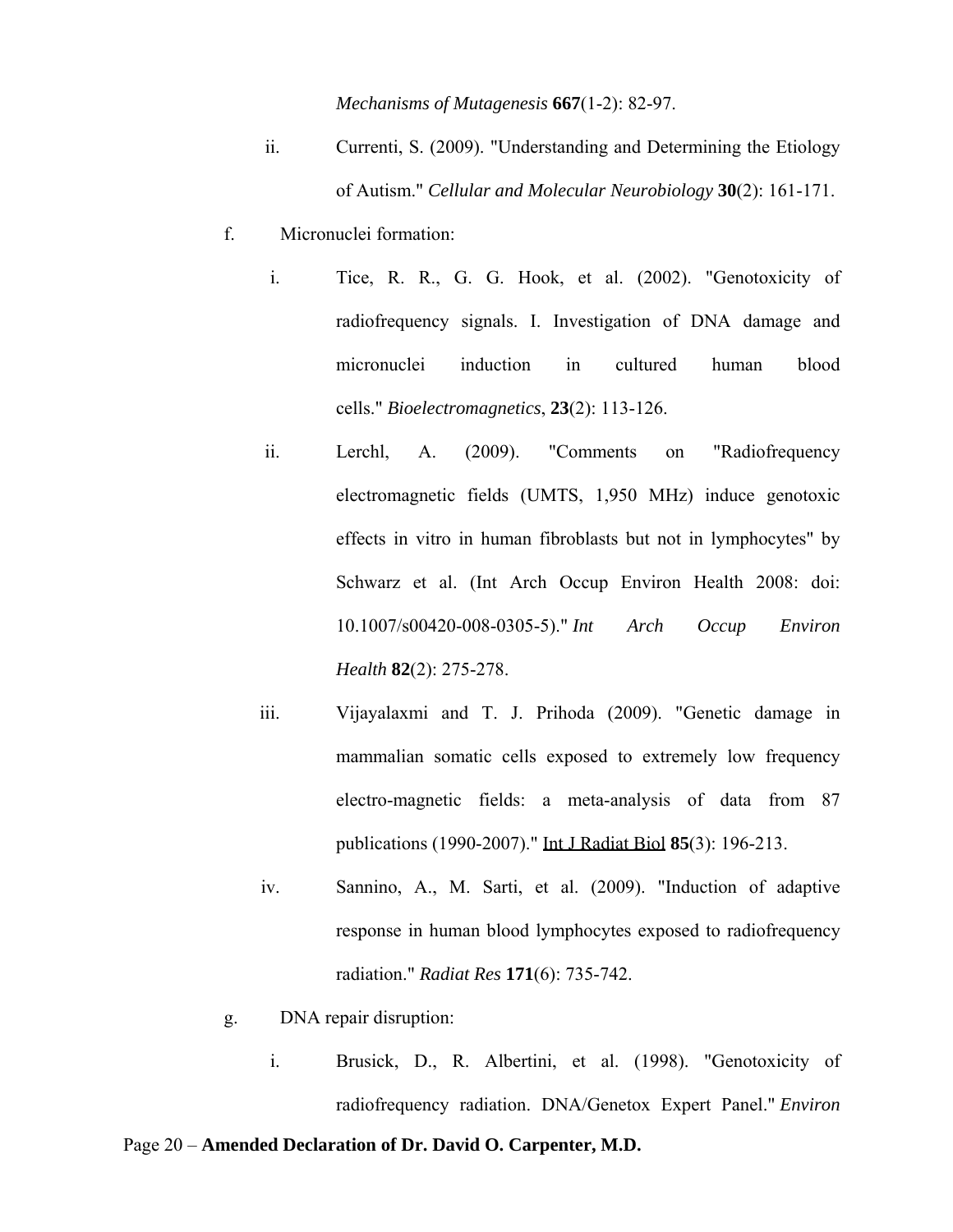*Mol Mutagen* **32**(1): 1-16.

- ii. Belyaev, I. Y., E. Markova, et al. (2009). "Microwaves from UMTS/GSM mobile phones induce long-lasting inhibition of 53BP1/gamma-H2AX DNA repair foci in human lymphocytes."*Bioelectromagnetics* **30**(2): 129-141.
- iii. Sun, L. X., K. Yao, et al. (2006). "[Effect of acute exposure to microwave from mobile phone on DNA damage and repair of cultured human lens epithelial cells in vitro]." *Zhonghua Lao Dong Wei Sheng Zhi Ye Bing Za Zhi* **24**(8): 465-467.
- h. Immune response suppression:
	- i. Lyle, D. B., P. Schechter, et al. (1983). "Suppression of Tlymphocyte cytotoxicity following exposure to sinusoidally amplitude-modulated fields." *Bioelectromagnetics* **4**(3): 281-292.
	- ii. Elekes, E., G. Thuroczy, et al. (1996). "Effect on the immune system of mice exposed chronically to 50 Hz amplitude-modulated 2.45 GHz microwaves." *Bioelectromagnetics* **17**(3): 246-248.
	- iii. DABALA, D., D. SURCEL, et al. (2008). "Oxidative and Immune Response in Experimental Exposure to Electromagnetic Fields." *Electromagnetic field, health and environment: proceedings of EHE'07*: 105.
	- iv. Surcel, D., D. Dabala, et al. (2009). "Free Radicals, Lipid Peroxidation and Immune Response in Experimental Exposure to Electromagnetic Fields." *Epidemiology* **20**(6): S118.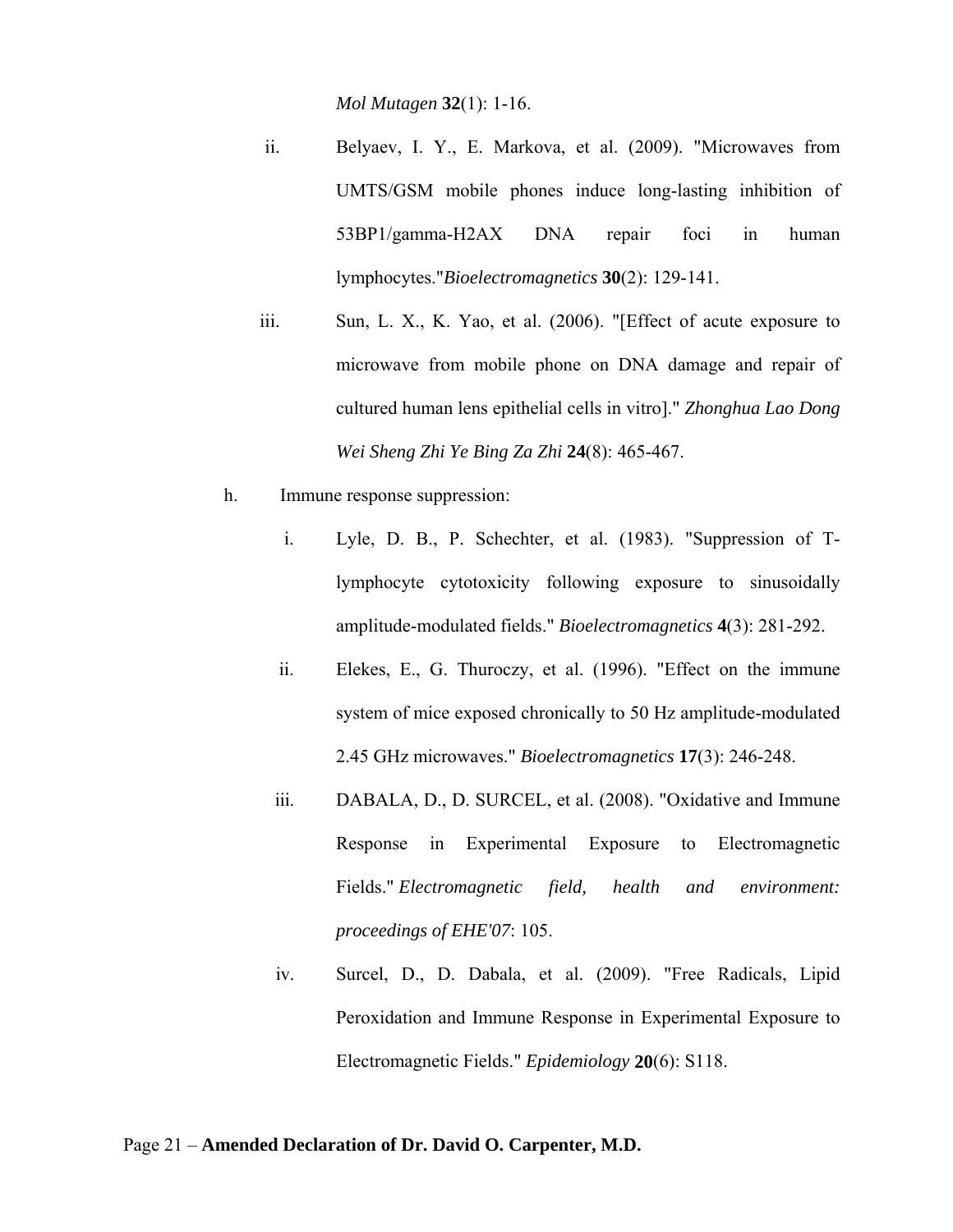#### **Conclusions**

33. To understand the seriousness of this Agent of PM RF/MW radiation in interaction with populations and individuals, we need to consider some basic facts in addition to the many relevant and reliable studies above. For example, where shortwave, AM. FM, TV and cell phone infrastructure frequencies are demonstrated to be harmful, as they consistently are shown to be at low intensities with long duration, then, all other factors being equal, MW radiation at 2.45 GHz will likely be more harmful yet, due to its higher absorption-per-exposure and water molecule resonance. Increasing the constancy and length of exposure toward the maximum of occupational and 24-7 durations will lower the threshold for effects in populations and individuals. Complex radiation microenvironments with pulse-modulated wave and multiple sources, such as are deployed in WI-FI-equipped schools, are more harmful than a single, isolated MW radiation exposure at the same power density and duration. There are only a few of the many studies of RF/MW radiation infrastructure such as base stations that fail to show their studied effect. However, even were the reverse true, i.e., if there existed greater number than those that do show adverse effects, it is the case that positive studies (those that show adverse effects) hold more weight than negative studies (those that show no effect).

34. The FCC-appointed guideline-setting Commission, ASTM-IEEE, in 1991 referred in its conclusions to RF/MW radiation, the Agent, as a 'Hazard,' specifically setting a 'Hazard Threshold.' It has been discovered that, even amongst the 120 studies chosen by the Committee to prove the validity of its Hazard Threshold, there were 15 studies that concluded adverse effects at levels *lower* than the Hazard Threshold, thus disproving its validity. Three of these studies actually showed adverse effects at less than 10 percent of the Hazard Threshold. Thus the guidelines have no credibility.

#### Page 22 – **Amended Declaration of Dr. David O. Carpenter, M.D.**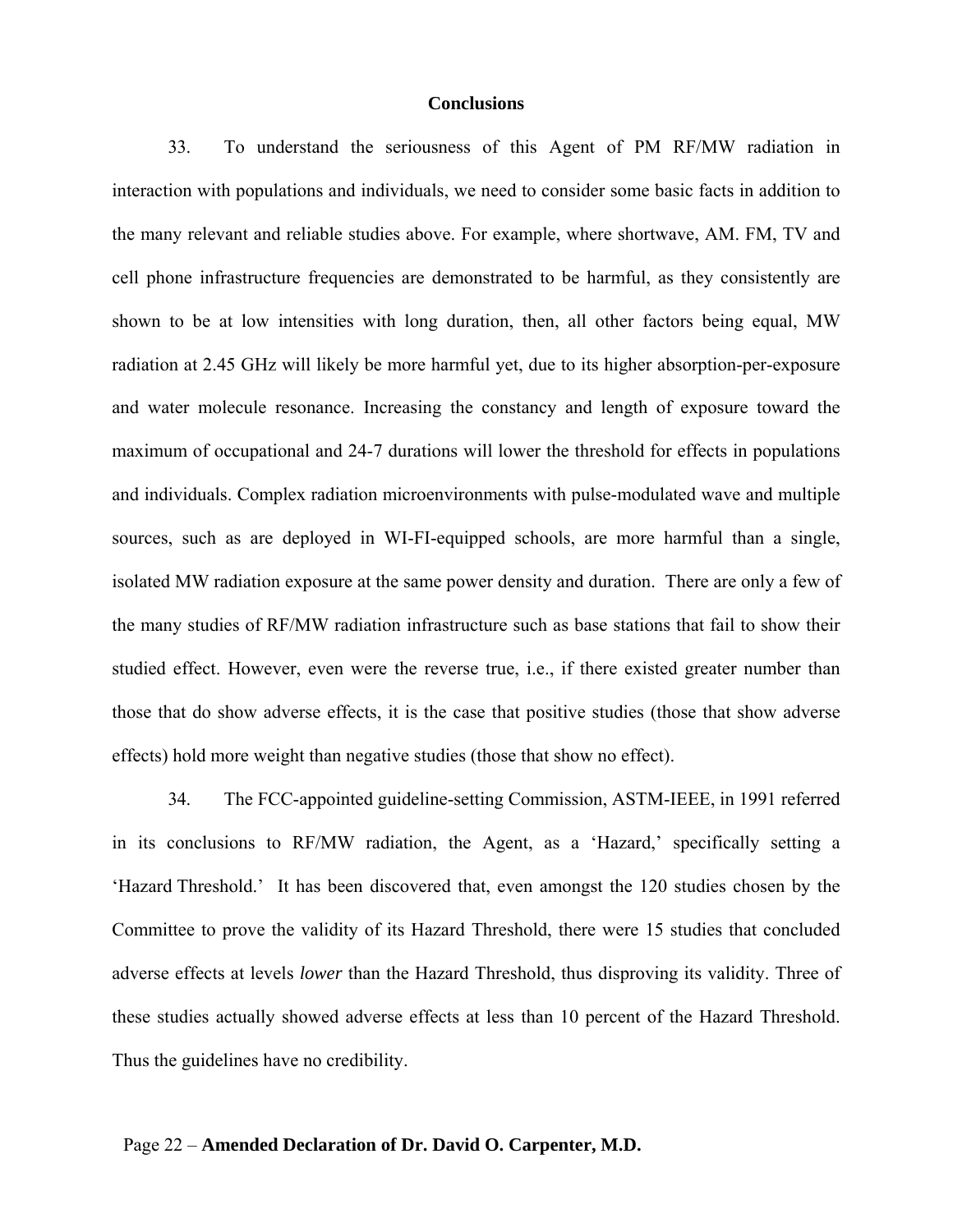35. The large body of scientific literature moreover redundantly proves this Agent to be a hazard. The media-promulgated notion that the relevant scientific studies are inconsistent and inconclusive is false and misleading. Chronic exposure to PM MW radiation harms every individual in a population in some ways, even if these are not always detectable by the individual or consciously attributed to the responsible RF/MW radiation sources. This Agent injures some individuals into a condition in which symptoms will be more easily retriggered with subsequent exposure. And for *a priori* susceptible individuals and those using electronic medical devices, it can respectively exacerbate the extant medical conditions and disrupt medical device operation, even to the point of death. Bassen 1997 discusses the hundreds of excess deaths, even at that time, from wireless communications radiation. See also *Radiofrequency Interference with Medical Devices*, IEEE Engineering in Medicine and Biology Magazine 17(3):111-114(1998), http://ewh.ieee.org/soc/embs/comar/interfer.htm.

- 36. For these reasons, WI-FI must be banned from school deployment.
- 37. I will receive no compensation for my testimony beyond out-of-pocket expenses.

Dated this 20<sup>th</sup> day of December, 2011.

alourd Targente  $\overline{a}$ 

DR. DAVID O. CARPENTER, M.D. Director, Institute for Health and the Environment University at Albany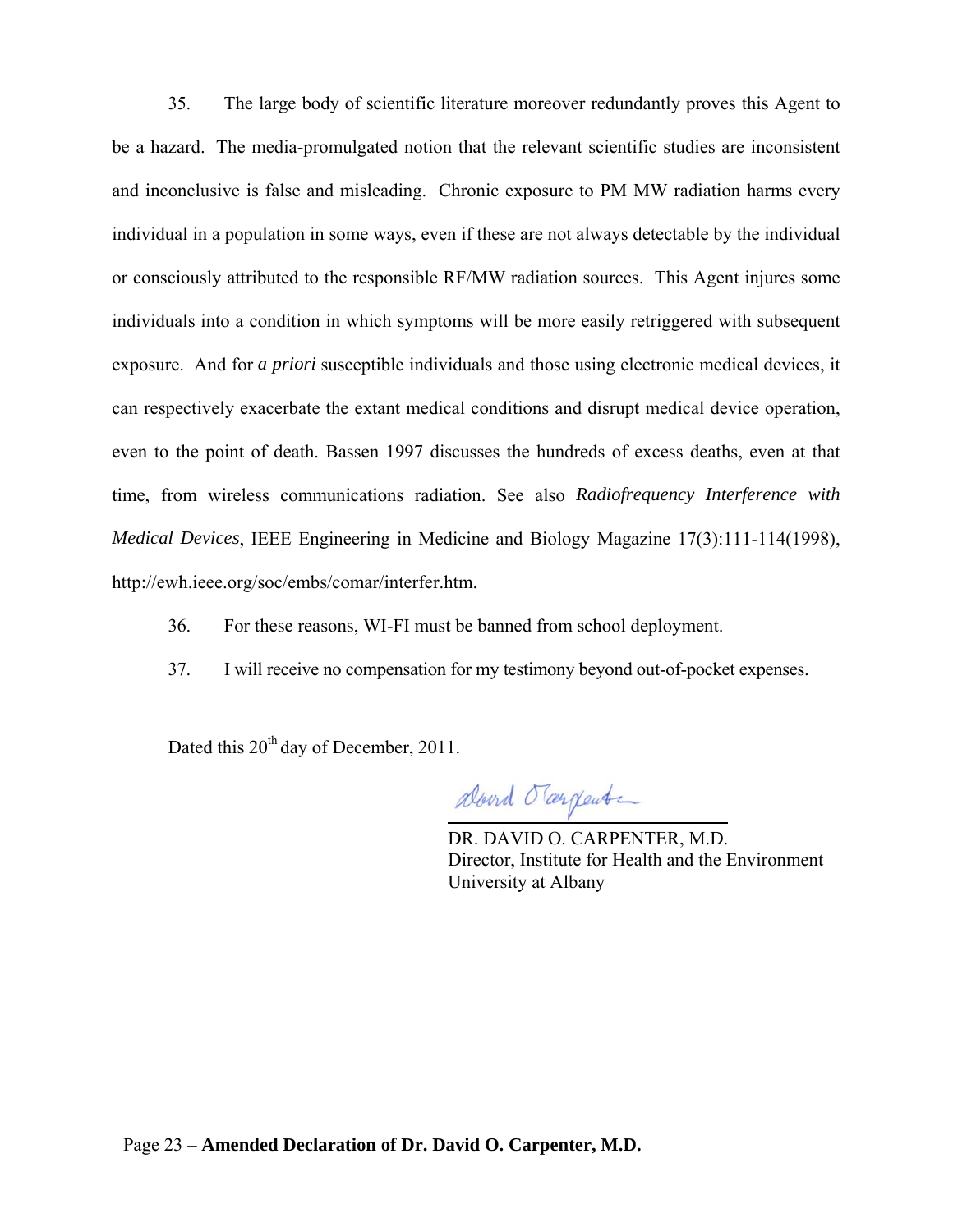### *CURRICULUM VITAE*

| Name:         | David O. Carpenter                                                                                                                                                                                                                           |
|---------------|----------------------------------------------------------------------------------------------------------------------------------------------------------------------------------------------------------------------------------------------|
| Home Address: | 2749 Old State Road<br>Schenectady, New York 12303                                                                                                                                                                                           |
|               | Positions Held:<br>Director, Institute for Health and the Environment<br>University at Albany<br>Professor, Environmental Health Sciences<br>School of Public Health, University at Albany<br>5 University Place, A217, Rensselaer, NY 12144 |
| Education:    | 1959<br>B.A., Harvard College, Cambridge, MA<br>1964<br>M.D., Harvard Medical School, Boston, MA                                                                                                                                             |

# **Positions Held**:

| $9/61 - 6/62$ | Research Fellow, Department of Physiology, University of Göteborg, Sweden with             |
|---------------|--------------------------------------------------------------------------------------------|
|               | Professor Anders Lundberg                                                                  |
| $7/64 - 6/65$ | Research Associate, Department of Physiology, Harvard Medical School, Boston,              |
|               | MA under the direction of Dr. Elwood Henneman                                              |
| $7/65 - 2/73$ | Neurophysiologist, Laboratory of Neurophysiology, National Institutes of Mental            |
|               | Health, Dr. Edward V. Evarts, Chief, Assistant Surgeon, USPHS, currently a                 |
|               | Reserve Officer in the USPHS.                                                              |
| $2/73 - 3/80$ | Chairman, Neurobiology Department Armed Forces Radiobiology Research                       |
|               | Institute, Defense Nuclear Agency, Bethesda, MD                                            |
| $3/80 - 9/85$ | Director, Wadsworth Center for Laboratories and Research, New York State                   |
|               | Department of Health, Albany, NY                                                           |
| $9/85 - 1/98$ | Dean, School of Public Health, University at Albany                                        |
| 9/85-Pres.    | Professor, Departments of Environmental Health Sciences and Biomedical Sciences,           |
|               | School of Public Health, University at Albany.                                             |
| $9/85 - 7/98$ | Research Physician, Wadsworth Center for Laboratories and Research, New York               |
|               | State Department of Health, Albany, NY                                                     |
| $1/98 - 1/05$ | Adjunct Professor in the Center for Neuropharmacology & Neuroscience, Albany               |
|               | Medical College, Albany, NY                                                                |
|               | 2001-Pres. Director, Institute for Health and the Environment, University at Albany, SUNY, |
|               | Rensselaer, NY. The Institute was named a Collaborating Center of the World                |
|               | Health Organization in 2011.                                                               |
|               | 2005-Pres. Senior Fellow, Alden March Bioethics Institute, Albany Medical College/Center,  |
|               | Albany, New York                                                                           |
|               | <b>Editor-in-Chief:</b> Cellular and Molecular Neurobiology, 1981 - 1987                   |
|               | Editorial Advisor: Cellular and Molecular Neurobiology, 1987 - Present                     |
|               | Editorial Boards: Journal of Public Health Management and Practice, 1995 - 2002            |
|               | International Journal of Occupational Medicine & Environmental Health                      |
|               | $1996 -$ Present                                                                           |

# Page 24 – **Amended Declaration of Dr. David O. Carpenter, M.D.**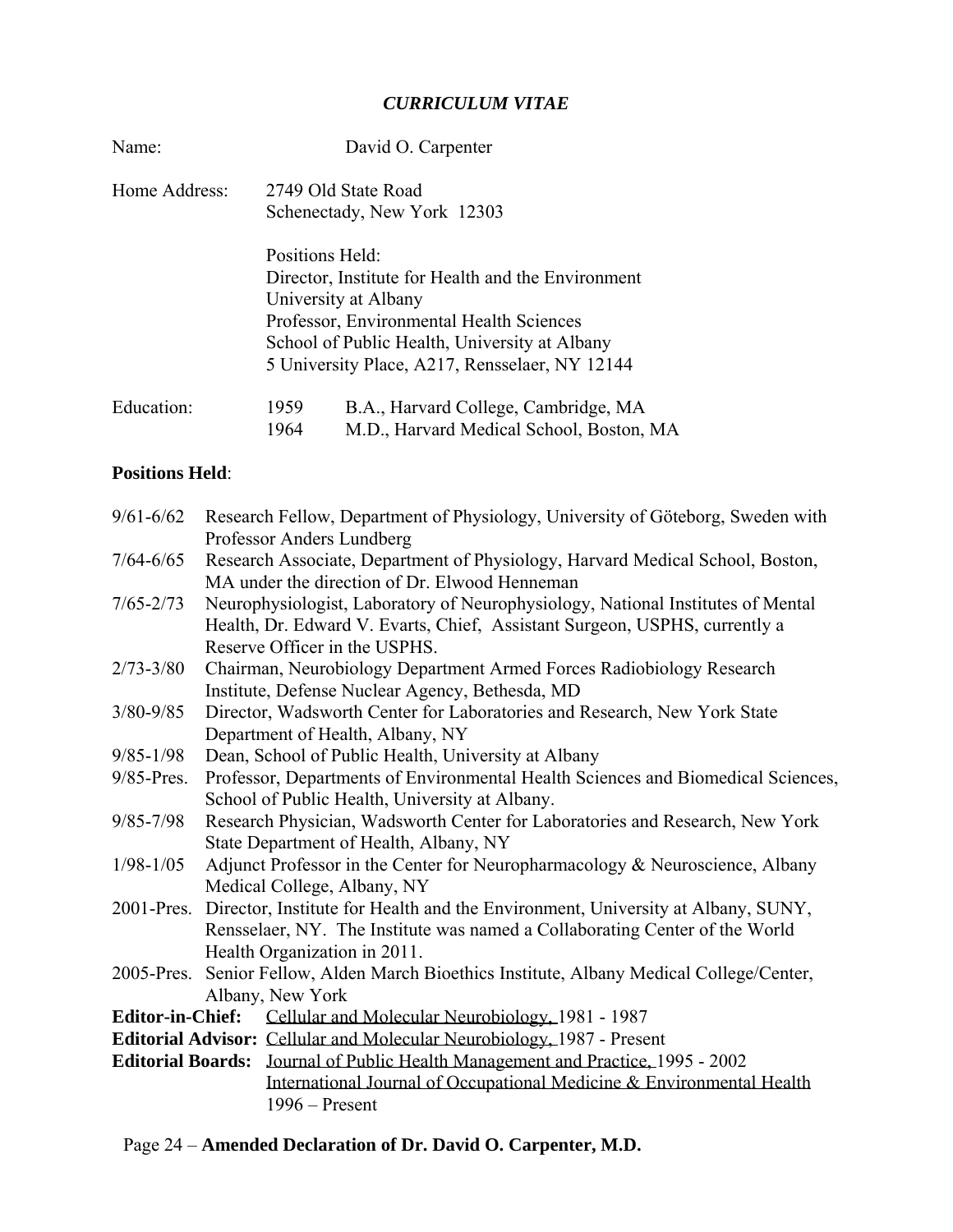Journal of Alzheimer's Disease – Associate Editor,2007-2009 Reviews in Environmental Health; 2008-present International Archives of Occupational and Environmental Health; 2009 present. Journal of Environmental and Public Health, 2009-present. Environmental Health Perspectives, 2010-present

# **National and International Committees:**

| 1978, 1981 | Physiology Study Section (Ad hoc member)                                                                                                  |
|------------|-------------------------------------------------------------------------------------------------------------------------------------------|
| 1979-1985  | NIH International Fellowship Study Section                                                                                                |
| 1974-1981  | Member, Steering Committee of the Section on the Nervous System, American<br>Physiological Society (Chairman of the Committee, 9/76-4/80) |
| 1981-1989  | Member, USA National Committee for the International Brain Research                                                                       |
|            | Organization                                                                                                                              |
| 1985-1986  | Committee on Electric Energy Systems of the Energy Engineering Board, National<br>Research Council                                        |
| 1986-1987  | Member, Neurophysiology Peer Panel for the National Aeronautics and Space                                                                 |
|            | Administration                                                                                                                            |
| 1987-1989  | Member, Science Advisory Council of the American Paralysis Association                                                                    |
| 1987-1990  | Advisory Panel for the Electric Energy System Division, U.S. Department of                                                                |
|            | Energy                                                                                                                                    |
| 1985-1993  | Committee #79, National Council on Radiation Protection and Measurements                                                                  |
| 1986-1997  | Member, Legislative and Education Committees, Association of Schools of Public<br>Health                                                  |
| 1989-1994  | Member, Neuroscience Discipline Working Group, Life Sciences Division of the<br><b>NASA</b>                                               |
| 1994, 1995 | Federation of American Societies for Experimental Biology Consensus Conference<br>on FY 1995 Federal Research Funding                     |
| 1994-1997  | Member, Legislative Committee of the Association of Schools of Public Health                                                              |
| 1997       | Member, Executive Committee of the Association of Schools of Public Health                                                                |
| 1997-2000  | National Advisory Environmental Health Sciences Council of the National                                                                   |
|            | Institutes of Health                                                                                                                      |
| 1998-Pres. | Member, U.S. Section of the Great Lakes Science Advisory Board of the                                                                     |
|            | <b>International Joint Commission</b>                                                                                                     |
| 2000-Pres. | Member, Board of Directors, Pacific Basin Consortium for Hazardous Waste                                                                  |
|            | Health and Environment; Treasurer, 2001-2004, 2008-pres; Chair, 2004-2008                                                                 |
| 2001-2008  | United States Co-Chair, Workgroup on Ecosystem Health of the Science Advisory                                                             |
|            | Board of the International Joint Commission                                                                                               |
| 2002-2003  | Member, Committee on the Implications of Dioxin in the Food Supply, The                                                                   |
|            | National Academies, Institute of Medicine                                                                                                 |
| 2003-2008  | Member, United States Environmental Protection Agency, Children's Health                                                                  |
|            | Protection Advisory Committee                                                                                                             |
| 2003-Pres. | Chair, Advisory Committee to the World Health Organization and National                                                                   |
|            | Institute of Environmental Health Sciences on collaborative activities.                                                                   |
| 2007-2011  | Chair, Workgroup on Risks vs. Benefits of Fish Consumption, Science Advisory                                                              |
|            | Board, International Joint Commission.                                                                                                    |

#### Page 25 – **Amended Declaration of Dr. David O. Carpenter, M.D.**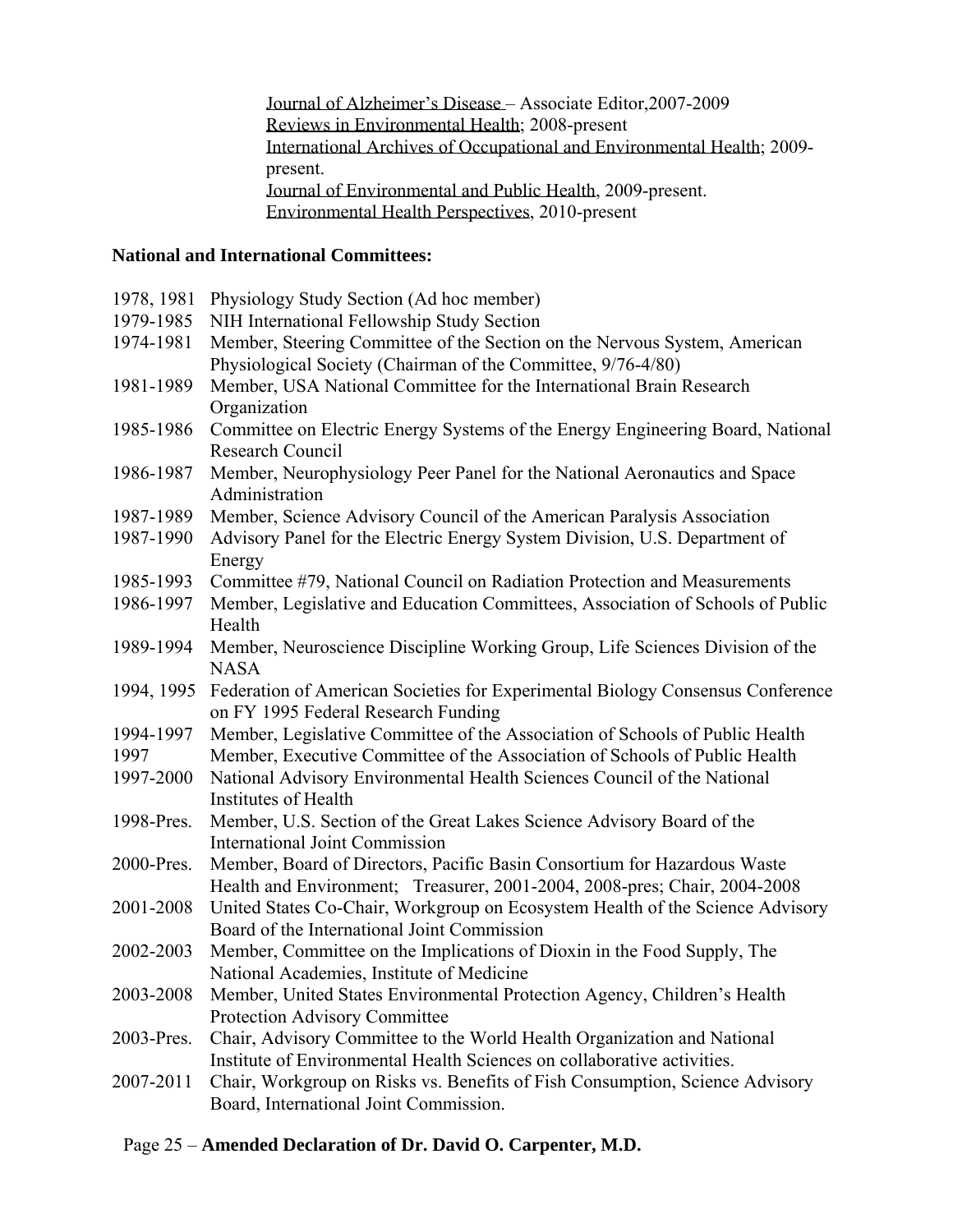#### **State and Local Committees:**

| 1980-1987  | Executive Secretary, New York State Power Lines Project                          |
|------------|----------------------------------------------------------------------------------|
| 1985-1989  | Board of Scientific Advisors, Institute of Basic Research, OMRDD, N.Y.           |
| 1986-1989  | Member, Steering Committee, Health Policy and Administrative Consortium of the   |
|            | Capital District                                                                 |
| 1991-1992  | Member, Connecticut Academy of Sciences and Engineering Committee on             |
|            | Electromagnetic Field Health Effects                                             |
| 1991-1992  | Member, Board of Directors of the Capital District Chapter of the Alzheimer's    |
|            | Disease and Related Disorders Association, Inc.                                  |
| 1991-1992  | Member, State Task Force for the Reform of Middle Level Education in NY State    |
| 1992-1993  | Member, State Needs Task Force on Health Care and Education                      |
| 1987-1998  | Delegate-at-Large, New York State Public Health Association                      |
| 1991-1995  | Member, Board of Directors of the Capital District Amyotrophic Lateral Sclerosis |
|            | Association                                                                      |
| 1994       | Chair, Council of Deans, University at Albany, SUNY                              |
| 1997-2008. | Member, Board of Directors, (Chair 1998-2004) Albany-Tula Inc.: A Capital        |
|            | Region Alliance                                                                  |
| 2000-Pres. | Member, Board of Directors, Healthy Schools Network, Inc.                        |
| 2000-2003  | Member, Medical Advisory Board, Hepatitis C Coalition, New York                  |
| 2000-2004  | Member, Environmental Protection Agency /National Association of State           |
|            | Universities and Land Grant Colleges Task Force                                  |
| 2001-2008  | Member, Board of Directors, Environmental Advocates of New York                  |
| 2004-2007  | Member, Ad Hoc Advisory Group on Brownfield Cleanup Standards                    |
| 2005-Pres. | Member, Schooling Chefs Curriculum Advisory Board                                |
| 2005-2008  | Member, Board of Directors, Citizens Environmental Coalition                     |
| 2006-2009  | Member, Board of Directors, Marine Environmental Research Institute              |
| 2007-2009  | Member, New York State Renewable Energy Task Force                               |
|            |                                                                                  |

# **Honors, Awards and Fellowships:**

| 1959<br>B.A. awarded magna cum laude. Thesis entitled "Metamorphosis of visual<br>pigments: A study of visual system of the salamander, Ambystoma tigrinum"<br>(Thesis advisor, Professor George Wald) |  |
|--------------------------------------------------------------------------------------------------------------------------------------------------------------------------------------------------------|--|
| Elected to Phi Beta Kappa and to Sigma Xi                                                                                                                                                              |  |
| 1964<br>M.D. awarded cum laude for a thesis in a special field. Thesis entitled                                                                                                                        |  |
| "Electrophysiological observations on the importance on neuron size in determining                                                                                                                     |  |
| responses to excitation and inhibition in motor and sensory systems" (Thesis                                                                                                                           |  |
| advisor, Dr. Elwood Henneman)                                                                                                                                                                          |  |
| 1964<br>Awarded the Leon Resnick Prize given to a Harvard Medical School                                                                                                                               |  |
| graduate showing promise in research                                                                                                                                                                   |  |
| 1970<br>Awarded the Moseley Traveling Fellowship for study in England                                                                                                                                  |  |
| (Fellowship declined)                                                                                                                                                                                  |  |
| 1971<br>Invited as Visiting Professor of Physiology, Centro de Investigacion y de                                                                                                                      |  |
| Estudios Avanzados, del Institute Politecnico Nacional, Mexico 14, D.F., Mexico,                                                                                                                       |  |
| for 3 months                                                                                                                                                                                           |  |

# Page 26 – **Amended Declaration of Dr. David O. Carpenter, M.D.**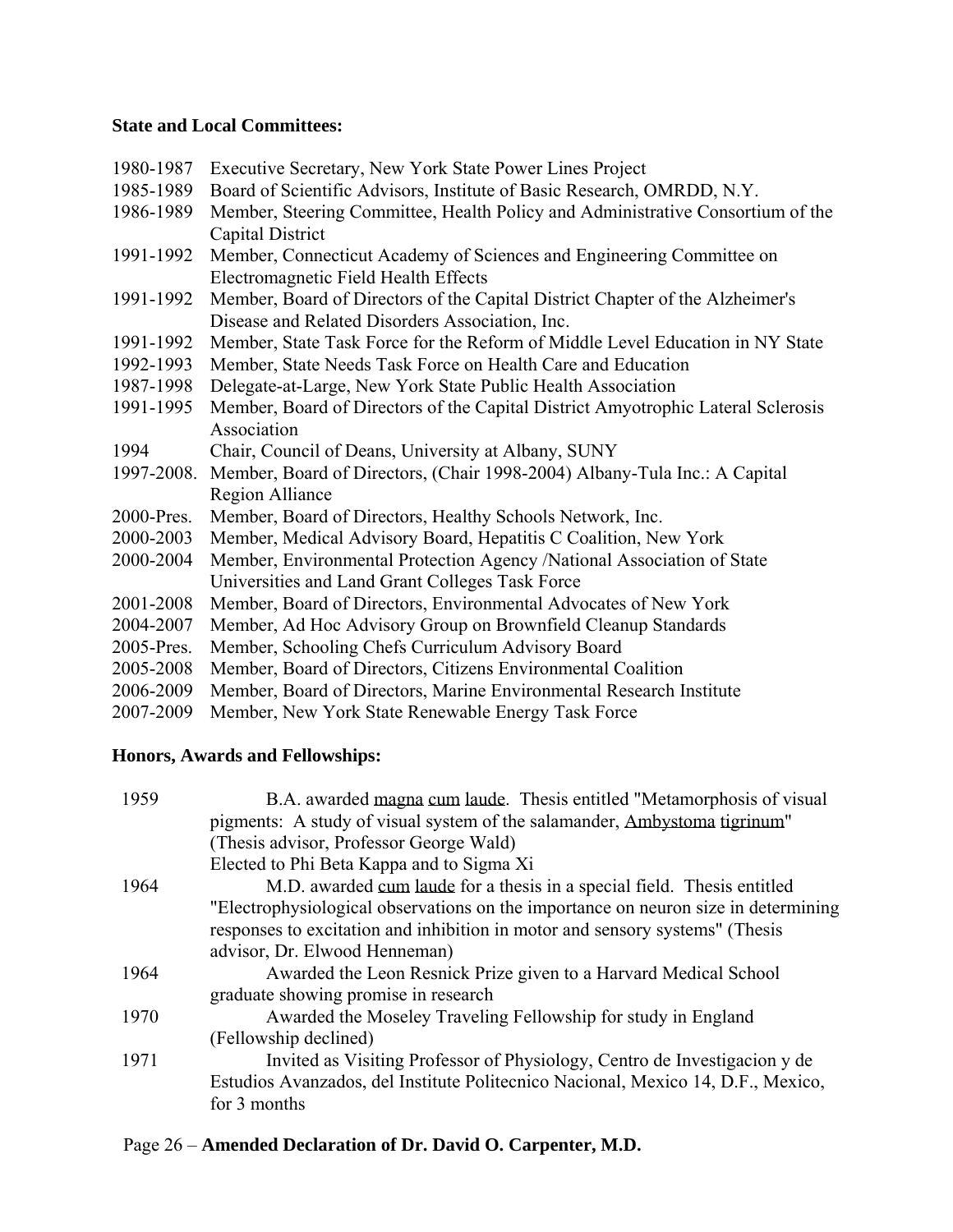|      | 1982, 1986 Visiting Professor of Physiology, Department of Physiology, Kyushu   |
|------|---------------------------------------------------------------------------------|
| 1987 | University, Fukuoka, Japan, for a period of three months each                   |
| 1989 | Awarded Jacob Javits Neuroscience Investigator Award from the National          |
|      | Institute of Neurological and Communicative Diseases and Stroke                 |
| 1999 | Awarded Homer N. Calver Award from the American Public Health                   |
|      | Association for studies in environmental health.                                |
| 2001 | Awarded 2001 Academic Laureate from the University at Albany                    |
|      | Foundation.                                                                     |
| 2010 | Awarded the Albion O. Bernstein, M.D. Award in recognition of an                |
|      | outstanding contribution to public health and the prevention of disease though  |
|      | lifelong research of environmental health hazards and for limitless devotion to |
|      | medical education by the Medical Society of the State of New York.              |

**Federal Grants Held**: (Principal Investigator Only)

| 1980-1983 United States Air Force, "Mechanisms of Radiation-Induced Emesis in Dogs", |
|--------------------------------------------------------------------------------------|
| \$76,847 total direct costs.                                                         |

- 1982-1988 National Institute of Health, "Mechanisms of Desensitization at Central Synapses", \$464,786 total direct costs.
- 1984-1986 Defense Nuclear Agency, "Mechanisms of Radiation-Induced Emesis in Dogs@, \$330,504 total direct costs.
- 1986-1996 National Institute of Health, "Mechanisms of Excitatory Amino Acids Actions and Toxicity", 1986-1989 \$231,848 total direct costs; 1990-1996 \$562,926 total direct costs.
- 1989-1993 National Institute of Health, "Mechanisms of Lead Neurotoxicity" \$373,576 total direct costs
- 1990-1995 National Institute of Environmental Health Sciences, Superfund Basic Research Program, "Multidisciplinary Study of PCBs and PCDFs at a Waste Site", D.O. Carpenter, P.I. \$5,783,419 total direct costs.
- 1995-2001 Fogarty International Center, National Institutes of Health, International Training Program in Environmental and Occupational Health. ACentral/Eastern European Environ/Occup Training Program@, D.O. Carpenter, P.I. \$657,520 total costs.
- 1995-2001 National Institute of Environmental Health Sciences, Superfund Basic Research Program, "Multidisciplinary Study of PCBs," D.O. Carpenter, P.I. \$12,653,709 total direct costs.
- 1998-1999 Environmental Protection Agency, AIndoor Air Risk at Akwesasne Pilot Project@, D.O. Carpenter, P.I. \$9,996 total costs.
- 2000-2002 Association Liaison Office for University Cooperation in Development, ACooperative Program in Environmental Health between the Institute of Public Health at Makerere University, Kampala, Uganda and the School of Public Health, University at Albany, USA@, D.O. Carpenter, P.I. \$96,432 total costs.
- 2001-2007 Fogarty International Center, National Institutes of Health, International Training Program in Environmental and Occupational Health. AMultidisciplinary Environmental Health Training@, D.O. Carpenter, P.I. \$850,000 total costs.
- 2006-2011 Pakistan-US Science and Technology Cooperative Program (US National Academy of Sciences). "Association of particulate matter with daily morbidity in

### Page 27 – **Amended Declaration of Dr. David O. Carpenter, M.D.**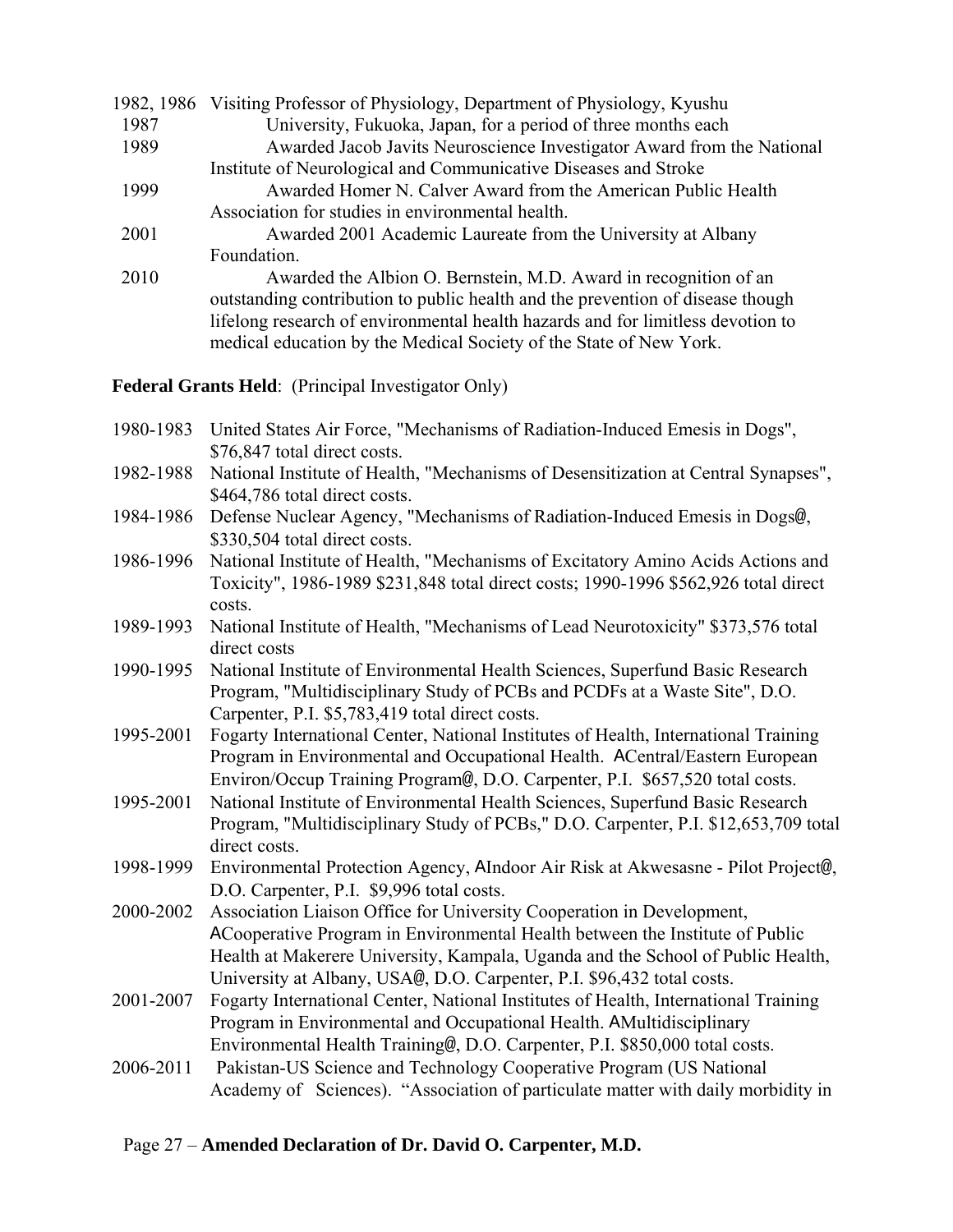an urban population," D.O. Carpenter, P.I., \$391,104 total costs.

- 2009-2013 Exploratory Center on Minority Health and Health Disparities in Smaller Cities. Project 2: Environmental contaminants and reproductive health of Akwesasne Mohawk women. \$387,825 for year 1. D.O. Carpenter, Co-PI.
- 2010-2013 Department of the Army, "Gulf War Illness: Evaluation of an Innovative Detoxification Program: D.O. Carpenter, P.I., \$636,958 total costs.
- 2010-2013 Higher Education for Development of the United States Agency for International Development, "Drinking Water Supply, Sanitation, and Hygiene Promotion : Health Interventions in Two Urban Communities of Kampala City and Mukono Municipality, Uganda". D. O. Carpenter, P.I., \$299,736 total costs.
- 2011-2016 National Institute of Environmental Health Sciences (1RO1ES019620), "Protecting the health of future generations: Assessing and preventing exposures." PK Miller, FA von Hippel, CL Buck and DO Carpenter, Co-P.I.s, \$471,521 for the period 8/08/11-4/30/12, \$2,354,871 for the period 2011-2016.

### **Research Interests:**

- Exposure to persistent organic pollutants and risk of diabetes, cardiovascular disease, and hypertension.
- Cognitive and behavioral effects of environmental contaminants on children (IQ, ADHD) and older adults (dementias, Parkinson's Disease and ALS).
- Ionizing and non-ionizing radiation biology.
- Effects of air pollution on respiratory and cardiovascular function.

### **Other Professional Activities:**

Host, The Public Radio Health Show (a 30 min public health information show carried on 170+ stations nationwide), plus the Armed Forces Radio Network and Voice of America, 1985-2001. Authored a biweekly health column in The Troy Record, a local newspaper, 1997-1999.

### **Major Peer-Reviewed Publications:**

- 1. Carpenter, D.O., Lundberg, A. and Norrsell, U. Effects from the pyramidal tract on primary afferents and on spinal reflex actions to primary afferents. Experientia, 18:337, 1962.
- 2. Carpenter, D.O., Engberg, I. and Lundberg, A. Presynaptic inhibition in the lumbar cord evoked from the brain stem. Experientia, 18:450, 1962.
- 3. Carpenter, D.O., Lundberg, A. and Norrsell, U. Primary afferent depolarization evoked from the sensorimotor cortex. Acta Physiol. Scand., 59:126-142.
- 4. Carpenter, D.O., Engberg, I., Funkenstein, H. and Lundberg, A. Decerebrate control of reflexes to primary afferents. Acta Physiol. Scand., 59:424-437, 1963.
- 5. Carpenter, D.O., Engberg, I. and Lundberg, A. Differential supraspinal control of inhibitory and excitatory actions from the FRA to ascending spinal pathways. Acta Physiol. Scand., 63:103-110, 1965.

### Page 28 – **Amended Declaration of Dr. David O. Carpenter, M.D.**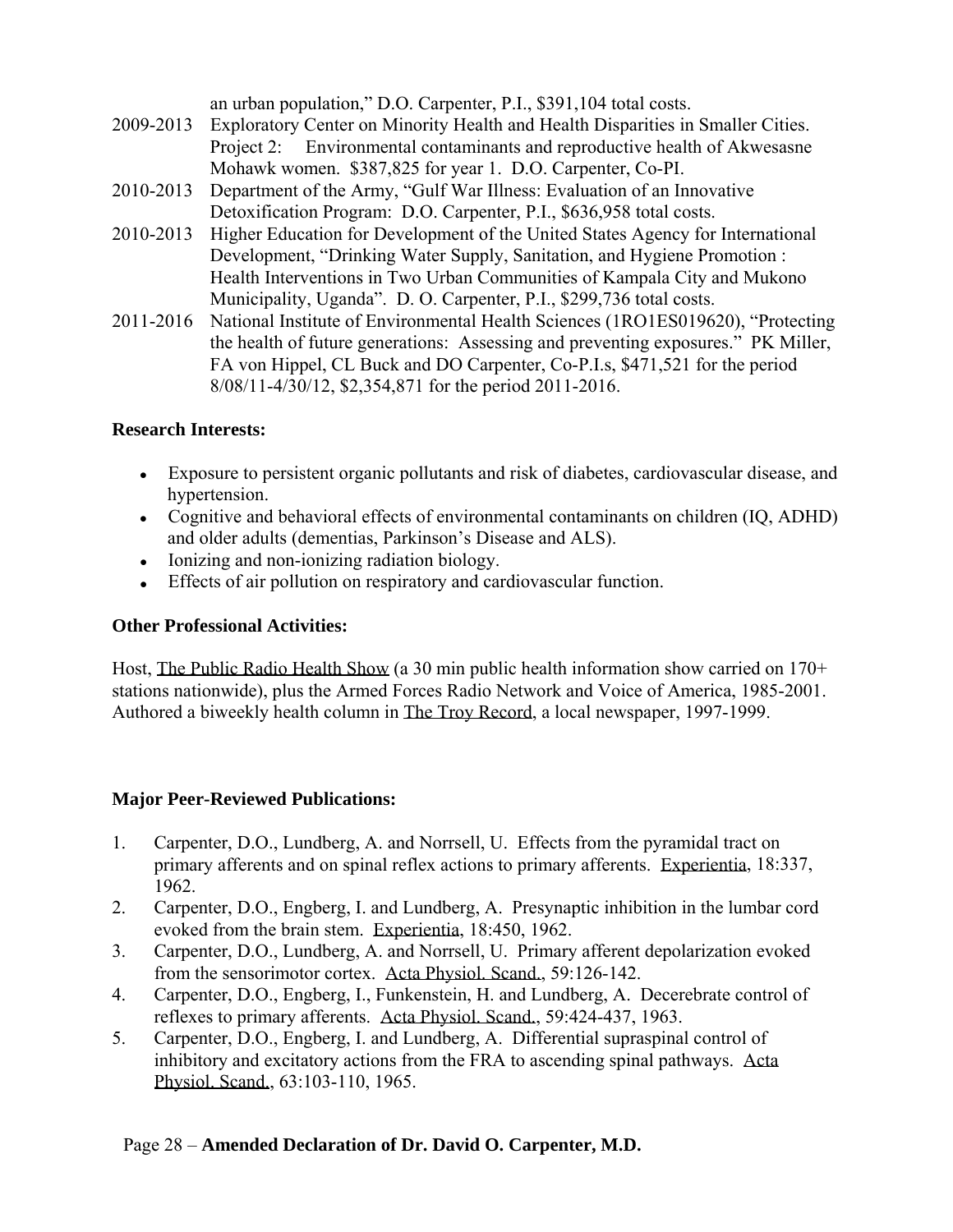- 6. Henneman, E., Somjen, G.G. and Carpenter, D.O. Excitability and inhibitibility of motoneurons of different sizes. J. Neurophysiol., 28:599-620, 1965.
- 7. Henneman, E., Somjen, G.G. and Carpenter, D.O. Functional significance of cell size in spinal motoneurons. J. Neurophysiol., 28:560-580, 1965.
- 8. Somjen, G.G., Carpenter, D.O. and Henneman, E. Selective depression of alpha motoneurons of small size by ether. J. Pharmacol., 148:380-385, 1965.
- 9. Somjen, G., Carpenter, D.O. and Henneman, E. Response of motoneurons of different sizes to graded stimulation of supraspinal centers of the brain. J. Neurophysiol., 28:958- 965, 1965.
- 10. Carpenter, D.O., Engberg, I. and Lundberg, A. Primary afferent depolarization evoked from the brain stem and the cerebellum. Arch. Ital. Biol., 104:73-85, 1966.
- 11. Carpenter, D.O. and Henneman, E. A relation between the threshold of stretch receptors in skeletal muscle and the diameter of axons. J. Neurophysiol., 29:353-368, 1966.
- 12. Carpenter, D.O. Temperature effects on pacemaker generation, membrane potential, and critical firing threshold in Aplysia neurons. J. Gen. Physiol., 50:1469-1484, 1967.
- 13. Chase, T.N., Breese, G., Carpenter, D., Schanberg, S. and Kopin, I. Stimulation-induced release of serotonin from nerve tissue. Adv. Pharmacol., 6A:351-364, 1968.
- 14. Carpenter, D.O. and Alving, B.O. A contribution of an electrogenic Na<sup>+</sup> pump to membrane potential in Aplysia neurons. J. Gen. Physiol., 52:1-21, 1968.
- 15. Olson, C.B., Carpenter, D.O. and Henneman, E. Orderly recruitment of muscle action potentials. Arch. Neurol., 19:591-597, 1968.
- 16. Carpenter, D.O. Membrane potential produced directly by the  $Na<sup>+</sup>$  pump in Aplysia neurons. Comp. Biochem. Physiol., 35:371-385, 1970.
- 17. Carpenter, D.O. and Gunn, R. The dependence of pacemaker discharge of Aplysia neurons upon Na<sup>+</sup> and Ca<sup>++</sup>. J. Cell. Physiol.,  $75:121-127$ , 1970.
- 18. Kraus, K.R., Carpenter, D.O. and Kopin, I. R. Acetylcholine-induced release of norepinephrine in the presence of tetrodotoxin. J. Pharmacol. Exp. Therap., 73:416-421, 1970.
- 19. Barker, J.L. and Carpenter, D.O. Thermosensitivity of neurons in the sensorimotor cortex of the cat. Science, 169:597-598, 1970.
- 20. Carpenter, D.O., Hovey, M.M. and Bak, A. Intracellular conductance of Aplysia neurons and squid axon as determined by a new technique. Intl. J. Neurosci., 2:35-48, 1971.
- 21. Carpenter, D.O., Breese, G., Schanberg, S. and Kopin, I. Serotonin and dopamine: Distribution and accumulation in Aplysia nervous and non-nervous tissues. Int. J. Neurosci., 2:49-56, 1971.
- 22. Hovey, M.M., Bak, A.F. and Carpenter, D.O. Low internal conductivity of Aplysia neuron somata. Science, 176:1329-1331, 1972.
- 23. Carpenter, D.O. Electrogenic sodium pump and high specific resistance in nerve cell bodies of the squid. Science, 179:1336-1338, 1973.
- 24. Carpenter, D.O. and Rudomin, P. The organization of primary afferent depolarization in the isolated spinal cord of the frog. J. Physiol. (Lond.), 229:471-493, 1973.
- 25. Shain, W., Green, L.A., Carpenter, D.O., Sytkowski, A.J. and Vogel, Z. Aplysia acetylcholine receptors: Blockage by and binding of  $\alpha$ -bungarotoxin. Brain Res., 72:225-240, 1974.
- 26. Pierau, Fr.-K., Torrey, P. and Carpenter, D.O. Mammalian cold receptor afferents: Role of an electrogenic sodium pump in sensory transduction. Brain Res., 73:156-160, 1974.

### Page 29 – **Amended Declaration of Dr. David O. Carpenter, M.D.**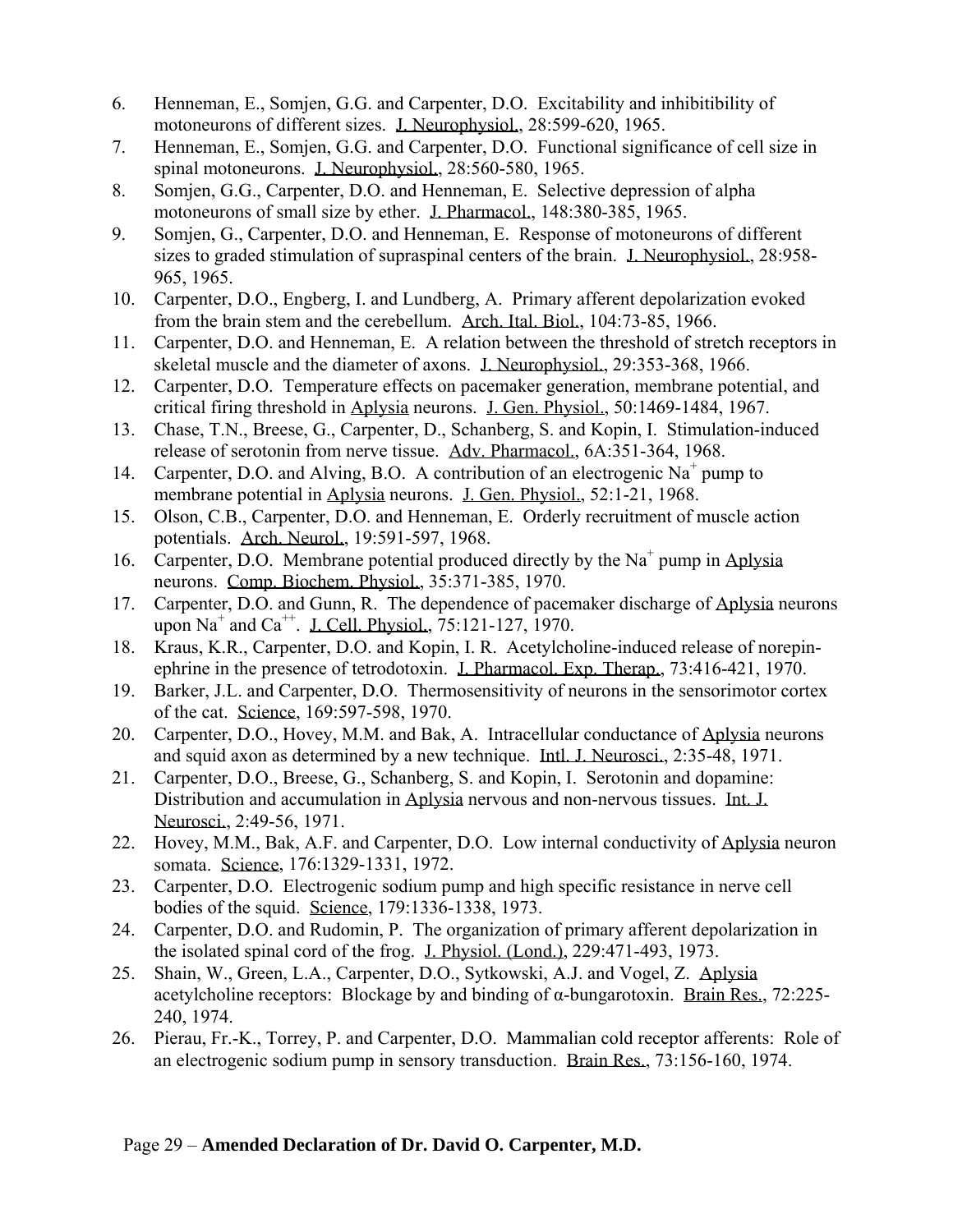- 27. Saavedra, J.M., Brownstein, M.J., Carpenter, D.O. and Axelrod, J. Octopamine: Presence in single neurons in Aplysia suggests neurotransmitter function. Science, 185:364-365, 1974.
- 28. Willis, J.A., Gaubatz, G.L. and Carpenter, D.O. The role of the electrogenic sodium pump in modulation of pacemaker discharge of Aplysia neurons. J. Cell. Physiol., 84:463-472, 1974.
- 29. Brownstein, M.J., Saavedra, J.M., Axelrod, J., Zeman, G.H. and Carpenter, D.O. Coexistence of several putative neurotransmitters in single identified neurons of Aplysia. Proc. Natl. Acad. Sci. (USA), 71:4662-4665, 1975.
- 30. Carpenter, D.O. and Gaubatz, G.L. Octopamine receptors on Aplysia neurons mediate hyperpolarization by increasing membrane conductance. Nature, 252:483-485, 1974.
- 31. Pierau, Fr.-K., Torrey, P. and Carpenter, D.O. Afferent nerve fiber activity responding to temperature changes of the scrotal skin of the rat. J. Neurobiol., 38:601-612, 1975.
- 32. Carpenter, D.O. and Gaubatz, G.L.  $H_1$  and  $H_2$  histamine receptors on Aplysia neurons. Nature, 254:343-344, 1975.
- 33. Carpenter, D.O., Hovey, M.M. and Bak, A.F. Resistivity of axoplasm. II. Internal restivity of giant axons of squid and Myxicola. J. Gen. Physiol., 66:139-148, 1975.
- 34. Zeman, G.H. and Carpenter, D.O. Asymmetric distribution of aspartate in ganglia and single neurons of Aplysia. Comp. Biochem. Physiol., 52C:23-26, 1975.
- 35. Pierau, Fr.-K., Torrey, P. and Carpenter, D.O. Effect of ouabain and potassium-free solution on mammalian thermosensitive afferents in vitro. Pflugers Arch., 359:349-356, 1975.
- 36. Swann, J.W. and Carpenter, D.O. The organization of receptors for neurotransmitters on Aplysia neurons. Nature, 258:751-754, 1975.
- 37. Yarowsky, P.J. and Carpenter, D.O. Aspartate: distinct receptors on Aplysia neurons. Science, 192:806-809, 1976.
- 38. Foster, K.R., Bidinger, J.M. and Carpenter, D.O. The electrical resistivity of aqueous cytoplasm. Biophys. J., 16:991-1001, 1976.
- 39. Carpenter, D.O., Greene, L.A., Shain, W. and Vogel, Z. Effects of eserine and neostigmine on the interaction of α-bungarotoxin with Aplysia acetylcholine receptors. Mol. Pharmacol., 12:999-1006, 1976.
- 40. Saavedra, J.M., Ribas, J., Swann, J. and Carpenter, D.O. Phenylethanolamine: A new putative neurotransmitter in Aplysia. Science, 195:1004-1006, 1977.
- 41. Carpenter, D.O., Swann, J.W. and Yarowsky, P.J. Effect of curare on responses to different putative neurotransmitters in Aplysia neurons. J. Neurobiol., 8:119-132, 1977.
- 42. Yarowsky, P.J. and Carpenter, D.O. GABA mediated excitatory responses on Aplysia neurons. Life Sci., 20:1441-1448, 1977.
- 43. Willis, J.A., Myers, P.R. and Carpenter, D.O. An ionophoretic module which controls electroosmosis. J. Electrophysiol. Tech., 6:34-41, 1977.
- 44. Yarowsky, P.J. and Carpenter, D.O. Receptors for gamma-aminobutyric acid (GABA) on Aplysia neurons. Brain Res., 144:75-94, 1978.
- 45. Carpenter, D.O., Gaubatz, G., Willis, J.A. and Severance, R. Effects of irradiation of Aplysia pacemaker neurons with 20 MeV electrons. Rad. Res., 76:32-47, 1978.
- 46. Yarowsky, P.J. and Carpenter, D.O. A comparison of similar ionic responses to gammaaminobutyric acid and acetylcholine. J. Neurophysiol., 41:531-541, 1978.
- 47. Blum, B., Auker, C.R. and Carpenter, D.O. A head holder and stereotaxic device for the rattlesnake. Brain Res. Bull., 3:271-274, 1978.

# Page 30 – **Amended Declaration of Dr. David O. Carpenter, M.D.**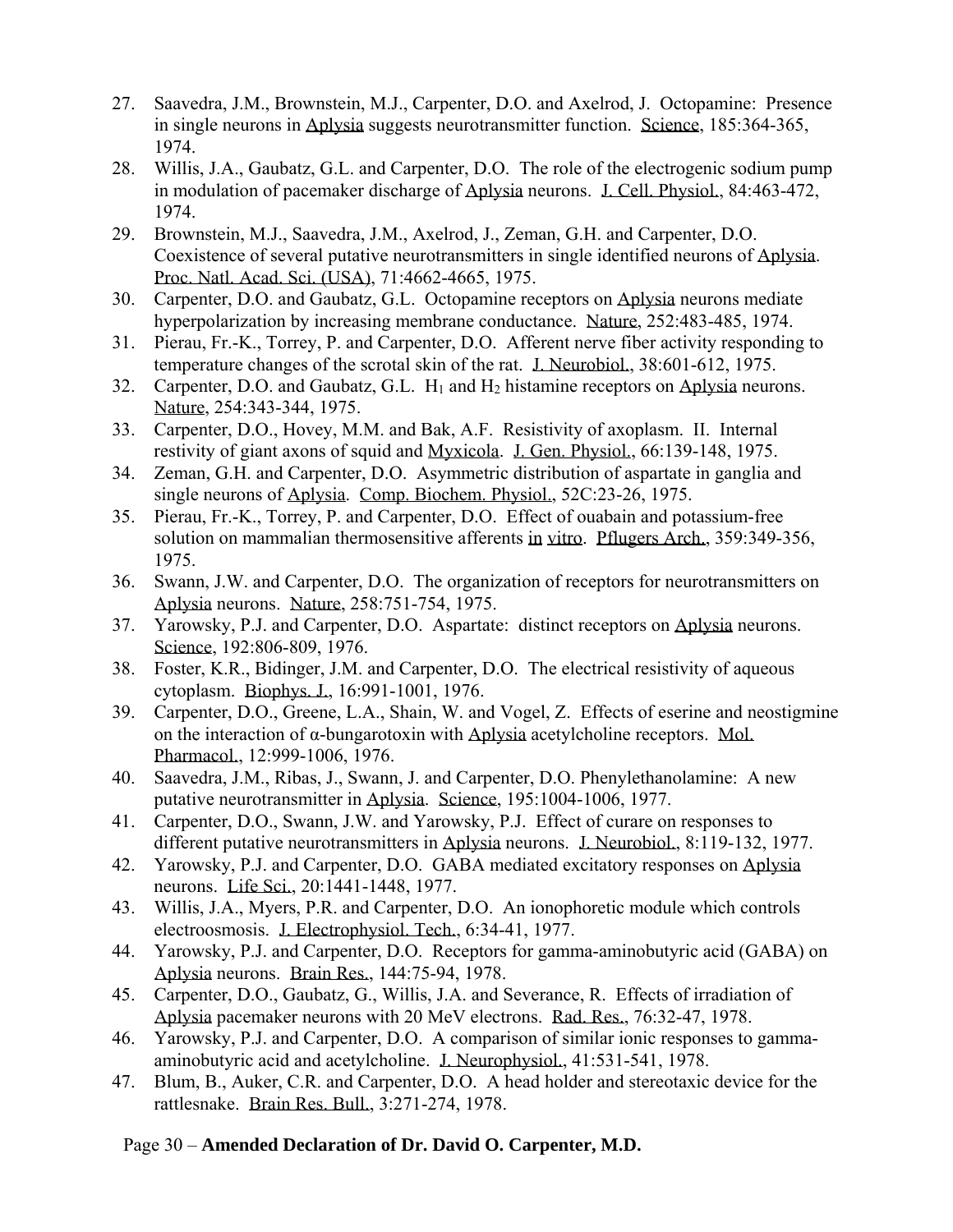- 48. Swann, J.W., Sinback, C.N. and Carpenter, D.O. Dopamine-induced muscle contractions and modulation of neuromuscular transmission in Aplysia. Brain Res., 157:167-172, 1978.
- 49. Swann, J.W., Sinback, C.N. and Carpenter, D.O. Evidence for identified dopamine motor neurons to the gill of Aplysia. Neurosci. Lett., 10:275-280, 1978.
- 50. Kebabian, P.R., Kebabian, J.W. and Carpenter, D.O. Regulation of cyclic AMP in heart and gill of Aplysia by the putative neurotransmitters, dopamine and serotonin. Life Sci., 24:1757-1764, 1979.
- 51. Carpenter, D.O. Interchangeable association of neurotransmitter receptors with several ionophores. Brain Res. Bull., 4:149-152, 1979.
- 52. Pellmar, T.C. and Carpenter, D.O. Voltage-dependent calcium current induced by serotonin. Nature, 277:483-484, 1979.
- 53. Ruben, P.C., Swann, J.W. and Carpenter, D.O. Neurotransmitter receptors on gill muscle fibers and the gill peripheral nerve plexus in Aplysia. Canad. J. Physiol. Pharmacol., 57:1088-1097, 1979.
- 54. Pellmar, T.C. and Carpenter, D.O. Serotonin induces a voltage-sensitive calcium current in neurons of Aplysia californica. J. Neurophysiol., 44:423-439, 1980.
- 55. Parver, L.M., Auker, C. and Carpenter, D.O. Choroidal blood flow as a heat dissipating mechanism in the macula. Am. J. Ophthamol., 89:641-646, 1980.
- 56. Mell, L.D., Jr. and Carpenter, D.O. Fluorometric determination of octopamine in tissue homegenates by high-performance liquid chromatography. Neurochem. Res., 5:1089- 1096, 1980.
- 57. Braitman, D.J., Auker, C.R. and Carpenter, D.O. Thyrotropin-releasing hormone has multiple actions in cortex. Brain Res., 194:244-248, 1980.
- 58. Meszler, R.M., Auker, C.R. and Carpenter, D.O. Fine structure and organization of the infrared receptor relay, the lateral descending nucleus of the trigeminal nerve in pit vipers. J. Comp. Neurol., 196:571-584, 1981.
- 59. Auker, C.R., Parver, L.M., Doyle, T. and Carpenter, D.O. Choroidal blood flow: I. Ocular tissue temperature as a measure of flow. Arch. Opthal., 100:1323-1326, 1982.
- 60. Parver, L.M., Auker, C., Carpenter, D.O. and Doyle, T. Choroidal blood flow: II. Reflexive control in the monkey. Arch. Opthal., 100:1327-1330. 1982.
- 61. Hori, N., Auker, C.R., Braitman, D.J. and Carpenter, D.O. Lateral olfactory tract transmitter: Glutamate, aspartate or neither? Cell. Mol. Neurobiol., 1:115-120, 1981.
- 62. Scappaticci, K.A., Dretchen, K.L., Carpenter, D.O. and Pellmar, T.C. Effects of furosemide on neural mechanisms in Aplysia. J. Neurobiol., 12:329-341, 1981.
- 63. Pellmar, T.C. and Carpenter, D.O. Cyclic AMP induces a voltage-dependent current in neurons of Aplysia californica. Neurosci. Lett., 22:151-157, 1981.
- 64. Parver, L., Auker, C. and Carpenter, D.O. Stabilization of macular temperature: The stabilizing effect of the choroidal circulation on the temperature environment of the macula. Retina, 2:117-120, 1982.
- 65. Green, R.W. and Carpenter, D.O. Biphasic responses to acetylcholine in mammalian reticulospinal neurons. Cell. Molec. Neurobiol., 1:401-405, 1981.
- 66. Hori, N., Auker, C.R., Braitman, D.J. and Carpenter, D.O. Pharmacologic sensitivity of amino acid responses and synaptic activation of in vitro prepyriform neurons. J. Neurophysiol., 48:1289-1301, 1982.
- 67. Slater, N.T. and Carpenter, D.O. Blockade of acetylcholine-induced inward currents in Aplysia neurons by strychnine and desipramine: effect of membrane potential. Cell. Molec. Neurobiol., 2:53-58, 1982.

### Page 31 – **Amended Declaration of Dr. David O. Carpenter, M.D.**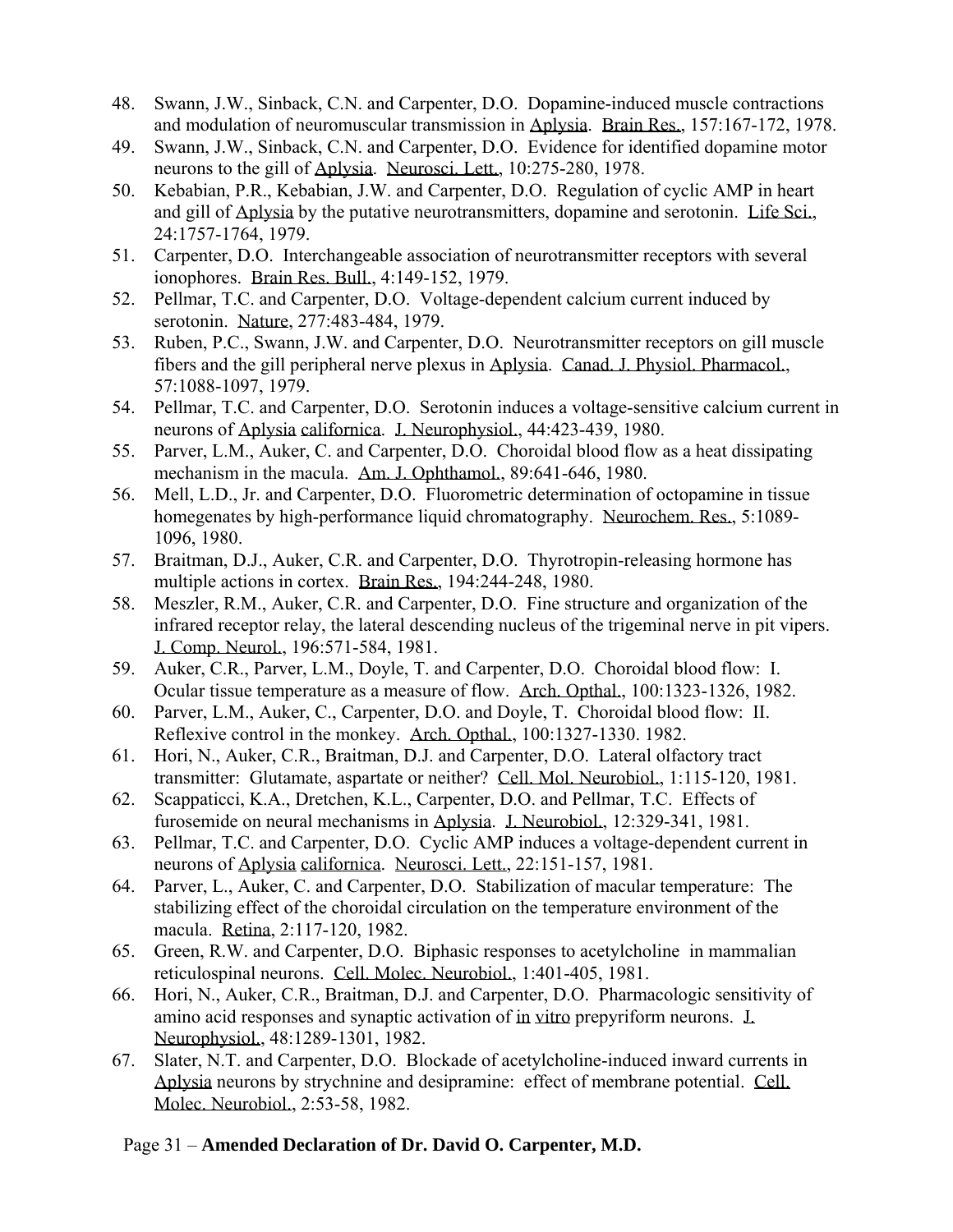- 68. Swann, J.W., Sinback, C.N., Pierson, M.G. and Carpenter, D.O. Dopamine produces muscle contractions and modulates motoneuron-induced contractions in Aplysia gill. Cell. Molec. Neurobiol., 2:291-308, 1982.
- 69. Swann, J.W., Sinback, C.N., Kebabian, P.R. and Carpenter, D.O. Motoneurons which may utilize dopamine as their neurotransmitter. Cell. Molec. Neurobiol., 2:309-324, 1982.
- 70. Auker, C.R., Meszler, R.M. and Carpenter, D.O. Apparent discrepancy between single unit activity and <sup>14</sup>C-deoxyglucose labelling in the optic tectum of the rattlesnake.  $\perp$ Neurophysiol., 49:1504-1516, 1983.
- 71. Slater, N.T., Carpenter, D.O., Freedman, J.E. and Snyder, S.H. Vipoxin both activates and antagonizes three types of acetylcholine response in *Aplysia* neurons. Brain Res., 278:266- 270, 1983.
- 72. ffrench-Mullen, J.M.H., Hori, N., Nakanishi, H., Slater, N.T. and Carpenter, D.O. Assymetric distribution of acetylcholine receptors and M channels on prepyriform neurons. Cell. Molec. Neurobiol., 3:163-182, 1983.
- 73. Carpenter, D.O., Briggs, D.B. and Strominger, N. Responses of neurons of canine area postrema to neurotransmitters and peptides. Cell. Molec. Neurobiol., 3:113-126, 1983.
- 74. Slater, N.T. and Carpenter, D.O. Blocking kinetics at excitatory acetylcholine responses on *Aplysia* neurons. Biophys. J., 45:24-25, 1984.
- 75. Chesnut, T.J. and Carpenter, D.O. Two-component desensitization of three types of responses to acetylcholine in Aplysia. Neurosci. Lett., 39:285-290, 1983.
- 76. Haas, H.L., Jeffreys, J.G.R., Slater, N.T. and Carpenter, D.O. Modulation of low calcium induced field bursts in the hippocampus by monoamines and cholinomimetics. Pflugers Arch., 400:28-33, 1984.
- 77. Parvar, L.M., Auker, C.R. and Carpenter, D.O. Choroidal blood flow. III. Reflexive control in human eyes. Arch. Ophthamol., 101:1604-1606, 1983.
- 78. Slater, N.T., Haas, H.L. and Carpenter, D.O. Kinetics of acetylcholine-activated cation channel blockade by the calcium antagonist D-600 in Aplysia neurons. Cell. Molec. Neurobiol., 3:329:344, 1983.
- 79. McCreery, M.J. and Carpenter, D.O. Modulation of neuronal responses to L-glutamate in Aplysia. Cell. Molec. Neurobiol., 4:91-95, 1984.
- 80. Carpenter, D.O., Briggs, D.B. and Strominger, N. Peptide-induced emesis in dogs. Behav. Brain Res., 11:277-281, 1984.
- 81. ffrench-Mullen, J.M.H., Hori, N. and Carpenter, D.O. N-methyl-D-aspartate and L-aspartate activate distinct receptors in prepyriform cortex. Cell. Molec. Neurobiol., 4:185-189, 1984.
- 82. Slater, N.T. and Carpenter, D.O. A study of the cholinolytic actions of strychnine using the technique of concentration jump relaxation analysis. Cell Molec Neurobiol 4:263-271,1984.
- 83. Slater, N.T., Hall, A.F. and Carpenter, D.O. Kinetic properties of cholinergic desensitization in *Aplysia* neurons. Proc. Roy. Soc. Lond. B, 223:63-78, 1984.
- 84. Akaike, N., Hattori, K., Oomura, Y. and Carpenter, D.O. Bicuculline and picrotoxin block gamma-aminobutyric acid-gated Cl- conductance by different mechanisms. Experientia, 41:70-71, 1985.
- 85. Slater, N.T., Carpenter, D.O., Freedman, J.E. and Synder, S.H. Dual effects of the snake venom polypeptide vipoxin on receptors for acetylcholine and biogenic amines in *Aplysia* neurons. Neurosci., 14:723-733, 1985.

### Page 32 – **Amended Declaration of Dr. David O. Carpenter, M.D.**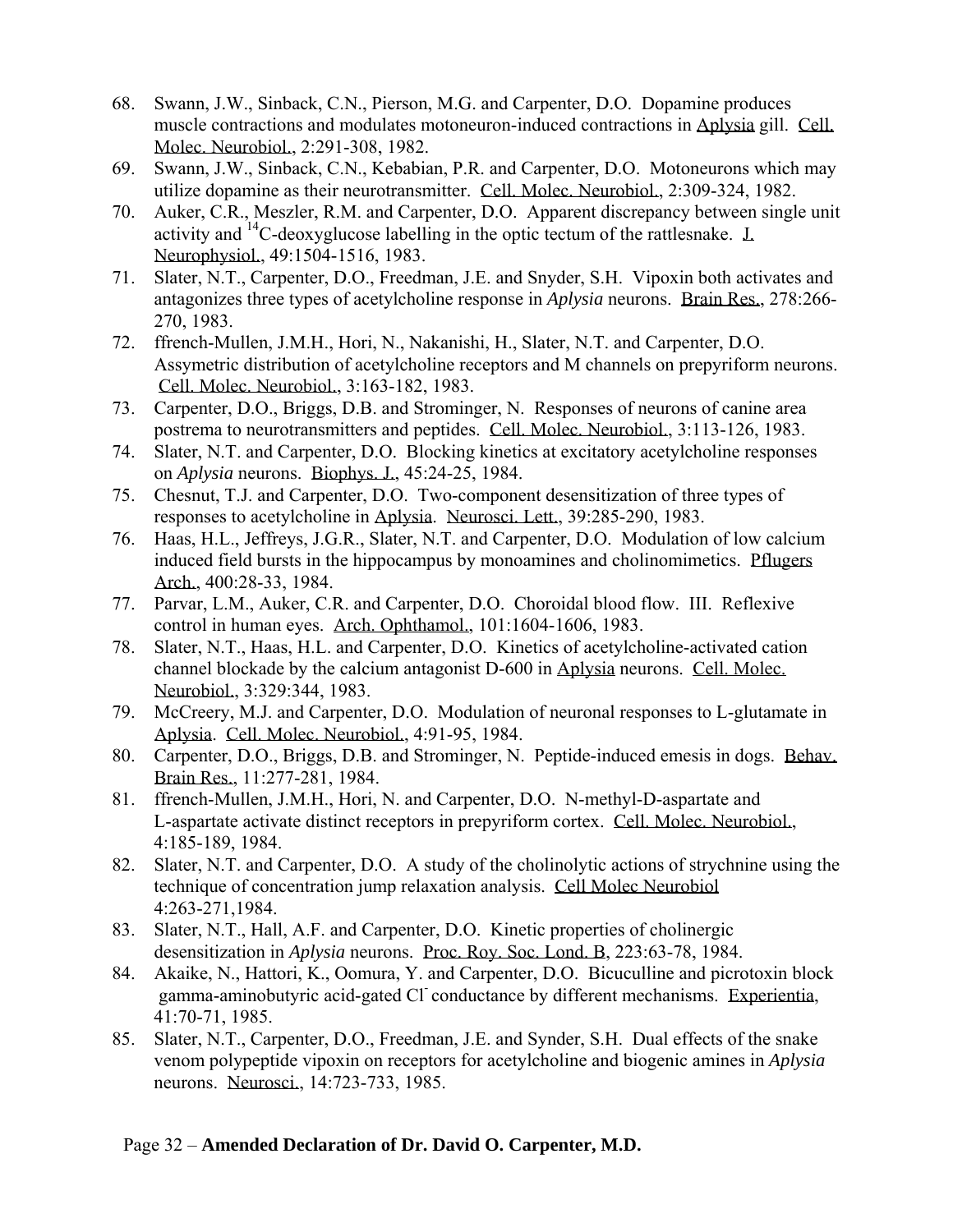- 86. Mizuno, Y., Oomura, Y., Hori, N. and Carpenter, D.O. Action of vasopressin on CA1 pyramidal neurons in rat hippocampal slices. Brain Res., 309:241-246, 1984.
- 87. Slater, N.T., Hall, A.F. and Carpenter, D.O. Trifluoperazine and calcium antagonists accelerate cholinergic desensitization in *Aplysia* neurons. Brain Res., 329:275-279, 1985.
- 88. ffrench-Mullen, J.M.H., Koller, K., Zaczek, R., Coyle, J.T., Hori, N. and Carpenter, D.O. N-acetylaspartylglutamate: Possible role as the neurotransmitter of the lateral olfactory tract. Proc. Nat. Acad. Sci., 82:3897-3900, 1985.
- 89. Greene, R.W. and Carpenter, D.O. Actions of neurotransmitters on pontine medial reticular formation neurons of the cat. J. Neurophysiol., 54:520-531, 1985.
- 90. Hori, N., ffrench-Mullen, J.M.H. and Carpenter, D.O. Kainic acid responses and toxicity show pronounced  $Ca^{2+}$  dependence. Brain Res., 358:380-384, 1985.
- 91. Gaillard, W.D. and Carpenter, D.O. Spectra of neurotransmitter receptors and ionic responses on cerebral A and B neurons in Aplysia californica. Brain Res., 373:303-310, 1986.
- 92. Gaillard, W.D. and Carpenter, D.O. On the transmitter at the A-to-B cell in *Aplysia californica*. Brain Res., 373:311-315, 1986.
- 93. ffrench-Mullen, J.M.H., Hori, N. and Carpenter, D.O. A comparison on the effects of quinolinate and N-methyl-aspartate on neurons in rat piriform cortex. Neurosci. Lett., 63:66-70, 1986.
- 94. ffrench-Mullen, J.M.H., Hori, N. and Carpenter, D.O. Receptors for the excitatory amino acids on neurons in rat pyriform cortex. J. Neurophysiol., 55:1283-1294, 1986.
- 95. Slater, N.T., David, J.A. and Carpenter, D.O. Relaxation studies on the interaction of hexamethonium with acetylcholine-receptor channels in *Aplysia* neurons. Cell. Molec. Neurobiol., 6:191-211, 1986.
- 96. Leung, M.K., S.-Rozsa, K., Hall, A., Kuruvilla, S., Stefano, G.B. and Carpenter, D.O. Enkephalin-like substance in *Aplysia* nervous tissue and actions of leu-enkephalin on single neurons. Life Sci., 38:1529-34, 1986.
- 97. Slater, N.T., Filbert, M. and Carpenter, D.O. Multiple interactions of anticholinesterases with *Aplysia* acetylcholine responses. Brain Res., 375:407-412, 1986.
- 98. Carpenter, D.O. and Briggs, D.B. Insulin excites neurons of the area postrema and causes emesis. Neurosci. Lett., 68:85-89, 1986.
- 99. Carpenter, D.O., Briggs, D.B., Knox, A.P. and Strominger, N.L. Radiation-induced emesis in the dog: Effects of lesions and drugs. Rad. Res., 108:307-316, 1986.
- 100. Briggs, D.B. and Carpenter, D.O. Excitation of neurons in the canine area postrema by prostaglandins. Cell. Molec. Neurobiol., 6:421-426, 1986.
- 101. Chesnut, T.J., Carpenter, D.O. and Strichartz, G.R. Three effects of venom from conus striatus on the delayed rectifier potassium current of molluscan neurons. Toxicon, 25:267- 278, 1987.
- 102. Yakushiji, T., Tokutomi, N., Akaike, N. and Carpenter, D.O. Agonists of GABA responses, studied using internally perfused frog dorsal root ganglion neurons. Neuroscience 22:1123-1133, 1987.
- 103. Akaike, N., Yakushiji, T., Tokutomi, N. and Carpenter, D.C. Multiple mechanisms of antagonism of GABA responses. Cell. Molec. Neurobiol., 7:97-103, 1987.
- 104. Hori, N., Galeno, T. and Carpenter, D.O. Responses of pyriform cortex neurons to excitatory amino acids: Voltage dependence, conductance changes and effects of divalent cations. Cell. Molec. Neurobiol., 7:73-90, 1987.

### Page 33 – **Amended Declaration of Dr. David O. Carpenter, M.D.**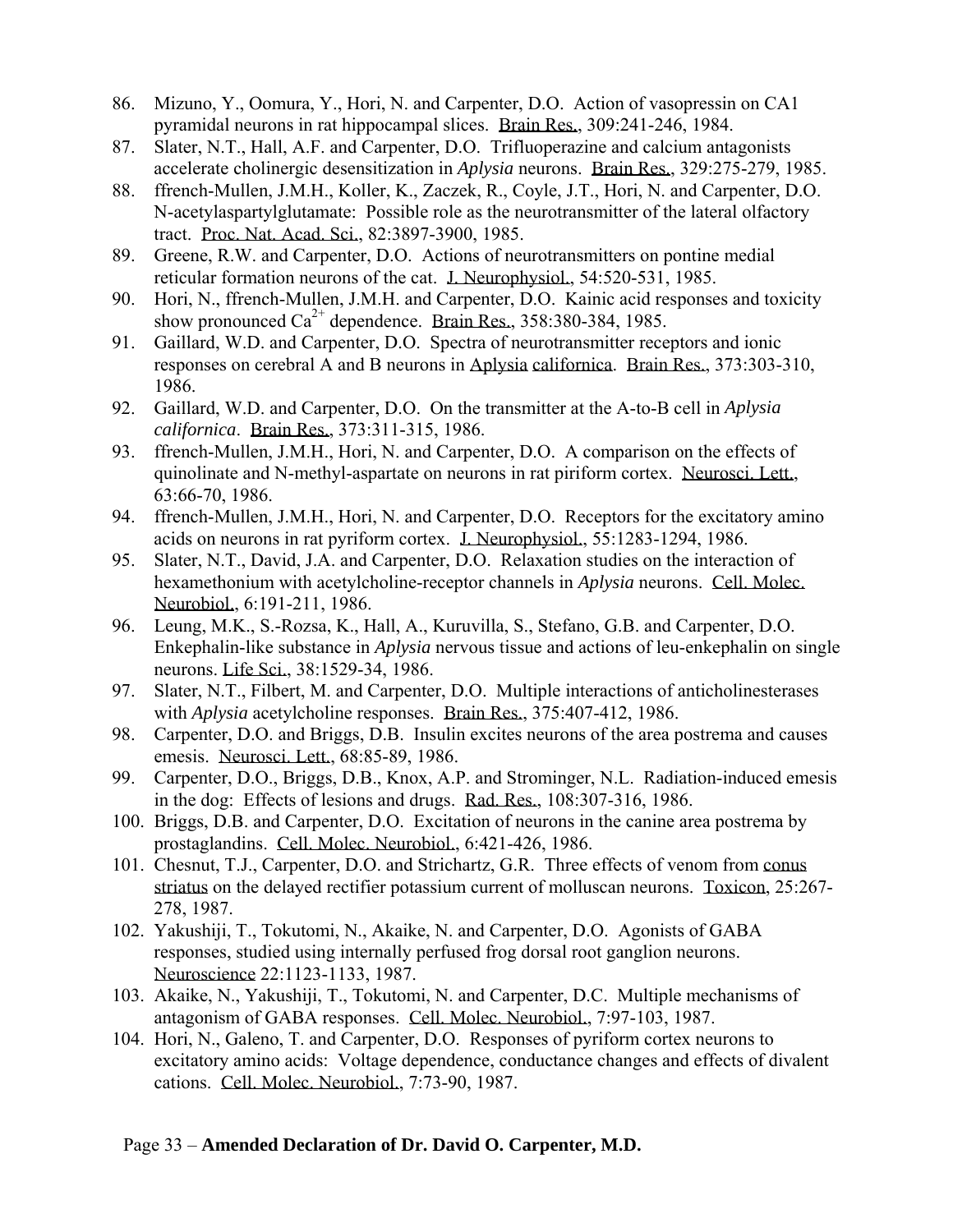- 105. Oyama, Y., King, W.M. and Carpenter, D.O. Edrophonium-induced membrane current in single neurons physically isolated from Aplysia californica. Brain Res., 438:95-100, 1988.
- 106. Jahan-Parwar, B., S.-Rozsa, K., Salanki, J., Evans, M.L. and Carpenter, D.O. In vivo labeling of serotonin containing neurons by 5,7-dihydroxytryptamine in Aplysia. Brain Res., 426:173-178, 1987.
- 107. King, W.M. and Carpenter, D.O. Distinct GABA and glutamate receptors may share a common channel in Aplysia neurons. Neurosci. Lett., 82:343-348, 1987.
- 108. Carpenter, D.O., Briggs, D.B., Knox, A.P. and Strominger, N. Excitation of area postrema neurons by transmitters, peptides and cyclic nucleotides. J. Neurophysiol., 59:358-369, 1988.
- 109. Carpenter, D.O., Hall, A.F. and Rahmann, H. Exogenous gangliosides induce direct voltage and conductance changes on isolated neurons. Cell. Molec. Neurobiol., 8:245-250, 1988.
- 110. Hori, N., Carpenter, D.O. and Katsuda, N. Effect of acetylcholine on the pyramidal cell in the rat piriform cortex in vitro. Neurosciences, 13:172-174, 1987 (in Japanese).
- 111. Hori, N. and Carpenter, D.O. Excitatory amino acid receptors in piriform cortex do not show receptor desensitization. Brain Res., 457:350-354, 1988.
- 112. Allen, C.N., Brady, R., Swann, J., Hori, N. and Carpenter, D.O. N-methyl-D-aspartate (NMDA) receptors are inactivated by trypsin. Brain Res., 458:147-150, 1988.
- 113. Oyama, Y., Akaike, N. and Carpenter, D.O. Strychnine decreases the voltage-dependent  $Ca<sup>2+</sup>$  current of both *Aplysia* and frog ganglion neurons. Cell. Molec. Neurobiol., 8:307-314, 1988.
- 114. Oyama, Y., King, W.M., Allen, C.N., Hori, N. and Carpenter, D.O. Characterization of an inward current elicited by edrophonium in physically isolated and internally perfused *Aplysia* neurons. Brain Res., 463:124-132, 1988.
- 115. Hori, N., Akaike, N. and Carpenter, D.O. Piriform cortex brain slices: Techniques for isolation of synaptic inputs. J. Neurosci. Methods, 25:197-208, 1988.
- 116. Oyama, Y., Evans, M.L., Akaike, N. and Carpenter, D.O. Electrophysiological detection of acetylcholinesterase activity using concentration clamp on physically isolated *Aplysia* neurons. Neuroscience Res., 6:174-180, 1988.
- 117. Tsuda, Y., Oyama, Y., Carpenter, D.O. and Akaike, N. Effects of  $Ca^{2+}$  on the transient outward current of single isolated *Helix* central neurones. Brit J. Pharmacol., 95:526-530, 1988.
- 118. Oyama, Y., Hori, N., Evans, M.L., Allen, C.N. and Carpenter, D.O. Electrophysiological estimation of the actions of acetylcholinesterase inhibitors on acetylcholine receptor and cholinesterase in physically isolated *Aplysia* neurones. Brit. J. Pharmacol., 96:573-582,1989.
- 119. King, W.M. and Carpenter, D.O. Voltage-clamp characterization of Cl- conductance gated by GABA and L-glutamate in single neurons of *Aplysia*. J. Neurophysiol., 61:892-899, 1989.
- 120. Evans, M.L. and Carpenter, D.O. Desensitization kinetics of a chloride acetylcholine response in *Aplysia*. Brain Res., 495:309-318, 1989.
- 121. Salanki, J., Evans, M.L. and Carpenter, D.O. Desensitization kinetics of a K+ acetylcholine response in *Aplysia*. Brain Res., 495:298-308, 1989.
- 122. Büsselberg, D., Evans, M.L., Rahmann, H. and Carpenter, D.O. Effects of exogenous ganglioside and cholesterol application on excitability of *Aplysia* neurons. Membrane Biochemistry, 8:19-26, 1989.

#### Page 34 – **Amended Declaration of Dr. David O. Carpenter, M.D.**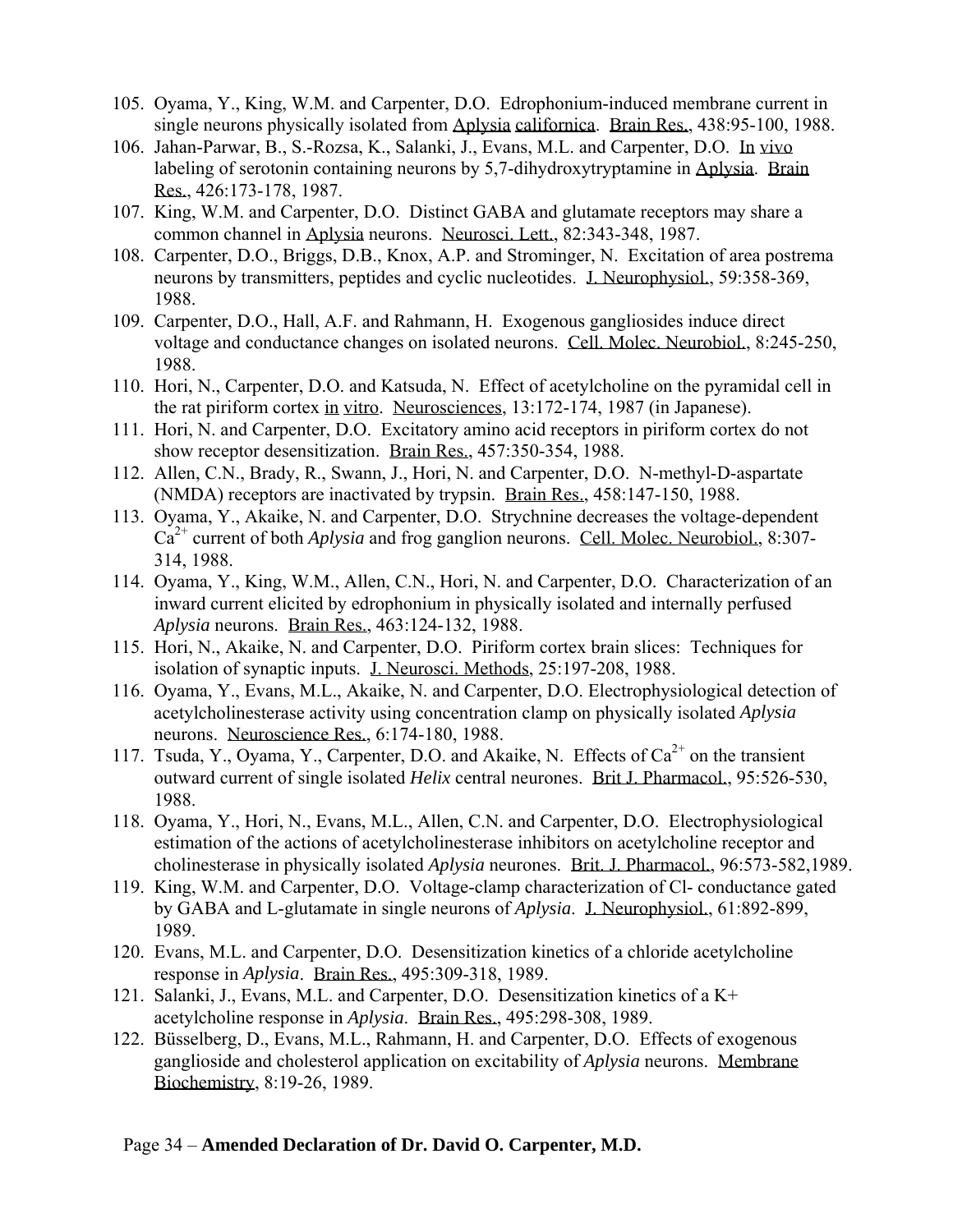- 123. Carpenter, D. Neural mechanisms of emesis. Canad. J. Physiol. Pharmacol., 68:230-236, 1990.
- 124. Oyama, Y., Hori, N., Allen, C.N., and Carpenter, D.O. Influences of trypsin and collagenase on acetylcholine responses of physically-isolated single neurons of *Aplysia californica*. Cell. Molec. Neurobiol., 10:193-205, 1990.
- 125. Büsselberg, D., Evans, M.L., Rahmann, H., and Carpenter, D.O. Lead inhibits the voltageactivated calcium current of *Aplysia* neurons. Toxicol. Lett., 51:51-57, 1990.
- 126. Doi, N., Carpenter, D.O. and Hori, N. Differential effects of baclofen and GABA on rat piriform cortex pyramidal neurons *in vitro*. Cell. Molec. Neurobiol., 10: 559-564, 1991.
- 127. Büsselberg, D., Evans, M.L., Rahmann, H. and Carpenter, D.O.  $Zn^{2+}$  blocks the voltage activated calcium current of *Aplysia* neurons. Neurosci. Letts., 117:117-122, 1990.
- 128. Büsselberg, D., Carpenter, D.O., Sugita, M., Araki, S., Satake, M. and Rahmann, H. Effects of exogenous lipid application on excitability of *Aplysia* neurons. Biomed. Res., 11:77-86, 1990.
- 129. Evans, M.L., Kadan, M.J., Hartig, P.R. and Carpenter, D.O. Correlation of <sup>125</sup>I-LSD autoradiographic labelling with serotonin voltage clamp responses in *Aplysia* neurones. Synapse, 8:22-29, 1991.
- 130. S.-Rozsa, K., Stefano, G., Salanki, J. and Carpenter, D.O. Characterization of responses to enkephalins and FMRFamide on B neurons of the cerebral ganglion of *Aplysia*. Comp. Biochem. Physiol., 99C:403-412, 1991.
- 131. Büsselberg, D., Evans, M.L., Rahmann, H. and Carpenter, D.O. Lead and zinc block a voltage activated calcium channel of *Aplysia* neurons. J. Neurophysiol., 65:786-795, 1991.
- 132. Hori, N., Doi, N., Miyahara, S., Shinoda, Y. and Carpenter, D.O. Appearance of NMDA receptors triggered by anoxia independent of voltage *in vivo* and *in vitro*. Exp. Neurol., 112:304-311, 1991.
- 133. Büsselberg, D., Evans, M.L., Rahmann, H. and Carpenter, D.O. Effects of inorganic and triethyl lead and inorganic mercury on the voltage activated calcium channel of *Aplysia* neurons. NeuroToxicology, 12:733-744, 1991.
- 134. Evans, M.L., Büsselberg, D. and Carpenter, D.O.  $Pb^{2+}$  blocks calcium currents of cultured dorsal root ganglion cells. Neurosci. Letts., 129:103-106, 1991.
- 135. Kemenes, G., S.-Rozsa, K., Stefano, G. and Carpenter, D.O. Distinct receptors for leu- and met-enkephalin on the metacerebral giant cell of *Aplysia*. Cell. Molec. Neurobiol., 12:107- 119, 1992.
- 136. Ayrapetyan, S.N. and Carpenter, D.O. Very low concentrations of acetylcholine and GABA modulate transmitter responses. NeuroReport 2:563-565, 1991.
- 137. Carpenter, D.O. and Hori, N. Neurotransmitter and peptide receptors on medial vestibular nucleus neurons. Ann. NY Acad. Sci., 656:668-686, 1992.
- 138. Hernadi, L., S.-Rozsa, K., Jahan-Parwar, B. and Carpenter, D.O. A topography and ultrastructural characterization of *in vivo* 5,7-dihydroxytryptamine-labelled serotonincontaining neurons in the central nervous system of *Aplysia californica*. Cell. Molec. Neurobiol., 12:317-326, 1992.
- 139. Carpenter, D.O., Fejtl, M., Ayrapetyan, S., Szarowski, D. and Turner, J.N. Dynamic changes in neuronal volume resulting from osmotic and sodium transport manipulations. Acta Biologica Hungarica, 43:39-48, 1992.
- 140. Ayrapetyan, S.N. and Carpenter, D.O. On the modulating effect of ultralow transmitter concentrations on the functional activity of the neuron membrane. J. Evol. Biochem. Physiol., 27:110-116, 1991.

### Page 35 – **Amended Declaration of Dr. David O. Carpenter, M.D.**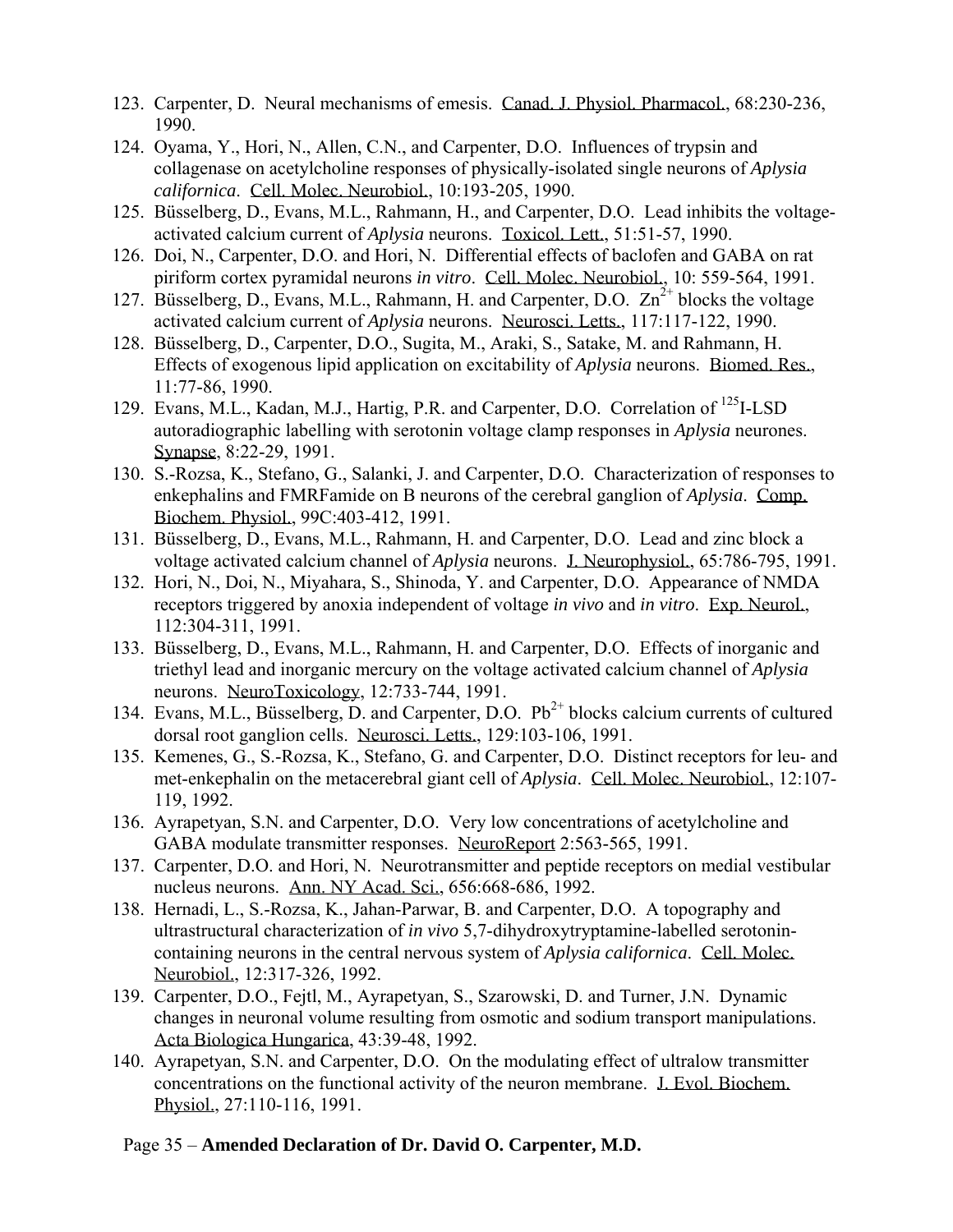- 141. Büsselberg, D., Michael, D., Evans, M.L., Carpenter, D.O. and Haas, H.L. Zinc  $(Zn^{2+})$ blocks voltage gated calcium channels in cultured rat dorsal root ganglion cells. Brain Res., 593:77-81, 1992.
- 142. Matthews, M.R., Parsons, P.J. and Carpenter, D.O. Solubility of lead as lead (II) chloride in HEPES-Ringer and artificial seawater (Ca-ASW) solutions. NeuroToxicology, 14:283- 290, 1993.
- 143. Hori, N., Büsselberg, D., Matthews, R., Parsons, P.J. and Carpenter, D.O. Lead blocks LTP by an action not at NMDA receptors. Exp. Neurol., 119: 192-197, 1993.
- 144. Büsselberg, D., Evans, M.L., Haas, H.L. and Carpenter, D.O. Blockade of mammalian and invertebrate calcium channels by lead. NeuroToxicology, 14:249-258, 1993.
- 145. Riepe, M., Hori, N., Ludolph, A.C., Carpenter, D.O., Spencer, P.S. and Allen, C.N. Inhibition of energy metabolism by 3-nitropropionic acid activates ATP-sensitive potassium channels. Brain Res., 586:61-66, 1992.
- 146. Hori, N., Hirotsu, I., Davis, P.J. and Carpenter, D.O. Long-term potentiation is lost in aged rats but preserved by calorie restriction. NeuroReport, 3:1085-1088, 1992.
- 147. Knox, A.P., Strominger, N.L., Battles, A.H. and Carpenter, D.O. Behavioral studies of emetic sensitivity in the ferret. Brain Res. Bull., 31:477-484, 1993.
- 148. Allen, C.N., Spencer, P.S. and Carpenter, D.O. ß-N-methylamino-L-alanine in the presence of bicarbonate is an agonist at non-N-methyl-D-aspartate-type receptors. Neuroscience 54:567-574, 1993.
- 149. Elekes, K., Stefano, G.B. and Carpenter, D.O. Enkephalin-like immunoreactive neurons in the central nervous system of gastropods (*Helix pomatia, Lymnaea stagnalis, Aplysia californica*): A comparative immunocytochemical study. Cell Tiss. Res. 272:329-41, 1993.
- 150. Büsselberg, D., Platt, B., Haas, H.L. and Carpenter, D.O. Voltage gated calcium channel currents of rat dorsal root ganglion (DRG) cells are blocked by  $Al^{3+}$ . Brain Res. 622:163-168, 1993.
- 151. Strominger, N.L., Knox, A.P. and Carpenter, D.O. The connectivity of the area postrema in the ferret. Brain Res. Bull., 33:33-47, 1994.
- 152. Knox, A.P., Strominger, N.L., Battles, A.H. and Carpenter, D.O. The central connections of the vagus nerve in the ferret. Brain Res. Bull., 33:49-63, 1994.
- 153. Lin, Y. and Carpenter, D.O. Medial vestibular neurons are endogenous pacemakers whose discharge is modulated by neurotransmitters. Cell. Molec. Neurobiol., 13:601-613, 1993.
- 154. Kemenes, G., S.-Rózsa, K. and Carpenter, D.O. Cyclic-AMP-mediated excitatory responses to leucine enkephalin in *Aplysia* neurones. J. Exp. Biol. 181: 321-328, 1993.
- 155. Büsselberg, D., Platt, B., Michael, D., Carpenter, D.O. and Haas, H.L. Mammalian voltage-activated calcium channel currents are blocked by  $Pb^{2+}$ ,  $Zn^{2+}$  and  $Al^{3+}$ .  $\bot$ Neurophysiol., 71:1491-1497, 1994.
- 156. Hori, N. and Carpenter, D.O. Transient ischemia causes a reduction of  $Mg^{2+}$  blockade of NMDA receptors. Neurosci. Letts., 173:75-78, 1994.
- 157. Riepe, M.W., Hori, N., Ludolph, A.C. and Carpenter, D.O. Failure of neuronal ion exchange, not potentiated excitation, causes excitotoxicity after inhibition of oxidative phosphorylation. Neuroscience, 64:91-97, 1995.
- 158. Hori, N. and Carpenter, D.O. Functional and morphological changes induced by transient *in vivo* ischemia. Exp. Neurol., 129:279-289, 1994.
- 159. Lin, Y. and Carpenter, D.O. Direct excitatory opiate effects mediated by non-synaptic actions on rat medial vestibular neurons. Eur. J. Pharmacol., 262:99-106, 1994.

#### Page 36 – **Amended Declaration of Dr. David O. Carpenter, M.D.**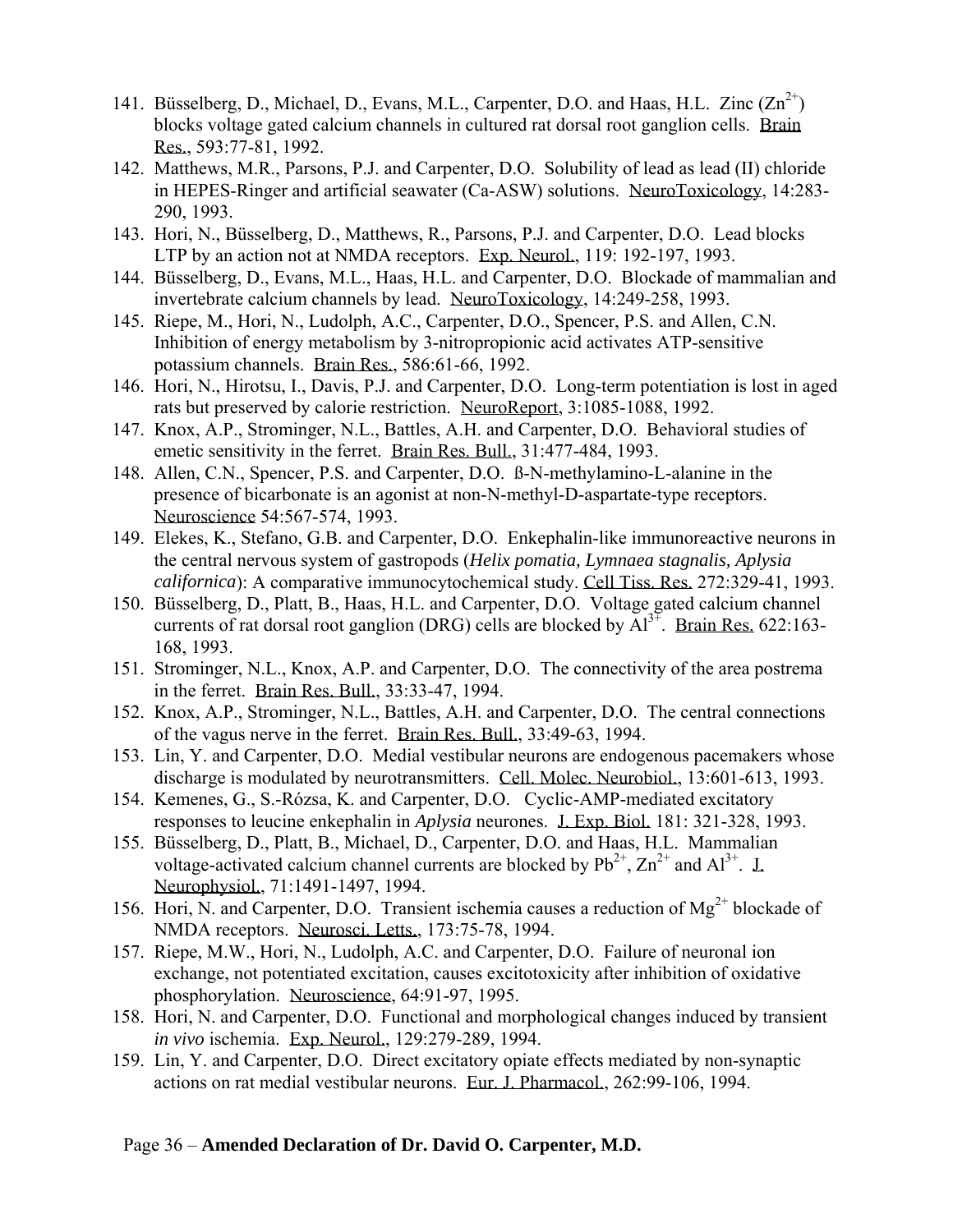- 160. Carpenter, D.O. Epidemiological evidence for an association between exposure to 50 and 60 Hz magnetic fields and cancer. James Bay Publication Series, Hydro-Electric Development: Environmental Impacts - Paper No. 6, pp. 2-31, 1994.
- 161. Carpenter, D.O. Communicating with the public on issues of science and public health. Environ. Health Perspect. 103:127-130, 1995.
- 162. Fejtl, M., Gyori, J. and Carpenter, D.O.  $Hg^{2+}$  increases the open probability of carbacholactivated Cl- channels in *Aplysia* neurons. NeuroReport, 5:2317-2320, 1994.
- 163. Carpenter, D.O. The public health significance of metal neurotoxicity. Cell. Molec. Neurobiol., 14:591-597, 1994.
- 164. Gyori, J., Fejtl, M. and Carpenter, D.O. Effect of HgCl<sub>2</sub> on acetylcholine, carbachol and glutamate currents of *Aplysia* neurons. Cell. Molec. Neurobiol., 14:653-664, 1994.
- 165. Fejtl, M., Gyori, J. and Carpenter, D.O. Mercuric (II) chloride modulates single channel properties of carbachol activated Cl- channels in cultured neurons of *Aplysia californica.*  Cell. Molec. Neurobiol., 14:665-674, 1994.
- 166. Carpenter, D.O., Matthews, M.R., Parsons, P.J. and Hori, N. Long-term potentiation in piriform cortex is blocked by lead. Cell. Molec. Neurobiol., 14:723-733, 1994.
- 167. Salanki, J., Gyori, J. and Carpenter, D.O. Action of lead on glutamate-activated chloride currents in *Helix Pomatia L.* neurons. Cell. Molec. Neurobiol., 14:755-768, 1994.
- 168. Carpenter, D.O. How hazardous wastes affect hu man health. Cent. Eur. J. Publ. Hlth. 2:6-9, 1994.
- 169. Oyama, Y., Carpenter, D.O., Ueno, S., Hayashi, H. and Tomiyoshi, F. Methylmercury induces  $Ca^{2+}$ -dependent hyperpolarization of mouse thymocytes: A flow-cytometric study using fluorescent dyes. Eur. J. Pharmacol., 293:101-107, 1995.
- 170. Fejtl, M., Szarowski, D.H., Decker, D., Buttle, K., Carpenter, D.O. and Turner, J.N. Threedimensional imaging and electrophysiology of live *Aplysia* neurons during volume perturbation: confocal light and high-voltage electron microscopy. JMSA 1(2):75-85, 1995.
- 171. Carpenter, D.O., Kemenes, G., Elekes, K., Leung, M., Stefano, G., S.-Rozsa, K. and Salanki, J. Opioid peptides in the nervous system of *Aplysia*: A combined biochemical immunocytochemical, and electrophysiological study. Cell. Molec. Neurobiol. 15:239- 256, 1995.
- 172. Riepe, M. and Carpenter, D.O. Delayed increase of cell volume of single pyramidal cells in live hippocampal slices upon kainate application. Neurosci. Letts. 191:35-38, 1995.
- 173. Son, H. And Carpenter, D.O. Protein kinase C activation is necessary but not sufficient for induction of LTP at the synapse of mossy fiber-CA3 in the rat hippocampus. Neuroscience 72:1-13, 1996.
- 174. Iwase, T., Hori, N., Morioka, T. and Carpenter, D.O. Low power laser irradiation reduces ischemic damage in hippocampal slices in vitro. Lasers Surg. Med., 19:465-450, 1996.
- 175. Carpenter, D.O., King, W.M. and McCreery, M.J. The role of glutamate reuptake in regulation of glutamate responses in *Aplysia* neurons. Acta Biologica Hungaria 46:363- 373, 1995.
- 176. Saghian, A.A., Ayrapetyan, S.N. and Carpenter, D.O. Low concentrations of ouabain stimulate Na/Ca exchange in neurons. Cell. Molec. Neurobiol., 16:489-498, 1996.
- 177. Platt, B., Carpenter, D.O., Büsselberg, D., Reymann, K.G. and Riedel, G. Aluminum impairs hippocampal long-term potentiation in rats in vitro and in vivo. Exp. Neurol., 134:73-86, 1995.

#### Page 37 – **Amended Declaration of Dr. David O. Carpenter, M.D.**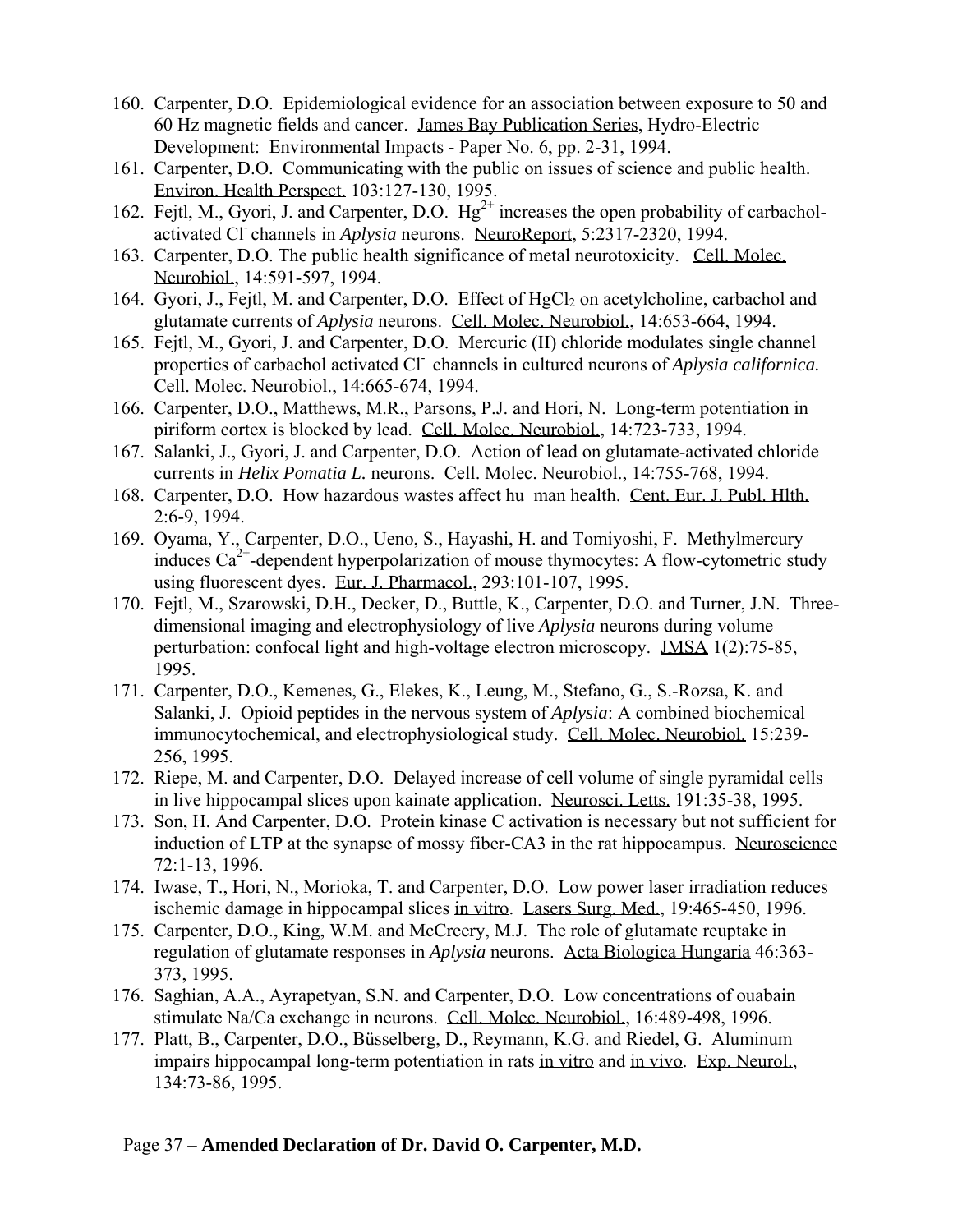- 178. Rubakhin, S.S., Gyori, J., Carpenter, D.O. and Salanki, J. HgCl<sub>2</sub> potentiates GABA activated currents in *Lymnaea stagnalis L.* neurons. Acta Biologica Hungaria, 46:431-444, 1995.
- 179. Fejtl, M. and Carpenter, D.O. Neurite outgrowth is enhanced by conditioning factor(s) released from central ganglia of Aplysia californica. Neurosci. Letts., 199:33-36, 1995.
- 180. Riepe, M.W., Niemi, W.N., Megow, D., Ludolph, A.C. and Carpenter, D.O. Mitochondrial oxidation in rat hippocampus can be preconditioned by selective chemical inhibition of SDH. Exp. Neurol., 138:15-21, 1996.
- 181. Son, H. and Carpenter, D.O. Interactions among paired-pulse facilitation and post-tetanic and long-term potentiation in the mossy fiber-CA3 pathway in rat hippocampus. Synapse, 23:302-311, 1996.
- 182. Carpenter, D.O., Suk, W.A., Blaha, K. and Cikrt, M. Hazardous wastes in Eastern and Central Europe. Environ. Health Perspect., 104:244-248, 1996.
- 183. Son, H., Davis, P.J. and Carpenter, D.O. Time course and involvement of protein kinase C-mediated phosphorylation of F1/GAP-43 in area CA3 after the mossy fiber stimulation. Cell. Molec. Neurobiol., 17:171-194, 1997.
- 184. Dyatlov, V.A., Platoshin, A.V., Lawrence, D.A. and Carpenter, D.O. Mercury (Hg2<sup>+</sup>) enhances the depressant effect of kainate on Ca-inactivated potassium current in telencephalic cells derived from chick embryos. Toxicol. Appl. Pharmacol., 138:285-297, 1996.
- 185. Carpenter, D.O. and Conway, J.B. Optimizing professional education in public health. J. Public Health Management Practice, 2:66-72, 1996.
- 186. Carpenter, D.O. Great Lakes contaminants: A shift in human health outcomes. Health and Environment Digest, 10:17-19, 1996.
- 187. Boldyrev, A.A., Stvolinsky, S.L., Tyulina, O.V., Koshelev, V.B., Hori, N. and Carpenter, D.O. Biochemical and physiological evidence that carnosine is an endogenous neuroprotector against free radicals. Cell. Molec. Neurobiol., 17:259-271, 1997.
- 188. Szücs, A., Angiello, C., Salánki, J. and Carpenter, D.O. Effects of inorganic mercury and methylmercury on the ionic currents of cultured rat hippocampal neurons. Cell. Molec. Neurobiol., 17:273-288, 1997.
- 189. Niemi, W.D., Slivinski, K., Audi, J., Rej, R. and Carpenter, D.O. Propylthiouracil treatment reduces long-term potentiation in area CA1 of neonatal rat hippocampus. Neurosci. Letts., 210:127-129, 1996.
- 190. Son, H., Madelian, V. and Carpenter, D.O. The translocation and involvement of protein kinase C in mossy fiber-CA3 long-term potentiation in hippocampus of the rat brain. Brain Res., 739:282-292, 1997.
- 191. Oyama, Y., Carpenter, D.O., Chikahisa, L. and Okazaki, E. Flow-cytometric estimation on glutamate- and kainate-induced increases in intracellular  $Ca^{2+}$  of brain neurons. Brain Research, 728:121-124, 1996.
- 192. Carpenter, D.O., Stoner, C.R.T. and Lawrence, D.A. Flow cytometric measurements of neuronal death triggered by PCBs. NeuroToxicology, 18:507-514, 1997.
- 193. Azatian, K.V., Ayrapetyan, S.N. and Carpenter, D.O. Metabotropic GABA receptors regulate acetylcholine responses on snail neurons. Gen. Pharmacol., 29:67-72, 1997.
- Carpenter, D.O., Stoner, C.T., Lawrence, D.A., Niemi, W.D., Shain, W. and Seegal, R. Multiple mechanisms of PCB neurotoxicity. Proceedings of the 1996 Pacific Basin Conference on Hazardous Waste, Kuala Lumpur, Malaysia, CONF-9611157, pp. 404-918.

#### Page 38 – **Amended Declaration of Dr. David O. Carpenter, M.D.**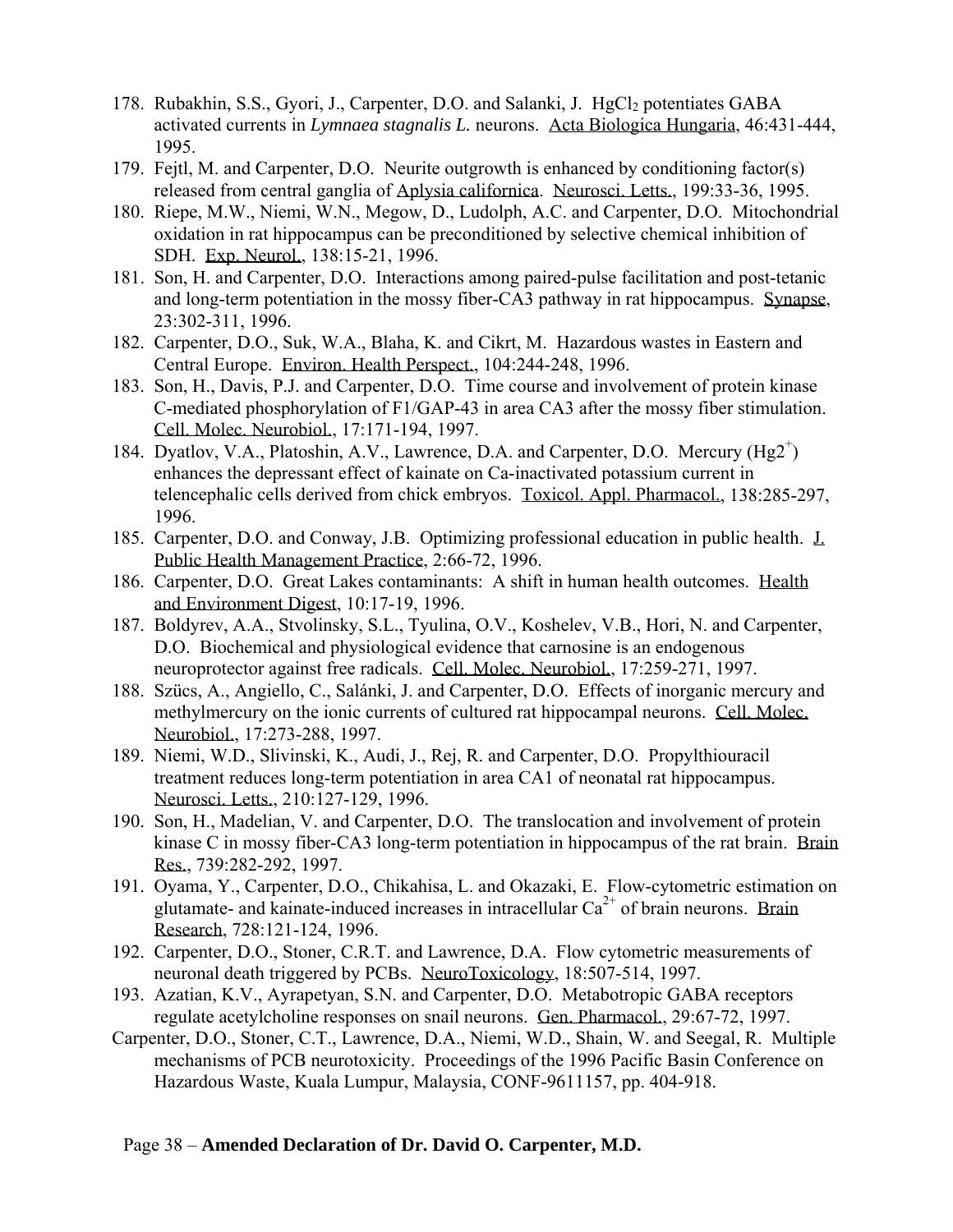- Carpenter, D.O. New Dimensions in our understanding of the human health effects of environmental pollutants. Proceedings of the 1996 Pacific Basin Conference on Hazardous Waste, Kuala Lumpur, Malaysia, CONF-9611157, pp. 37-53.
- 196. Carpenter, D.O. Possible effects of electromagnetic fields on the nervous system and development. Men. Retard. Dev. Dis. Res. Rev. 3:270-274, 1997.
- 197. Chiarenzelli, J., Scrudato, R., Bush, B., Carpenter, D. and Bushart, S. Do large-scale remedial and dredging events have the potential to release significant amounts of semi-volatile compounds to the atmosphere? Environ. Hlth. Perspect., 106:47-49, 1998.
- 198. Dyatlov, V.A., Dytlova O.M., Parsons, P.H., Lawrence, D.A. and Carpenter, D.O. Lipopolysaccharide and interleukin-6 enhance lead entry into cerebellar neurons: Application of a new and sensitive flow cytometric technique to measure intracellular lead and calcium concentrations. NeuroToxicology, 19:293-302, 1998.
- 199. Dyatlov, V.A., Platoshin, A.V.,Lawrence, D.A. and Carpenter, D.O. Lead potentiates cytokine- and glutamate-mediated increases in permeability of the blood-brain barrier. NeuroToxicology, 19:283-292, 1998.
- 200. Niemi, W.D., Audi, J., Bush, B. and Carpenter, D.O. PCBs reduce long-term potentiation in the CA1 region of rat hippocampus. Exper. Neurol., 151:26-34, 1998.
- 201. Carpenter, D.O. Health effects of metals. Cent. Eur. J. Publ. Hlth., 6:160-163, 1998.
- 202. Carpenter, D.O., Bláha, K., Buekens, A., Cikrt, M., Damstra, T., Dellinger, B., Sarofim, A., Suk, W.A., Wyes, H. and Zejda, J. Remediation of hazardous wastes in Central and Eastern Europe: Technology and health effects. Cent. Eur. J. Publ. Hlth., 6:77-78, 1998.
- 203. Carpenter, D.O. Human health effects of environmental pollutants: New Insights. Environ. Monitor. Assess. J., 53:245-258, 1998.
- 204. Dyatlov, V.A., Makovetskaia, V.V., Leonhardt, R., Lawrence, D.A. and Carpenter, D.O. Vitamin E enhances  $Ca^{2+}$ -mediated vulnerability of immature cerebellar granule cells to ischemia. Free Rad. Biol. Med., 25: 793-802, 1998.
- 205. Fitzgerald, E.F., Schell, L.M., Marshall, E.G., Carpenter, D.O., Suk, W.A. and Zejda, J.E. Environmental pollution and child health in Central and Eastern Europe. Environ. Health Persp., 106:307-311, 1998.
- 206. Carpenter, D.O., Arcaro, K.F., Bush, B., Niemi, W.D., Pang, S. and Vakharia, D.D. Human health and chemical mixtures: An overview. Environ. Health Perspect., 106: 1263- 1270, 1998.
- 207. Carpenter, D.O., Cikrt, M. and Suk, W.A. Hazardous wastes in Eastern and Central Europe: Technology and health effects. Environ. Health Perspect., 107: 3-4, 1999.
- 194. Carpenter, D.O. Polychlorinated biphenyls and human health. Int. J. Occup. Med. Environ. Hlth. 11: 291-303, 1998.
- 195. Boldyrev, A.A., Johnson, P., Yanzhang, W., Tan, Y. and Carpenter, D.O. Carnosine and taurine protect rat cerebellar granular cells from free radical damage. Neurosci. Letts., 263: 169-172, 1999.
- 196. Boldyrev, A.A., Carpenter, D.O., Huentelman, M.J., Peters, C.M. and Johnson, P. Sources of reactive oxygen species production in excitotoxin-stimulated neurons. Biophys. Biochem. Res. Commun., 256: 320-324, 1999.
- 197. Ayrapetyan, S.N., Ayrapetyan, G. and Carpenter, D.O. The electrogenic sodium pump activity in *Aplysia* neurons is not potential dependent. Acta Biologica Hungarica, 50: 27-34, 1999.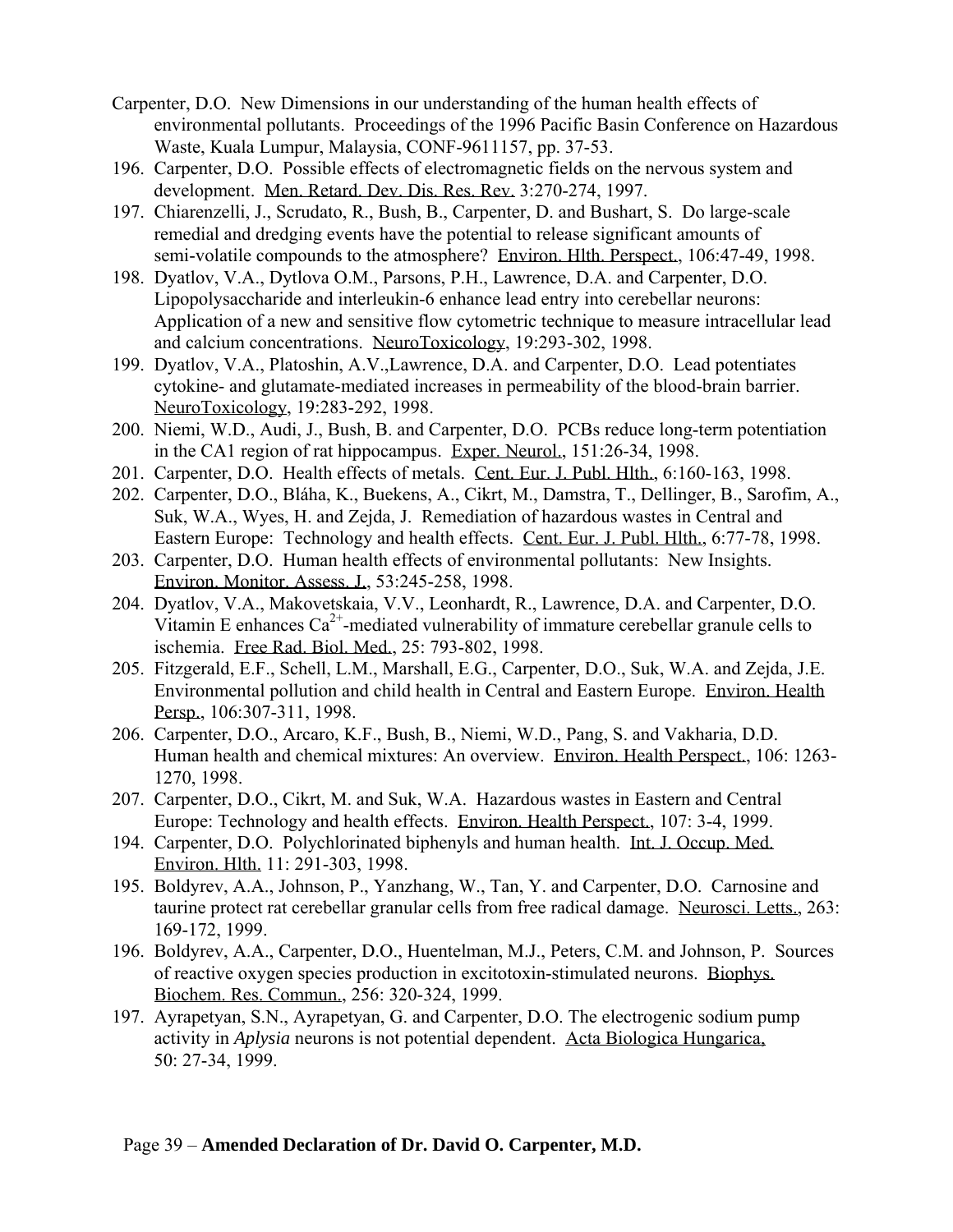- 198. Boldyrev, A., Song, R., Lawrence, D. and Carpenter, D.O. Carnosine protects against excitotoxic cell death independently of effects on reactive oxygen species. Neuroscience, 94: 571-577, 1999.
- 199. Boldyrev, A., Song, R., Dyatlov, V.A., Lawrence, D.A. and Carpenter, D.O. Neuronal cell death and reactive oxygen species. Cell. Molec. Neurobiol., 20:433-450, 2000.
- 200. Gyori, J., Platoshyn, O., Carpenter, D.O. and Salanki, J. Effect of inorganic- and organic tin compounds on ACh- and voltage-activated Na currents. Cell. Molec. Neurobiol. 20:591-604, 2000.
- 215. Hussain, R.J., Gyori, J., DeCaprio, A.P. and Carpenter, D.O. *In vivo* and *in vitro* exposure to PCB 153 reduces long-term potentiation. Environ. Hlth. Perspect., 108 :827-831, 2000.
- 216. Negoita, S., Swamp, L., Kelley, B. and Carpenter, D.O. Chronic diseases surveillance of St. Regis Mohawk health service patients. J. Public Health Management Practice, 7:84-91, 2001.
- 217. Hussain, R.J., Parsons, P.J., Carpenter, D.O. Effects of lead on long-term potentiation in hippocampal CA3 vary with age. Dev. Brain Res., 121: 243-252, 2000.
- 218. Tanji, M., Katz, B.H., Spink, B.C. and Carpenter, D.O. Growth inhibition of MCF-7 cells by estrogen is dependent upon a serum factor. Anticancer Res., 20: 2779-2784, 2000.
- 219. Tanji, M. and Carpenter, D.O. A steroid-binding protein mediates estrogen-dependent inhibition of growth of MCF-7 breast cancer cells. Anticancer Res., 20:2785-2790, 2000.
- 220. Gyori, J., Hussain, R., Carpenter, D.O. Long-term potentiation in CA1 region of rat brain slices is blocked by PCB 153. Cent. Europ. J. Publ. Hlth., 8: 21-22, 2000.
- 221. Carpenter, D.O. Human health effects of polychlorinated biphenyls. Cent. Eur. J. Public Health, 8: 23-24, 2000.
- 221a. Sukdolova, V., Negoita, S., Hubicki, L., DeCaprio, A., and Carpenter, D.O. The assessment of risk to acquired hypothyroidism from exposure to PCBs: a study among Akwesasne Mohawk women. Cent. Eur. J. Public Health, 8: 167-168, 2000.
- 222. Carpenter, D.O., Chew, F.T., Damstra, T., Lam, L.H., Landrigan, P.J., Makalinao, I., Peralta, G.L. and Suk, W.A. Environmental threats to the health of children: The Asian perspective. Environ. Hlth. Perspect., 108: 989-992, 2000.
- 223. Boldyrev, A.A., Carpenter, D.O. and Johnson, P. Natural mechanisms of protection of neurons against oxidative stress. Recent Res. Devel. Comparative Biochem. & Physiol. 1: 91-103, 2000.
- 224. Strominger, N.L., Hori, N., Carpenter, D.O., Tan, Y. and Folger W.H. Effects of acetylcholine and GABA on neurons in the area postrema of *Suncus murinus* brainstem slices. Neurosci. Letts. 309: 77-80, 2001.
- 225. Strominger, N.L., Brady, R., Gullikson, G. and Carpenter, D.O. Imiquimod-elicited emesis is mediated by the area postrema, but not by direct neuronal activation. Brain Res. Bull. 55: 445-451, 2001.
- 226. Hori, N., Tan, Y., Strominger, N.L. and Carpenter, D.O. Intracellular activity of rat spinal cord motoneurons in slices. J. Neurosci. Meth. 112: 185-191, 2001.
- 227. Sukocheva, O.A., Abramov, A.Y., Levitskaya, J.O., Gagelgans, A.I. and Carpenter, D.O. Modulation of intracellular Ca concentration by vitamin B12 in rat thymocytes. Blood Cells. Mol. Dis. 27: 812-824, 2001.
- 228. Gilbertson, M., Carpenter, D. and Upshur, R. Methodology for assessing community health in Areas of Concern: Measuring the adverse effects on human health. Environ. Health Perspect. 109 (Suppl 6): 811-812, 2001.

#### Page 40 – **Amended Declaration of Dr. David O. Carpenter, M.D.**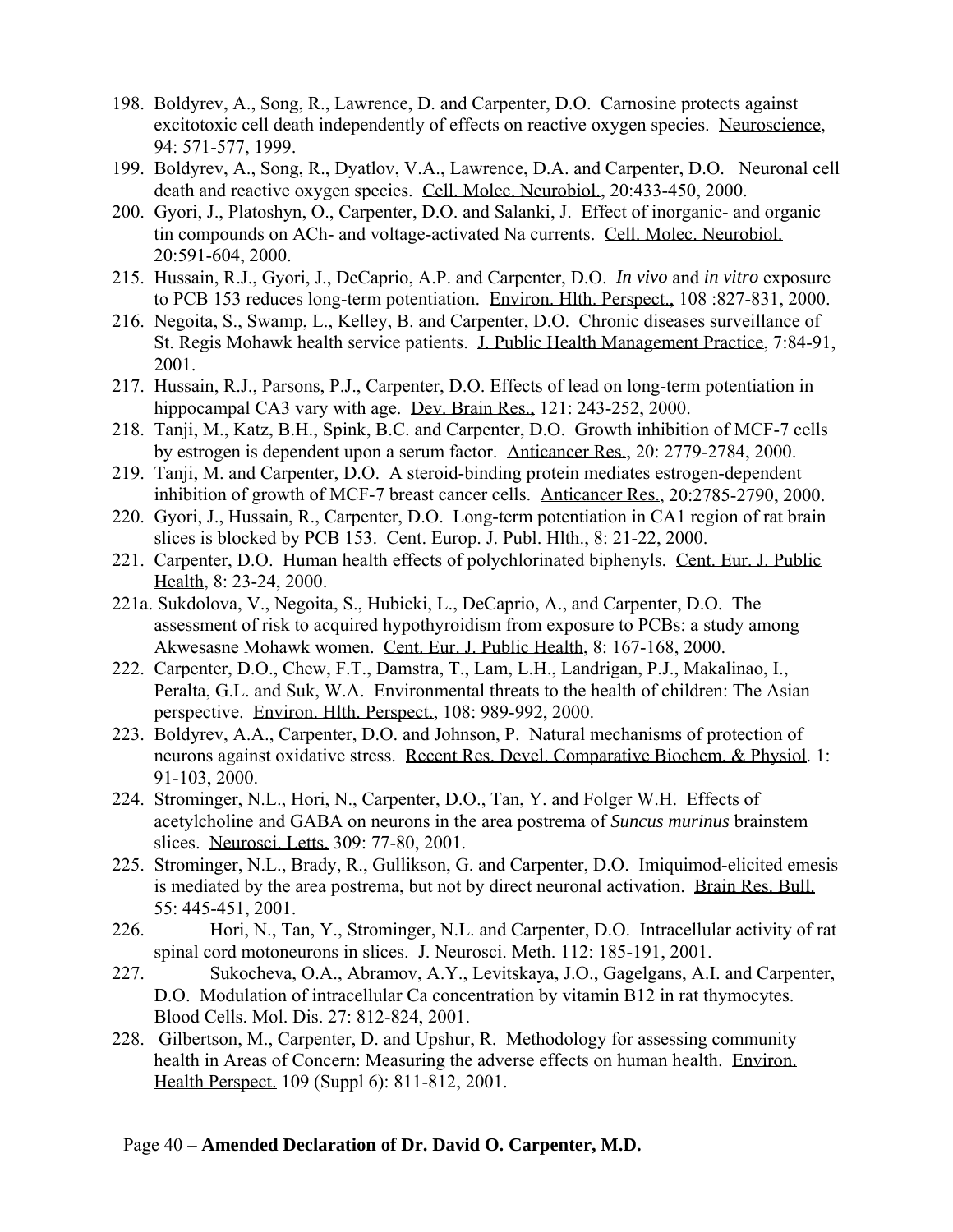- 229. Carpenter, D.O., Shen, Y., Nguyen, T., Le, L. and Lininger, L.L. Incidence of endocrine disease among residents of New York Areas of Concern. Environ. Health Perspect. 109: (Suppl 6) 845-851, 2001.
- 230. Suk, W.A., Carpenter, D.O., Cirkt, M. and Smerhovsky, Z. Metals in Eastern and Central Europe: Health effects, sources of contamination and methods of remediation. Internat. J. Occup. Med. Environ. Health 14, 151-156, 2001.
- 231. Carpenter, D.O. Effects of metals on the nervous system of humans and animals. Internat. J Occup. Med. Environ. Health 14: 209-218, 2001.
- 232. Carpenter, D.O., Arcaro, K. and Spink, D.C. Understanding the human health effects of chemical mixtures. Environ. Health Perspect. 110 (Suppl 1), 25-42, 2002.
- 233. Carpenter, D.O., Nguyen, T., Le, L., Kudyakov, R. and Lininger, L. Human disease in relation to residence near hazardous waste sites. Proceedings of The  $10^{th}$  Pacific Basin Conference on Hazardous Waste, Okayama, Japan, December 5-7, 2001.
- 234. Carpenter, D.O., Tarbell, A., Fitzgerald, E., Kadlec, M.J., O'Hehir, D.O. and Bush, B. University-community partnership for the study of environmental contamination at Akwesasne. In: Biomarkers of Environmentally Associated Disease, S.H. Wilson and W.A. Suk, editors, CRC Press/Lewis Publishers, 507-523, 2002.
- 235. Carpenter, D.O., Hussain, R.J., Berger, D.F., Lombardo, J.P., Park, H-Y. Electrophysiological and behavioral effects of perinatal and acute exposure of rats to lead and polychlorinated biphenyls. Environ. Health Perspect., 110: 377-386, 2002.
- 236. Hori, N., Tan, Y. King, M., Strominger, N.L. and Carpenter, D.O. Differential actions and excitotoxicity of glutamate agonists on motoneurons in adult mouse cervical spinal cord slices. Brain Res., 958: 434-438, 2002.
- 237. Laemle, L.K., Hori, N., Strominger, N.L., Tan, Y. and Carpenter, D.O. Physiological and anatomical properties of the suprachiasmatic nucleus of an anophthalmic mouse. Brain Res., 953: 73-81, 2002.
- 238. Hori, N., Tan, Y., Strominger, N.L. and Carpenter, D.O. Rat motoneuron cell death in development correlates with loss of N-methyl-D-aspartate receptors. Neurosci. Letts., 330:131-134, 2002.
- 239. Carpenter, D.O., Morris, D.L. and Legator, M. Initial attempts to profile health effects with types of exposure in Anniston, Alabama. FEB, 12: 191-195, 2003.
- 240. Carpenter, D.O., Nguyen, T., Le, L., Baibergenova, A. and Kudyakov, R. Profile of health effects related to proximity to PCB-contaminated hazardous waste sites in New York. FEB, 12: 173-180, 2003.
- 241. Hori, N., Carp, J.S., Carpenter, D.O. and Akaike, N. Corticospinal transmission to motoneurons in cervical spinal slices from adult rats. Life Sci., 72: 389-396, 2002.
- 242. Carpenter, D.O. and Hussain, R.J. Cell-to-cell communication of neurons is impaired by metals. Mat.-wiss. U. Werkstofftech. 34: 1-8, 2003.
- 243. Tan, Y., Hori, N. and Carpenter, D.O. The mechanism of presynaptic long-lastingdepression mediated by group 1 metabotropic glutamate receptors. Cell. Molec. Neurobiol., 23: 187-203, 2003.
- 244. Baibergenova, A., Kudyakov, R., Zdeb, M., and Carpenter, D.O. Low birth weight and residential proximity to PCB-contaminated waste sites. Environ. Health Perspect., 111: 1352-1357, 2003.
- 245. Nishizaki, Y., Oyama, Y., Sakai, Y., Hirama, S., Tomita, K., Nakao, H., Umebayashi, C., Ishida, S., Okano, Y. and Carpenter, D.O. PbCl<sub>2</sub>-induced hyperpolarization of rat

### Page 41 – **Amended Declaration of Dr. David O. Carpenter, M.D.**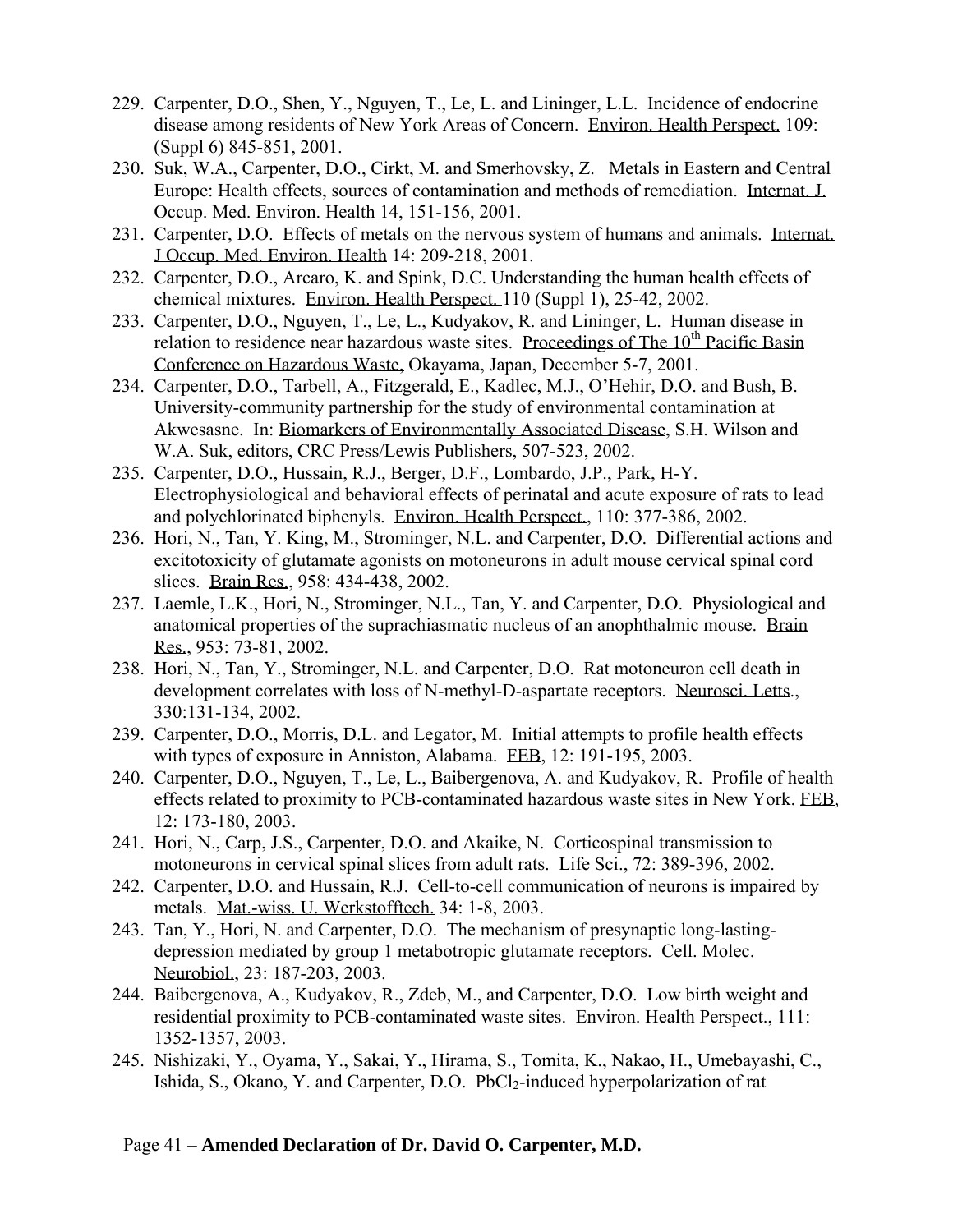thymocytes: Involvement of charybdotoxin-sensitive K+ channels. Environ. Toxicol*.*, 18(5): 321-326, 2003.

- 246. Hussain, R.J. and Carpenter, D.O. The effects of protein kinase C activity on synaptic transmission in two areas of rat hippocampus. Brain Res., 990: 28-37, 2003.
- 247. Suk, W.A., Ruchirawat, K., Balakrishnan, K., Berger, M., Carpenter, D., Damstra, T,. Pronczuk de Garbino, J., Koh, D., Landrigan, P.J., Makalinao, I., Sly, P.D., Xu, Y. and Zheng, B.S. Environmental threats to children=s health in Southeast Asia and the Western Pacific. Environ. Health Perspect. 111: 1340, 2003.
- 248. Carpenter, D.O. The need for global environmental health policy. New Solutions, 13(1): 53-59, 2003.
- 249. Tan, Y., Li, D., Song, R., Lawrence, D. and Carpenter, D.O. Ortho-substituted PCBs kill thymocytes. Toxicol. Sci., 76: 328-337, 2003.
- 250. Boldyrev, A., Bulygina, E., Carpenter, D.O. and Schoner, W. Glutamate receptors communicate with Na+/K+-ATPase in rat cerebellum granule cells: Demonstration of differences in the action of several metabotropic and ionotropic glutamate agonists on intracellular reactive oxygen species and the sodium pump. J. Molec. Neurosci., 21:213- 222, 2003.
- 251. Hites, R.A., Foran, J.A., Carpenter, D.O., Hamilton, M.C., Knuth, B.A. and Schwager, S.J. Global assessment of organic contaminants in farmed salmon. Science 303: 226-229, 2004.
- 252. Sandal, S., Yilmaz, B., Chen, C-H and Carpenter, D.O. Comparative effects of technical toxaphene, 2,5-dichloro-3-biphenylol and octabromodiphenylether on cell viability,  $[Ca^{2+}]_i$ levels and membrane fluidity in mouse thymocytes. Toxicol. Letts., 151: 417-428, 2004.
- 253. Tan, Y., Chen, C-H., Lawrence, D. and Carpenter, D.O. Ortho-substituted PCBs kill cells by altering membrane structure. Toxicol. Sci., 80: 54-59, 2004.
- 254. Tan, Y., Song, R., Lawrence, D. and Carpenter, D.O. Ortho-substituted but not coplanar PCBs rapidly kill cerebellular granule cells. Toxicol. Sci., 79: 147-156, 2004.
- 255. Ozcan, M., Yilmaz, B., King, W.M. and Carpenter, D.O. Hippocampal long-term potentiation (LTP) is reduced by a coplanar PCB congener. NeuroToxicology, 25: 981- 988, 2004.
- 256. Ssempebwa, J.C., Carpenter, D.O., Yilmaz, B., DeCaprio, A.P., O=Hehir, D.J. and Arcaro, K.F. Waste crankcase oil: an environmental contaminant with potential to modulate estrogenic responses. J. Toxicol. Environ. Hlth, Part A, 67: 1081-1094, 2004.
- 257. Foran, J.A., Hites, R.A., Carpenter, D.O., Hamilton, M.C., Mathews-Amos, A. and Schwager, S.J. A survey of metals in tissues of farmed Atlantic and wild Pacific salmon. Environ. Toxicol. Chem., 23: 2108-2110, 2004.
- 258. Oenga, G.N., Spink, D.C. and Carpenter, D.O. TCDD and PCBs inhibit breast cancer cell proliferation in vitro. Toxicol. In Vitro, 18: 811-819, 2004.
- 259. Hussain, R.J. and Carpenter, D.O. A comparison of the roles of protein kinase C in longterm potentiation in rat hippocampal areas CA1 and CA3. Cell. Molec. Neurobiol., 25: 649-661, 2005.
- 260. Hites, R.A., Foran, J.A., Schwager, S.J., Knuth, B.A., Hamilton, M.C. and Carpenter, D.O. Global assessment of polybrominated diphenyl ethers in farmed and wild salmon. Organohalogen Compounds, 66: 3826-3829, 2004.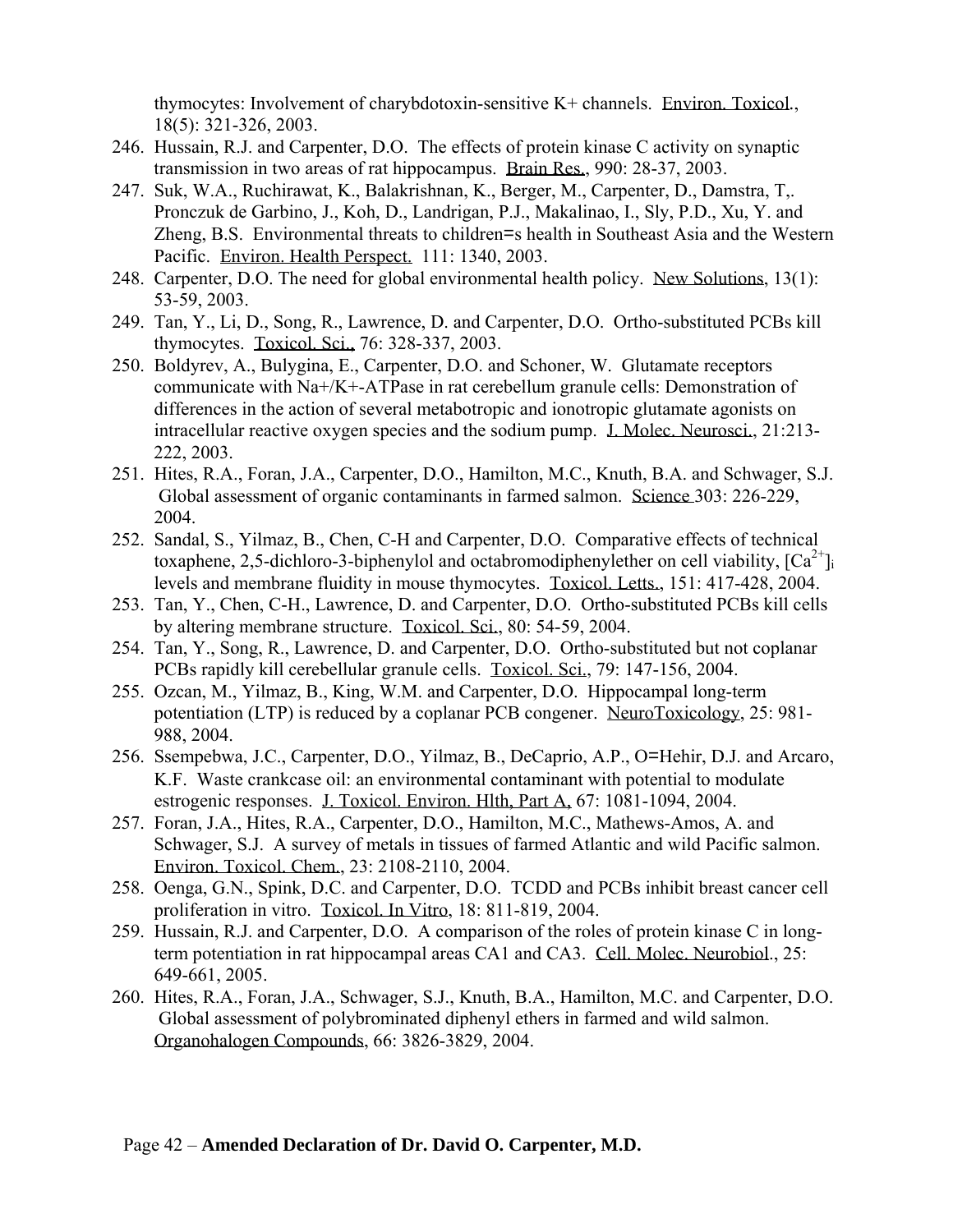- 261. Kudyakov, R., Baibergenova, A., Zdeb, M. and Carpenter, D.O. Respiratory disease in relation to patient residence near to hazardous waste sites. Environ. Toxicol. Pharmacol., 18: 249-257, 2004.
- 262. Gilbertson, M. and Carpenter, D.O. An ecosystem approach to the health effects of mercury in the Great Lakes basin ecosystem. Environ. Res. 95: 240-246, 2004.
- 263. Hites, R.A., Foran, J.A., Schwager, S.J., Knuth, B.A., Hamilton, M.C. and Carpenter, D.O. Global assessment of polybrominated diphenyl ethers in farmed and wild salmon. Environ. Sci. Technol., 38: 4945-4949, 2004.
- 264. DeCaprio, A.P., Johnson, G.W., Tarbell, A.M., Carpenter, D.O. Chiarenzelli, J.R., Morse, G.S., Santiago-Rivera, A.L., Schymura, M.J., and the Akwesasne Task Force on the Environment. PCB exposure assessment by multivariate statistical analysis of serum congener profiles in an adult Native American population. Environ. Res., 98: 284-302, 2005.
- 265. Boldyrev, A.A., Kazey, V.I., Leinsoo, T.A., Mashkina, A.P., Tyulina O.V., Tuneva, J.O., Chittur, S. and Carpenter, D.O. Rodent lymphocytes express functionally active glutamate receptors. Biochem. Biophys. Res. Comm., 324: 133-139, 2004.
- 266. Boldyrev, A.A., Koudinov, A., Berezov, T. and Carpenter, D.O. Amyloid-β induced cell death is independent of free radicals. J. Alzheimer=s Dis., 6: 633-638, 2004.
- 267. Neagu, B., Strominger, N.L. and Carpenter, D.O. Use of bipolar parallel electrodes for well-controlled microstimulation in a mouse hippocampal brain slice. J. Neurosci. Meth., 144: 153-163, 2005.
- 268. Suk, W.A., Avakian, M.D., Carpenter, D., Groopman, J.D., Scammell, M. and Wild, C.P. Human exposure monitoring and evaluation in the Arctic: The importance of understanding exposures to the development of public health policy. Environ. Health Perspect. 112: 113- 120, 2004.
- 269. Neagu, B., Neagu, E.R., Strominger, N.L. and Carpenter, D.O. A new fast electrophysiological response measured extracellularly in a mouse hippocampal brain slice. Neurosci. Letts., 381: 179-184, 2005.
- 270. Sergeev, A.V. and Carpenter, D.O. Hospitalization rates for coronary heart disease in relation to residence near areas contaminated with POPs and other pollutants. Environ. Health Perspect., 113: 756-761, 2005.
- 271. Foran, J.A., Carpenter, D.O., Hamilton, M.C., Knuth, B.A. and Schwager, S.J. Risk-based consumption advice for farmed Atlantic and wild Pacific salmon contaminated with dioxins and dioxin-like compounds. Environ. Health Perspect. 113: 552-556, 2005.
- 272. Shaw, S.D., Bourakovsky, A., Brenner, D., Carpenter, D.O., Tao, L., Kannan, K. and Hong, C-S. Polybrominated diphenyl ethers (PBDEs) in farmed salmon from Maine and Eastern Canada. In: Proceedings of  $25<sup>th</sup>$  International Symposium on Halogenated Environmental Organic Pollutants and POPs (DIOXIN 2005), August 21-26, 2005, Toronto, Canada.
- 273. Carpenter, D.O., DeCaprio, A.P., O=Hehir, D., Akhtar, F., Johnson, G., Scrudato, R.J., Apatiki, L., Kava, J., Gologergen, J., Miller, P.K. and Eckstein, L. Polychlorinated biphenyls in serum of the Siberian Yupik people from St. Lawrence Island, Alaska. Int. J. Circumpolar Health, 64(4): 322-335, 2005.
- 274. Foran, J.A., Good, D.H., Carpenter, D.O., Hamilton, M.C., Knuth, B.A. and Schwager, S.J. Quantitative analysis of the benefits and risks of consuming farmed and wild salmon. J. Nutr 135: 2639-2643, 2005.

### Page 43 – **Amended Declaration of Dr. David O. Carpenter, M.D.**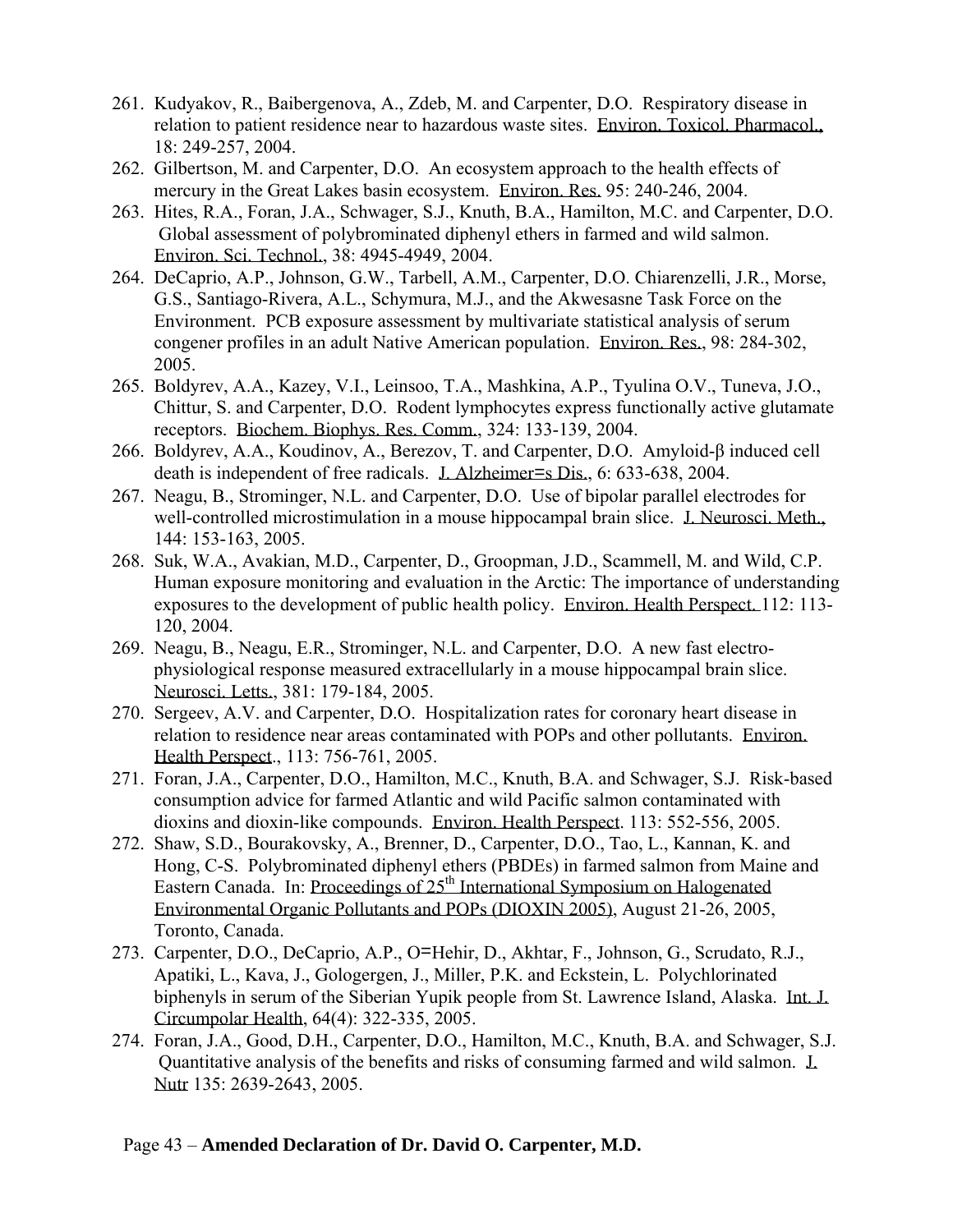- 275. Huang, X., Hites, R.A., Foran, J.A., Hamilton, C., Knuth, B.A., Schwager, S.J. and Carpenter, D.O. Consumption advisories for salmon based on risk of cancer and noncancer health effects. Environ. Res., 101: 263-274, 2006.
- 276. Shcherbatykh, I., Huang, X., Lessner, L. and Carpenter, D.O. Hazardous waste sites and stroke in New York State. Environ. Health, 4:18, 2005.
- 277. Hamilton, M.C., Hites, R.A., Schwager, S.J., Foran, J.A., Knuth, B.A. and Carpenter, D.O. Lipid composition and contaminants in farmed and wild salmon. Environ. Sci. Tech., 39: 8622-8629, 2005.
- 278. Yilmaz, B., Sandal, S., Chen, C-H. and Carpenter, D.O. Effects of PCB 52 and PCB 77 on cell viability,  $[Ca^{2+}]_i$  levels and membrane fluidity in mouse thymocytes. Toxicology, 217: 184-193, 2006.
- 279. Tan, Y., Hori, N., and Carpenter, D.O. Electrophysiological effects of three groups of glutamate metabotropic receptors in rat piriform cortex. Cell. Molec. Neurobiol., 26: 915- 924, 2006.
- 280. Boldyrev, A.A., Carpenter, D.O. and Johnson, P.A., Emerging evidence for a similar role of glutamate receptors in the nervous and immune systems. J. Neurochem., 95: 913-918, 2005.
- 281. Sandal, S., Yilmaz, B., Godekmerdan, A., Kelestimur, H. and Carpenter, D.O. Effects of PCBs 52 and 77 on Th1/Th2 balance in mouse thymocyte cell cultures. Immunopharmacol. Immununotoxicol. 27: 601-613, 2005.
- 282. Carpenter, D.O. Environmental contaminants and learning and memory. International Congress Series, 1287: 185-189, 2006.
- 283. Carpenter, D.O. Polychlorinated biphenyls (PCBs): Routes of exposure and effects on human health. Rev. Environ. Health, 21: 1-23, 2006.
- 284. Huang, X., Lessner, L. and Carpenter, D.O. Exposure to persistent organic pollutants and hypertensive disease. Environ. Res., 102: 101-106, 2006.
- 285. Carpenter, D.O., El-Qaderi, S., Fayzieva, D., Gilani, A., Hambartsumyan, A., Herz, K., Isobaev, M., Kasymov, O., Kudyakov, R., Majitova, Z., Mamadov, E., Nemer, L., Revich, B., Stege, P., Suk, W., Upshur, R., Yilmaz, B. and Zaineh K. Children's environmental health in Central Asia and the Middle East. Int. J. Occup. Environ. Health, 12: 362-368, 2006.
- 286. King, W.M., Sarup, V., Sauve, Y., Moreland, C.M., Carpenter, D.O. and Sharma. S.C. Expansion of visual receptive fields in experimental glaucoma. Visual Neurosci. 23: 137- 142, 2006.
- 287. Tuneva, J., Chittur, S., Boldyrev, A.A., Birman, I. and Carpenter, D.O. Cerebellar granule cell death induced by aluminum. Neurotox. Res., 9: 297-304, 2006.
- 288. Trasande, L., Boscarino, J., Graber, N., Falk, R., Schechter, C., Dunkel, G., Geslani, J., Moline, J., Kaplan-Liss, E., Miller, R.K., Korfmacher, K., Carpenter, D., Balk, S.J., Laraque, D., Frumkin, H. and Landrigan, P.J. The environment in pediatric practice: A study of New York pediatricians' attitudes, beliefs, and practices towards children's environmental health. J. Urban Health, 2006, DOI: 10.1007/s11524-006-9071-4.
- 289. Surdu, S., Montoya, L.D., Tarbell, A. and Carpenter, D.O. Childhood asthma and indoor allergens in Native Americans in New York. Environ. Health: A Global Access Science Source, 5:22, 2006. DOI: 10.1186/1476-069X-5-22.
- 290. Ozcan M., Yilmaz, B. and Carpenter, D.O. Effects of melatonin on synaptic transmission and long term potentiation in two areas of mouse hippocampus. Brain Res., 1111: 90-94, 2006.

### Page 44 – **Amended Declaration of Dr. David O. Carpenter, M.D.**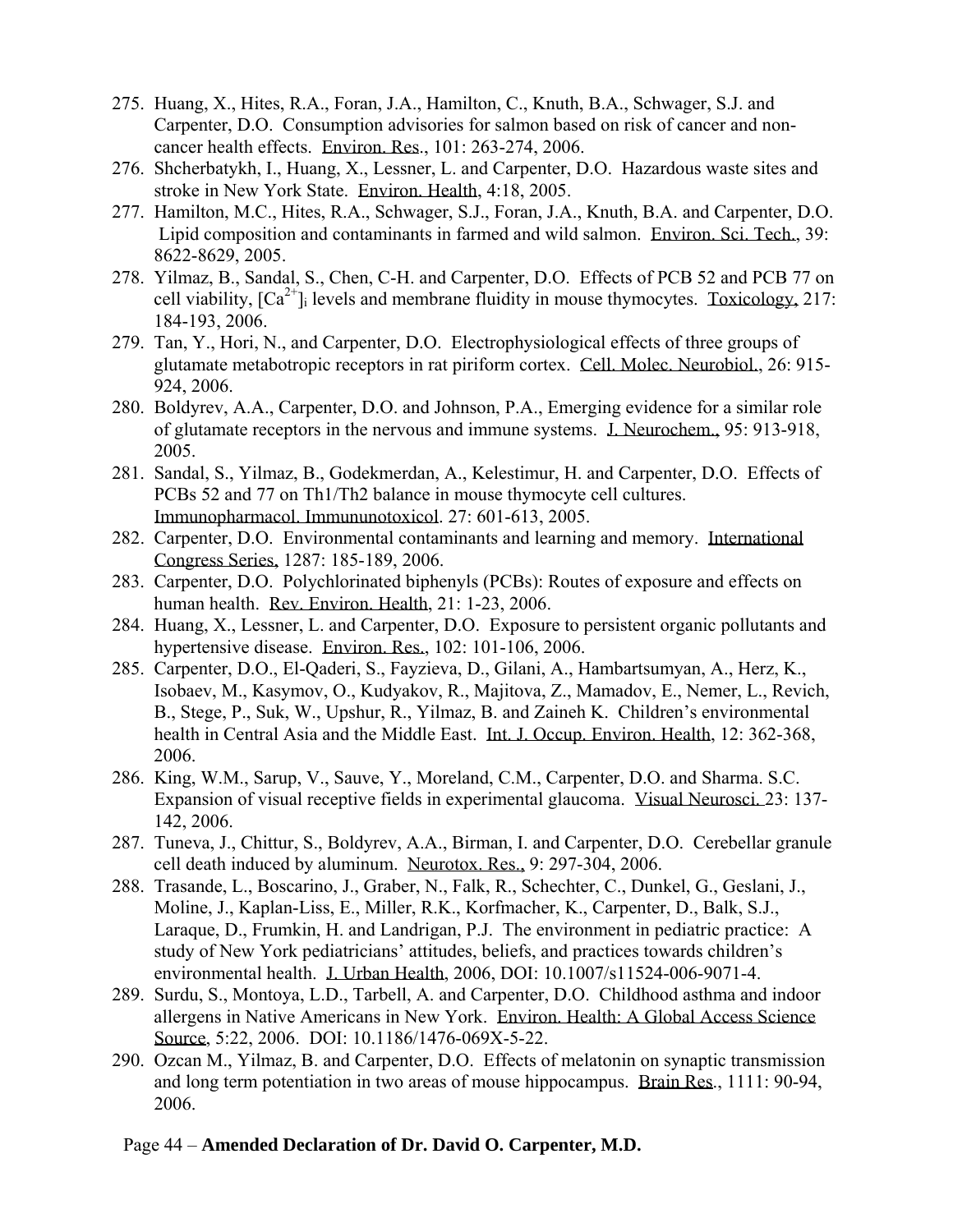- 291. Shaw, S.D., Brenner, D., Berger, M.L., Pulser, E.L., Carpenter, D.O., Hong, C-W and Kannan K. PCBs, dioxin-like PCBs, dioxins, and organochlorine pesticides in farmed salmon (Salmo salar) from Maine and Eastern Canada. Environ. Sci. Technol. 40: 5347- 5354, 2006.
- 292. Yilmaz, B., Ssempebwa J., Mackerer, C.R., Arcaro, K.F. and Carpenter, D.O. Effects of polycyclic aromatic hydrocarbon-containing oil mixtures on generation of reactive oxygen species and cell viability in MCF-7 breast cancer cells. J. Toxicol. Environ. Health, Part A: 70: 1-8, 2007.
- 293. Kouznetsova, M., Huang, X., Ma, J., Lessner, L. and Carpenter, D.O. Increased rate of hospitalization for diabetes and residential proximity of hazardous waste sites. Environ. Health Perspect., 115:75-79, 2007.
- 294. Yilmaz, Y., Seyran, A.D., Sandal, S., Aydin, M., Colakoglu, N., Kocer, M. and Carpenter, D.O. Modulatory effects of Aroclors 1221 and 1254 on bone turnover and vertebral histology in intact and ovariectomized rats. Toxicology Letts., 166: 276-294, 2006.
- 295. Shcherbatykh, I. and Carpenter, D.O. The role of metals in the etiology of Alzheimer's disease. J. Alzheimer's Dis., 11: 191-205, 2007.
- 296. Surdu S, Neamtiu I, Gurzau E, Kasler I and Carpenter D. Blood lead levels and hand lead contamination in children ages 4-6 in Copsa Mica, Romania. In: *Environmental Health in Central and Eastern Europe*. KC Donnelly and LH Cizmas, Eds. Springer Netherlands. pp. 123-134, 2007.
- 297. Carpenter D.O. The importance of the Great Lakes Water Quality Agreement. J Public Health Policy 28: 216-220, 2007.
- 298. Codru N, Schymura MJ, Negoita S, the Akwesasne Task Force on the Environment, Rej R and Carpenter DO. Diabetes in relation to serum levels of polychlorinated biphenyls (PCBs) and chlorinated pesticides in adult Native Americans. Environ Health Perspect. 115: 1442-1447, 2007.
- 299. Carpenter DO. Biomarcadores de efectos neuroconductuales. Acta Toxicol Argent 14 (Suplemento): 11-12, 2006.
- 300. Hennig B, Ormsbee L, Bachas L, Silverstone A, Milner J, Carpenter D, Thompson C and Suk WA . Introductory comments: nutrition, environmental toxins and implications in prevention and intervention of human diseases. J Nutrit Biochem 189: 161-163, 2007.
- 301. Arnold R, Armour MA, Barich J, Cebrian M, Cifuentes L, Kirk D, Koh D, Lewis ND, Ling B, Makalinao I, Maiden T, Paz-y-Mino C, Peralta G, Singh K, Sly P, Suk W, Woodward A, Zheng B and Carpenter DO. Threats to human health and environmental sustainability in the Pacific Basin: The 11<sup>th</sup> International Conference of the Pacific Basin Consortium. Environ Health Perspect, 115: 1770-1775, 2007.
- 302. Parrish RR, Horstwood M, Arnason JG, Chenery S, Brewer T, Lloyd NS and Carpenter DO (2008) Depleted uranium contamination by inhalation exposure and its detection after approximately 25 years: Implications for health assessment. Sci Total Environ 390: 58-68.
- 303. Goncharov A, Haase RF, Santiago-Rivera A, Morse G, Akwesasne Task Force on the Environment, McCaffrey RJ, Rej R and Carpenter DO. (2008) High serum PCBs are associated with elevation of serum lipids and cardiovascular disease in a Native American population. Environ Res. 106: 226-239.
- 304. Ma J, Kouznetsova M, Lessner L and Carpenter DO. Asthma and infectious respiratory disease in children – correlation to residence near hazardous waste sites. Paediatr Respir Rev 8: 292-298, 2007.

### Page 45 – **Amended Declaration of Dr. David O. Carpenter, M.D.**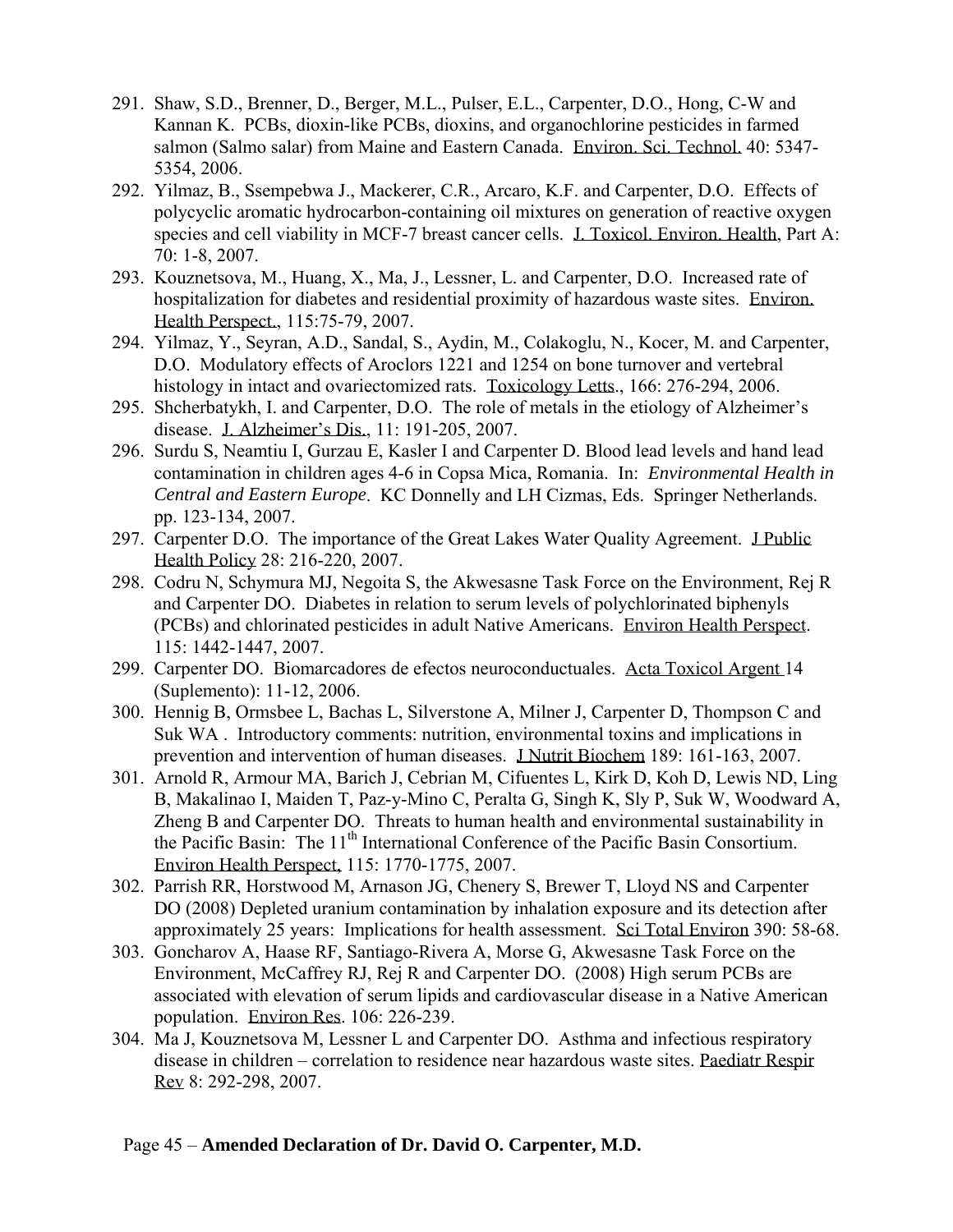- 305 Schell LM, Gallo MV, Denham M, Ravenscroft J, DeCaprio AP and Carpenter DO (2008) Relationship of thyroid hormone levels of polychlorinated biphenyls, lead, p,p'-DDE and other toxicants in Akwesasne Mohawk youth. Environ Health Perspect. 116: 806-813.
- 306. Ssempebwa J and Carpenter DO (2009) The generation, use and disposal of waste crankcase oil in developing countries: A case for Kampala District, Uganda. J Hazard Materials 161: 835-841.
- 307. Carpenter DO (2008) Environmental contaminants as risk factors for developing diabetes. Rev Environ Health 23: 59-74.
- 308. Shaw SD, Berger ML, Brenner D, Carpenter DO, Lao L, Hong CS and Kannan K (2008) Polybrominated diphenyl ethers (PBDEs) in farmed and wild salmon marketed in the Northeastern United States. Chemosphere 71: 1422-1431.
- 309. Sandel S, Yilmaz B and Carpenter DO (2008) Genotoxic effects of PCB 52 and PCB 77 on cultured human peripheral lymphocytes. Mutation Res. 654: 88-92.
- 310. Carpenter DO and Sage C (2008) Setting prudent public health policy for electromagnetic field exposures. Rev Environ Health 23: 91-117.
- 311. Neagu B, Strominger NL and Carpenter DO (2008) Contribution of NMDA receptormediated component to the EPSP in mouse Schaffer collateral synapses under single pulse stimulation protocol. Brain Res. 1240: 54-61.
- 312. Holdren J, Tao S and Carpenter DO (2008) Environment and health in the  $21<sup>st</sup>$  Century: Challenges and solutions. Ann NY Acad Sci. 1140:1-21.
- 313. Carpenter DO, Ma J and Lessner L (2008) Asthma and infectious respiratory disease in relation to residence near hazardous waste sites. Ann NY Acad Sci. 1140: 201-208.
- 314. Sandal S, Tuneva J, Yilmaz B and Carpenter DO (2009) Effects of cholesterol and docosahexaenoic acid on cell viability and  $(Ca^{2+})$  levels in acutely isolated mouse thymocytes. Cell Biochem Funct 27: 155-161.
- 315. Steele RE, de Leeuw, E and Carpenter DO (2009) A novel and effective treatment modality for medically unexplained symptoms. J Pain Management 1: 402-412
- 316. Sage C and Carpenter DO (2009) Public health implications of wireless technologies. Pathophysiology 16: 233-246.
- 317. Sly PD, Eskenazi B, Pronczuk J, Sram R, Diaz-Barriga F, Machin DG, Carpenter DO, Surdu S and Meslin EM (2009) Ethical issues in measuring biomarkers in children's environmental health. Environ Health Perspect. 117: 1185-1190.
- 318. Goncharov A, Rej R, Negoita S, Schymura M, Santiago-Rivera A, Morse G, Akwesasne Task Force on the Environment and Carpenter DO (2009) Lower serum testosterone associated with elevated polychlorinated biphenyl concentrations in Native American men. Environ Health Perspect. 117:1454-1460.
- 319. Tuneva JO, Karpova LV, Shittur SV, Carpenter DO, Johnson P and Boldyrev AA (2009) Amyloid-β and aluminum ions enhance neuronal damage mediated by NMDA-activated glutamate receptors. Biochemistry (Moscow) Supplement Series A: Membrane and Cell Biology 4: 466-471.
- 320 Carpenter DO and Nevin R (2009) Environmental causes of violence. Physiol Behavior 99: 260-268.
- 321. Goncharov A, Bloom MS, Pavuk M, Carpenter DO for the Anniston Environmental Health Research Consortium. (2009) Exposure to PCBs and hypertension in the Anniston Community Health Survey. Organohal Comp 71: 0-136.
- 322. Sergeev AV and Carpenter DO (2010) Residential proximity to environmental sources of persistent organic pollutants and first-time hospitalizations for myocardial infarction with

# Page 46 – **Amended Declaration of Dr. David O. Carpenter, M.D.**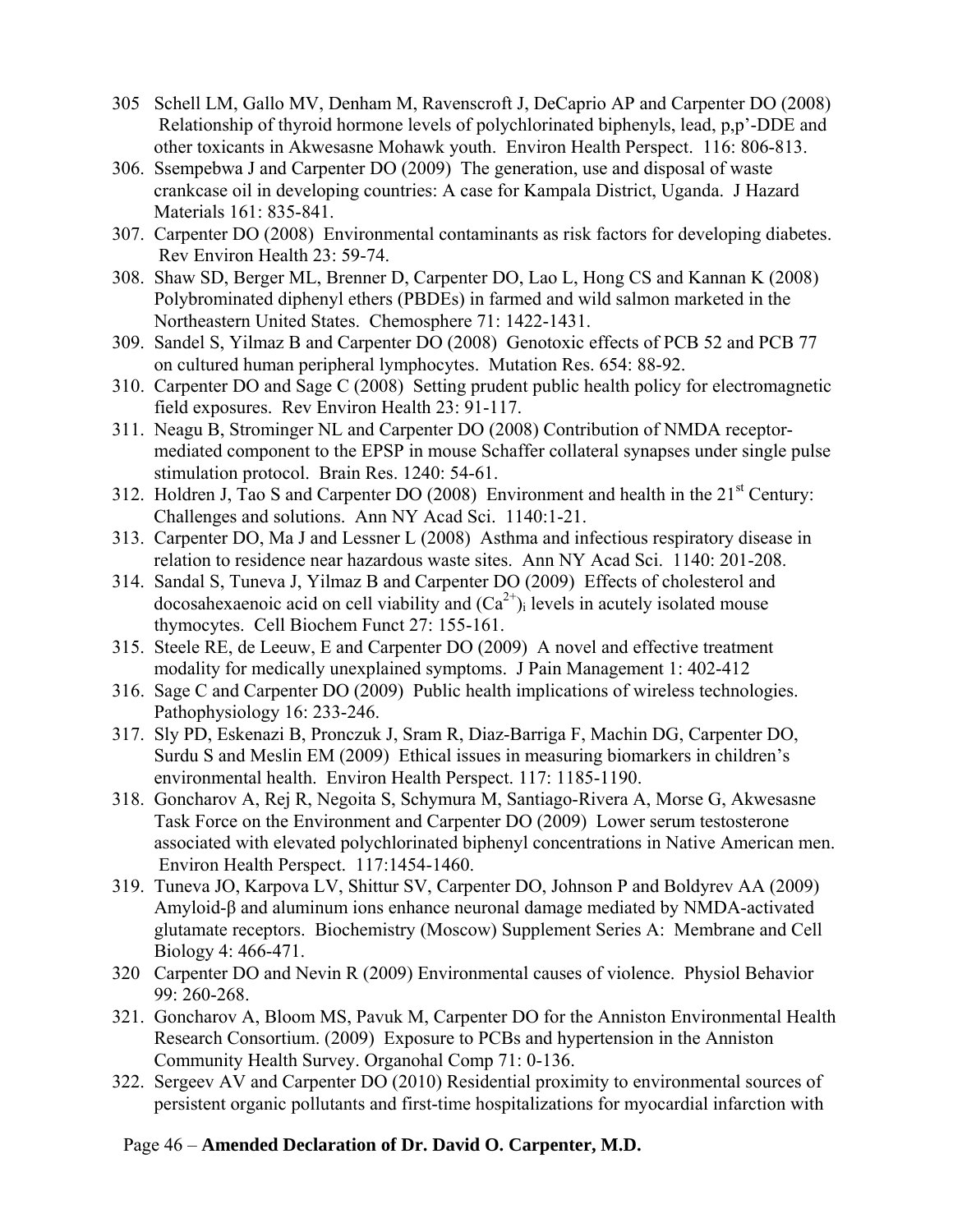comorbid diabetes mellitus: A 12-year population-based study. Int J Occup Med Environ Health 23: 5-13.

- 323. Carpenter DO (2010) Electromagnetic fields and cancer: The cost of doing nothing. Rev Environ Health 25: 75-80.
- 324. Sergeev AV and Carpenter DO (2010) Exposure to persistent organic pollutants increases hospitalization rates for myocardial infarction with comorbid hypertension. Primary Prevention Insights. 2: 1-9.
- 325. Hori N, Kadota MT, Watanabe M, Ito Y, Akaike N and Carpenter DO (2010) Neurotoxic effects of methamphetamine on rat hippocampus pyramidal neurons. Cell Mol Neurobiol.30: 849-856.
- 326. Hardell, S, Tilander H, Welfinger-Smith G and Carpenter DO (2010) Levels of polycholorinated biphenyls (PCBs) and three organochlorine pesticides in fishes from the Aleutian Islands of Alaska. PLoS ONE, 5:e12396.
- 327. Carpenter, DO. (2010) Human health effects of EMFs: The cost of doing nothing. IOP Conf. Series: Earth and Environmental Science 10: 012004. doi:10:1088/1755- 1315/10/1/10/012004.
- 328. Goncharov A, Bloom M, Pavuk M, Birman I and Carpenter DO for the Anniston Environmental Health Research Consortium. Blood pressure and hypertension in relation to levels of serum polychlorinated biphenyls in residents of Anniston, Alabama. J Hypertension. 28: 2053-2060..
- 329. Prasad A, Ahs M, Goncharov A and Carpenter DO (2010) Omega-3 and omega-6 fatty acids kill thymocytes and increase membrane fluidity. The Open Cell Development & Biology Journal 3: 1-8
- 330. Sergeev AV and Carpenter DO (2010) Increased hospitalizations for ischemic stroke with comorbid diabetes and residential proximity to source of organic pollutants: A 12-year population-based study. Neuroepidemiology 35:196-201.
- 331. Prasad A, Bloom M and Carpenter DO (2010) Role of calcium and ROS in cell death induced by polyunsaturated fatty acids in murine thymocytes. J Cell Physiol. 225: 829- 836.
- 332. Sergeev AV and Carpenter DO (2010) Geospatial patterns of hospitalization rates for stroke with comorbid hypertension in relation to environmental sources of persistent organic pollutants: Results from a 12-year population-based study. Environ Sci Pollut Res Int 18: 576-585.
- 333. Brown D, Goncharov A, Paul E, Simonin H and Carpenter DO. (2010) The relationships between Adirondack lake pH and levels of mercury in yellow perch. J Aquat Animal Health. 22:280-290.
- 334. Gavidia T, Brune M-N, McCarty KM, Pronczuk J, Etzel R, Neira M, Carpenter DO, Suk WA, Arnold RG, Ha EH, and Sly PD (2010) Children's environmental health – from knowledge to action. Lancet 377:1134-1136.
- 335. Bushkin-Bedient S and Carpenter DO (2010) Benefits versus risks associated with consumption of fish and other seafood. Rev Environ Health 25: 161-191.
- 336. Goncharov A, Pavuk M, Foushee HR and Carpenter DO for the Anniston Environmental Health Consortium (2010) Blood pressure in relation to concentrations of PCB congeners and chlorinated pesticides. Environ Health Perspect. 119:319-325.
- 337. Yilmaz B, Sandal S and Carpenter DO (2010) PCB 9 exposure induces endothelial cell death while increasing intracellular calcium and ROS levels. Environ Toxicol. In press. doi: 10.1002/tox.20676.

### Page 47 – **Amended Declaration of Dr. David O. Carpenter, M.D.**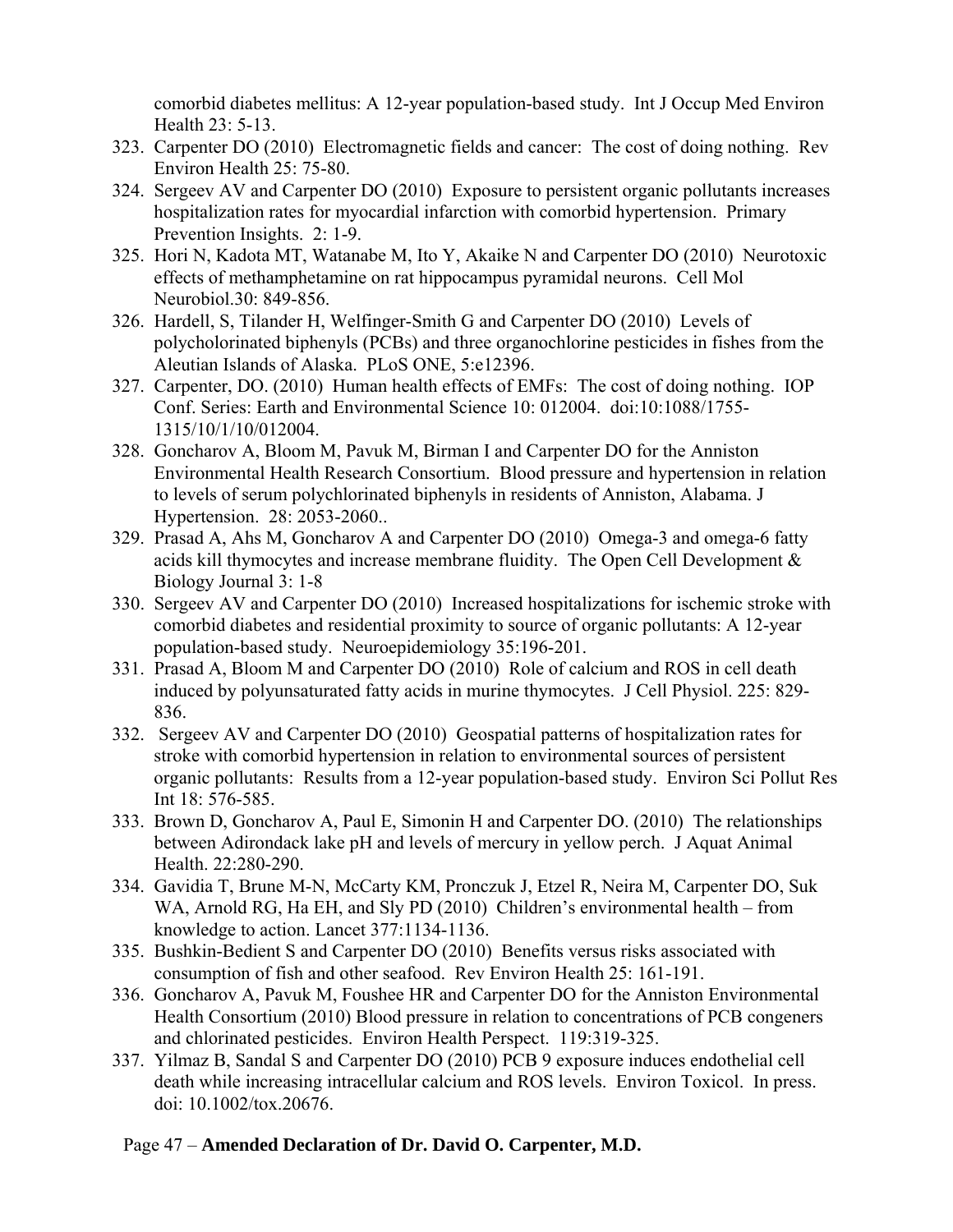- 338. Sly PD, Arnold RG and Carpenter DO (2011) Environmental exposures in the era of climate change. Rev Environ Health 26: 1-4.
- 339. Carpenter DO (2011) Health effects of persistent organic pollutants: The challenge for the Pacific Basin and for the World. Rev Environ Health 26: 61-69.
- 340. Sergeev AV and Carpenter DO (2011) Increase in metabolic syndrome-related hospitalizations in relation to environmental sources of persistent organic pollutants. Int J Environ Res Public Health 8:762-776.
- 341. Carpenter DO, Miller PK, Waghiyi, Welfinger-Smith G (2011) Environmental contamination of the Yupik people of St. Lawrence Island, Alaska. J Indigenous Res In Press.
- 342. Carpenter DO (2010) Human health effects of EMFs: The cost of doing nothing. IOP C Ser Earth Env 10:1-6.
- 343. Kamalov J, Carpenter DO, Birman I (2011) Cytotoxicity of environmentally relevant concentrations of aluminum in murine thymocytes and lymphocytes. J Toxicol. Doi:10.1155/2011/796719.
- 344. Silbernagel S, Carpenter DO, Gilbert SG, Gochfeld M, Groth E, Hightower JM, Schiavone FM. (2011) Recognizing and preventing over exposure to methylmercury from fish and seafood consumption: Information for physicians. J Toxicol, 2011; doi:10.1155/2011/983072
- 345. Welfinger-Smith G, Minholz JL, Byrne S, Waghiyi V, Gologergen J, Kava J, Apatiki M, Ungott E, Miller PK, Arnason J and Carpenter DO. (2011) Organochlorine and metal contaminants in traditional foods from St. Lawrence Island, Alaska. J Toxicol Environ Health A. 74: 1-20.
- 346. Åhs M, Prasad A, Aminov Z and Carpenter DO (2011) Mechanisms of cell death of thymocytes induced by polyunsaturated, monounsaturated and trans-fatty acids. J Cell. Biochem. In press.
- 347. Boberg E, Lessner L and Carpenter DO. The role of residence near hazardous waste sites containing benzene in the development of hematologic cancers in upstate New York. Int J Occup Med Environ Health. In press.
- 348. Turyk ME, Bhazsar SP, Bowerman W, Boysen E, Clark M, Diamond M, Mergler D, Pantazopoulos P, Schantz S and Carpenter DO (2011) Risks and benefits of consumption of Great Lakes fish. Environ Health Perspect. In press.
- 349. Ma J, Lessner L, Schreiber J and Carpenter DO (2009) Association between residential proximity to PERC dry cleaning establishments and kidney cancer in New York city. J Environ Public Health doi:10.1155/2009/183920.

### **Books:**

- 1. Cellular Pacemakers I: Mechanisms of Pacemaker Generation, David O. Carpenter, editor; John Wiley & Sons, New York, 1982.
- 2. Cellular Pacemakers II: Function in Normal and Disease States, David O. Carpenter, editor; John Wiley & Sons, New York 1982.
- 3. Biologic Effects of Electric and Magnetic Fields, Volume I: Sources and Mechanisms of Biologic Effects, David O. Carpenter and Sinerik Ayrapetyan, editors; Academic Press, California, 1994.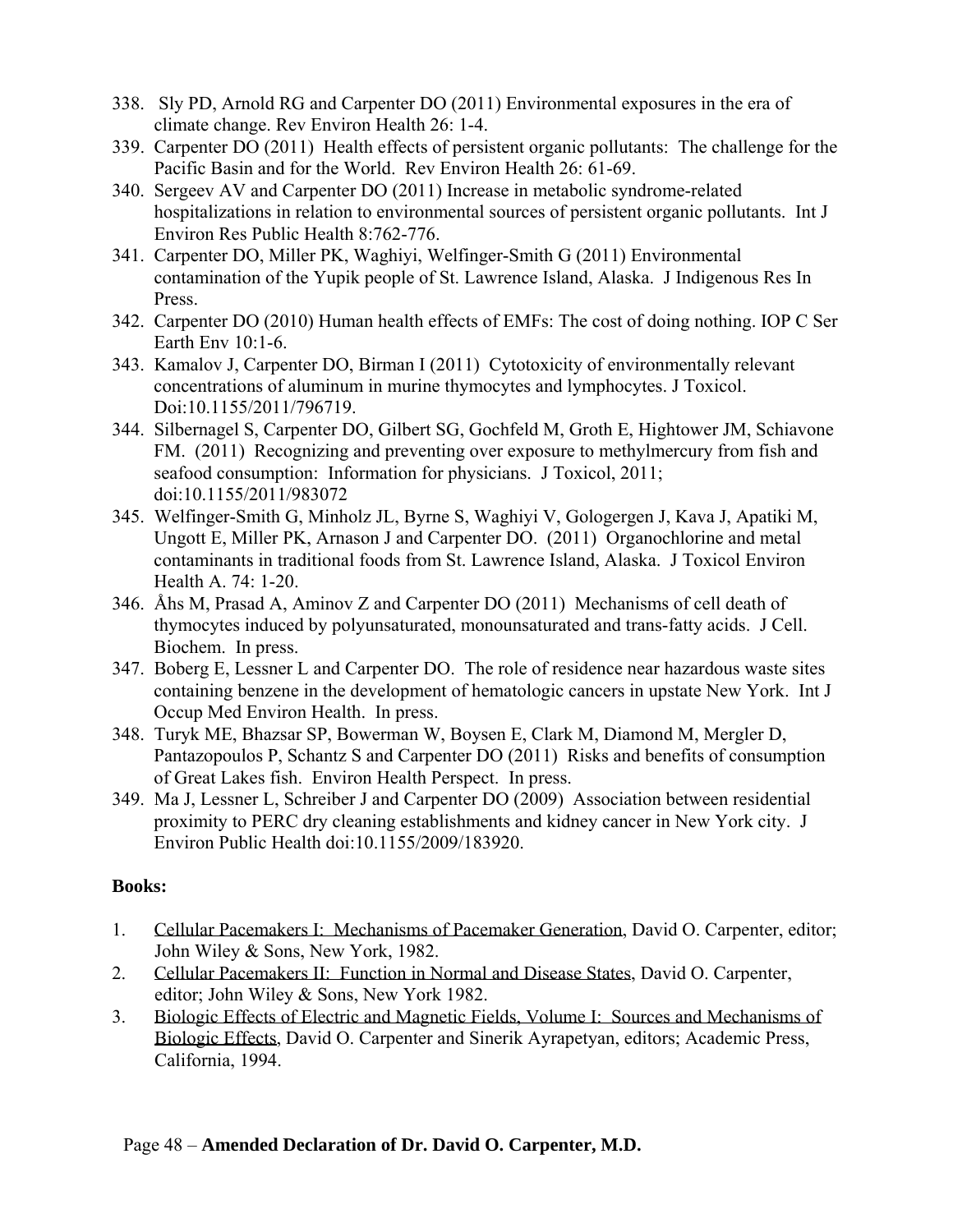- 4. Biologic Effects of Electric and Magnetic Fields, Volume II: Beneficial and Harmful Effects, David O. Carpenter and Sinerik Ayrapetyan, editors; Academic Press, California, 1994.
- 5. Environmental Challenges in the Pacific Basin, David O. Carpenter, ed. New York Academy of Sciences, Vol 1140, 457 pp, 2008.

### **Reviews and Book Chapters:**

- 1. Carpenter, D.O. Ionic mechanisms and models of endogenous discharge of Aplysia neurons. Proceedings of the Symposium on Neurobiology of Invertebrates: Mechanisms of Rhythm Regulation. Tihany, Hungary, August 2-5, 1971, Hungarian Academy of Sciences, pp. 35-58, 1973.
- 2. Carpenter, D.O., Hovey, M.M. and Bak, A.F. Measurements of intracellular conductivity in Aplysia neurons: Evidence for organization of water and ions. Ann. NY Acad. Sci., 204:502-533, 1973.
- 3. Carpenter, D.O., Hubbard, J.H., Humphrey, D.R., Thompson, H.K. and Marshall, W.H. CO2 effects on nerve cell function. In: Topics in Environmental Physiology and Medicine: Carbon Dioxide and Metabolic Regulation. (Eds.: G. Nahas and K.A. Schaefer), Springer-Verlag, New York, pp. 49-62, 1974.
- 4. Parmentier, J. and Carpenter, D.O. Blocking action of snake venom neurotoxins at receptor sites to putative central nervous system transmitters. In: Animal, Plant and Microbial Toxins (Eds.: A. Ohaska, K. Hayashi, and Y. Sawai), Plenum Press, London, Vol. 2, pp. 179-191, 1976.
- 5. Pierau, Fr.-K. and Carpenter, D.O. Metabolic control of peripheral temperature receptors in the scrotal skin of the rat. Israel J. Med. Sci., 12:1044-1046, 1976.
- 6. Carpenter, D.O. Membrane Excitability: In: Mammalian Cell Membranes Vol. 4, Membranes and Cellular Functions, (Eds.: G.A. Jamieson and D.M. Robinson), Butterworth & Co., London, pp. 184-206, 1977.
- 7. Carpenter. D.O., Myers, P.R., Shain, W., Sinback, C.N. and Swann, J.W. Interchangeable association of neurotransmitter receptors and ionophores in vertebrate and invertebrate cells. Proc. Symposium: "Iontophoresis and Transmitter Mechanisms in the Mammalian Central Nervous System", Cambridge, England, Raven Press, pp. 203-205, 1978.
- 8. Carpenter, D.O., McCreery, M.J., Woodbury, C.M. and Yarowsky, P.J. Modulation of endogenous discharge in neuron R-15 through specific receptors for several neurotransmitters. In: Abnormal Neuronal Discharges, (Eds: N. Chalazonitis and M. Boisson), Raven Press, New York, pp. 189-203, 1978.
- 9. Tsien, R.W. and Carpenter, D.O. Ionic mechanisms of pacemaker activity in cardiac purkinje fibers. Fed. Proc., 37:2127-2131, 1978.
- 10. Kebabian, P.R., Kebabian, J.W. and Carpenter, D.O. Serotonin causes accumulation of cyclic AMP in Aplysia hear. The Proceedings of the Fourth International Catecholamine Symposium, (Eds: E. Usdin and I. Kopin), Pergamon Press, New York, pp. 1167-1169.
- 11. Braitman, D.J., Auker, C.R. and Carpenter, D.O. Direct and modulatory actions of thyrotropin-releasing hormone (TRH) in sensorimotor cortex. Proc. EMBO Workshop on Drug Receptors in the Central Nervous System, Weizman Institute of Science, Rehovot, Israel, February 10-14, 1980.

# Page 49 – **Amended Declaration of Dr. David O. Carpenter, M.D.**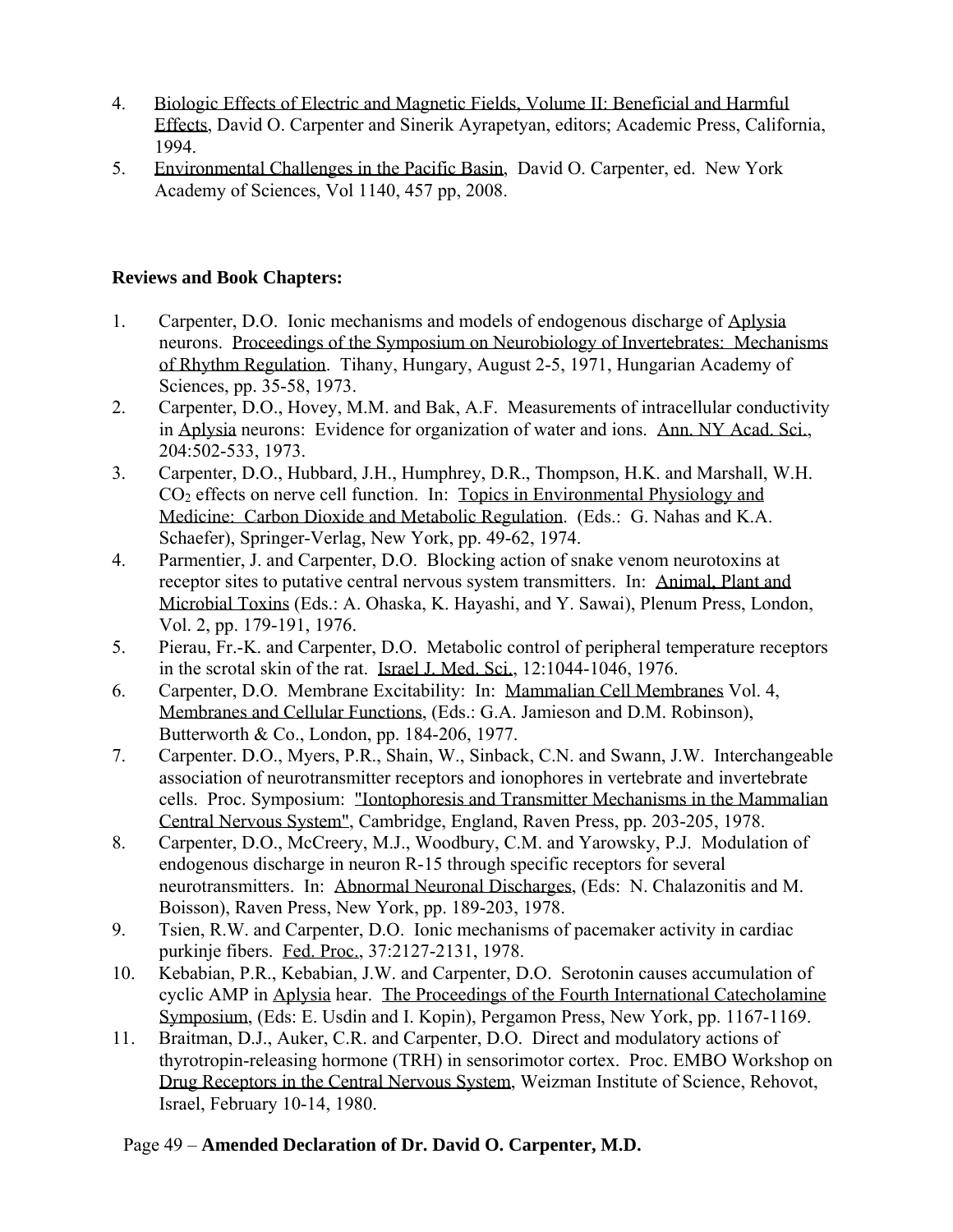- 12. Carpenter, D.O. Ionic and metabolic bases of neuronal thermosensitivity. Fed. Proc., 40:2808-2813, 1981.
- 13. Carpenter, D.O. and Reese, T.S. Chemistry and Physiology of Synaptic Transmissions. In: Basic Neurochemistry, 3rd Edition, (Eds.: Siegel, Albers, Agranoff and Katzman), Little, Brown and Company, pp. 161-168, 1981.
- 14. Shain, W. and Carpenter, D.O. Mechanisms of synaptic modulation. Intl. Rev. Neurobiol., 22:205-247, 1981.
- 15. Wiederhold, M.L. and Carpenter, D.O. Possible Role of Pacemaker Mechanisms in Sensory Systems. In: Cellular Pacemakers II: Function in Normal and Disease States, (Ed.: D.O. Carpenter), John Wiley & Sons, New York, pp. 27-58, 1982.
- 16. Carpenter, D.O. The generator potential mechanism in cold afferents may be an electrogenic sodium pump. Workshop on Mechanisms of Thermal Regulations. J. Therm. Biol., 387-390, 1983.
- 17. Carpenter, D.O. and Gregg, R.A. Functional significance of electrogenic pumps in neurons. In: Electrogenic transport: Fundamental Principles and Physiological Implications, (Eds.: M. Blaustein and M. Liebermann), Raven Press, pp. 253-270, 1984.
- 18. Carpenter, D.O., Briggs, D.B. and Strominger, N. Behavioral and electrophysiological studies of peptide-induced emesis in dogs. Fed. Proc., 43:16-18, 1984.
- 19. Coyle, J.T., Blakeley, R.D., Zaczeck, R., Ory-Lavollee, L., Koller, K., ffrench-Mullen, J.M.H. and Carpenter, D.O. Acidic peptides in brain: Do they act at putative glutamatergic synapses. In: Excitatory Amino Acids and Epilepsy, (Eds.: Y. Ben-Ari and R. Schwarcz), Plenum Press, New York, pp. 375-384.
- 20. Carpenter, D.O., ffrench-Mullen, J.M.H., Hori, N., Sinback, C.N. and Shain, W. Segregation of synaptic function on excitable cells. In: Neural Mechanisms of Conditioning, (Eds.: D. Alkon and C.D. Woody), Plenum Press, NY, pp. 355-369, 1985.
- 21. Carpenter, D.O. and Hall, A.F. Responses of Aplysia cerebral ganglion neurons to leucine enkephalin. In: Comparative Aspects of Opioid and Related Neuropeptide Mechanisms, (Eds.: M. Leung and G. Stefano), CRC Press, pp. 49-57.
- 22. Zaczeck, R., Koller, K., Carpenter, D.O., Fisher, R., ffrench-Mullen, J.M.H. and Coyle, J.T. Interactions of acidic peptides: Excitatory amino acid receptors. In: Excitatory Amino Acids, (Ed.: P.J. Roberts), Macmillan, London, 1987.
- 23. Carpenter, D.O. Central nervous system mechanisms in deglutition and emesis. In: Handbook of Physiology, Section 6: The Gastrointestinal System. Vol. I, Motility and Circulation, (Ed.: J.D. Wood), American Physiological Society, Chapter 18, pp. 685-714, 1989.
- 24. Carpenter, D.O., Briggs, D.B. and Strominger, N. Mechanisms of radiation-induced emesis in the dog. Pharmacol. Ther., 39:367-371, 1988.
- 25. Carpenter, D.O. Comparative biology of neurotransmitter functions. Biology International, 15:2-9, 1987.
- 26. Carpenter, D.O. Electromagnetic Fields: Do We Know Enough to Act? In: Health and Environmental Digest, Vol. 2, pp. 3-4, 1988.
- 27. Carpenter, D.O. The New York State Power Lines Project: Summary and Conclusions. In: 20th Annual National Conference on Radiation Control, CRCPD Publication 88-6, Nashville, Tennessee, May 15-19, 1988, pp. 399-409.
- 28. S.-Rozsa, K., Carpenter, D.O., Stefano, G.B. and Salanki, J. Distinct responses to opiate peptides and FMRFamide on B-neurons of the Aplysia cerebral ganglia. In: Comparative

### Page 50 – **Amended Declaration of Dr. David O. Carpenter, M.D.**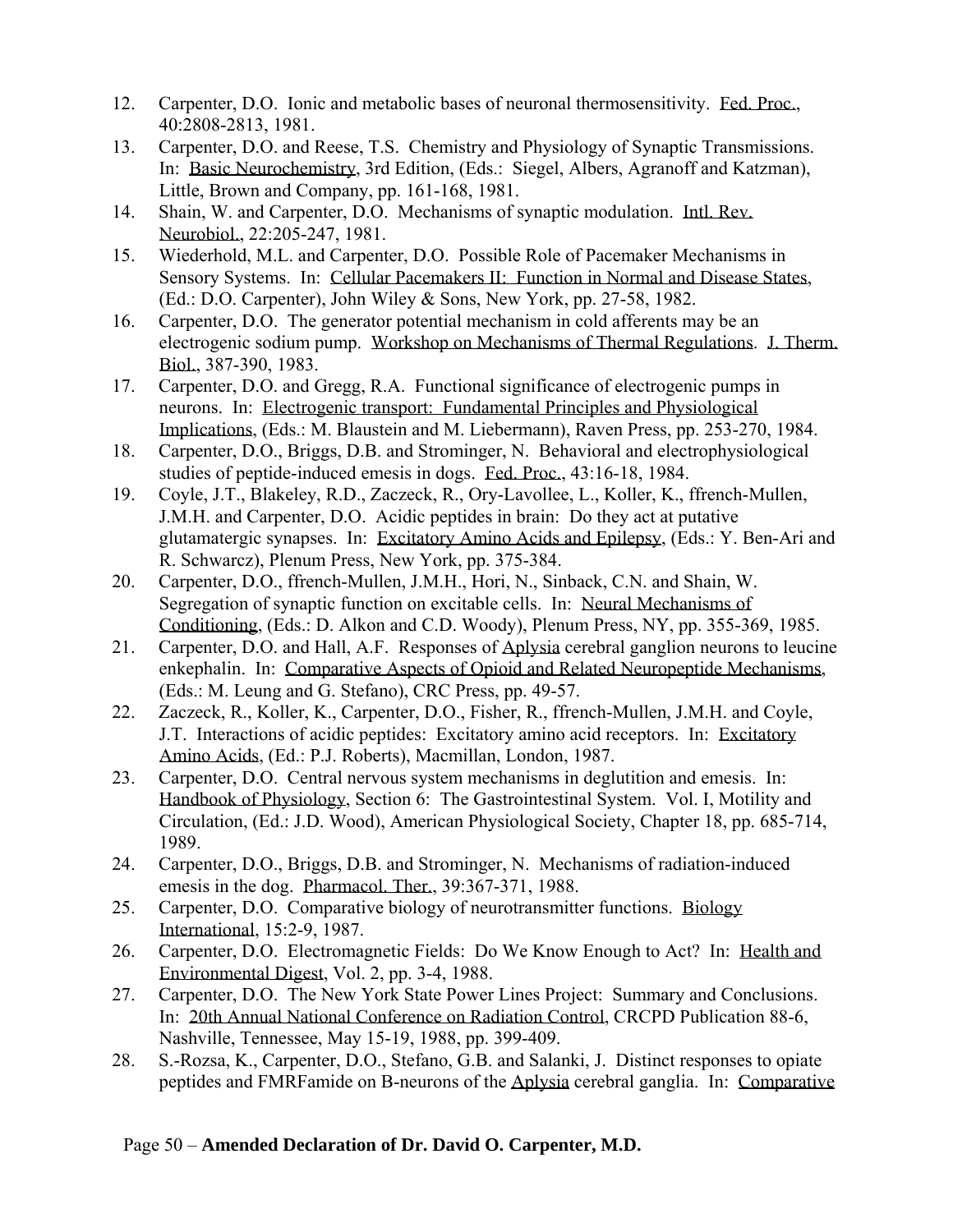Aspects of Neuropeptide Function, (Eds. E. Florey and G.B. Stefano), Manchester University Press, Chapter 6, pp. 73-86, 1991.

- 29. Carpenter, D.O. A common mechanism of excitation of area postrema neurons by several neuropeptides, hormones and monoamines. In: Comparative Aspects of Neuropeptide Function, (Eds. E. Florey and G.B. Stefano) Manchester University Press, Chapter 21, pp. 260-270, 1991.
- 30. Carpenter, D. O., Hirotsu, I., Katsuda, N. and Hori, N. The effects of acetylcholine and aging on electrical excitability of the central nervous system. In: Neuroregulatory Mechanisms in Aging, Pergamon Press LTD, pp. 5-23, 1993.
- 31. Turner, J.N., Swann, J.W., Szarowski, D.H., Smith, K.L., Shain, W., Carpenter, D.O. and Fejtl, M. Three-dimensional confocal light and electron microscopy of neurons: fluorescent and reflection stains. Methods in Cell Biology, 38:345-366, 1993.
- 32. Deno, D. and Carpenter, D.O. Sources and characteristics of electric and magnetic fields in the environment. In: Biologic Effects of Electric and Magnetic Fields, Volume I: Sources and Mechanisms of Biologic Effects, David O. Carpenter and Sinerik Ayrapetyan, editors, Academic Press, California, pp. 3-59, 1994.
- 33. Carpenter, D.O. The public health implications of magnetic field effects on biological systems. In: Biologic Effects of Electric and Magnetic Fields, Volume II: Beneficial and Harmful Effects, David O. Carpenter and Sinerik Ayrapetyan, editors, Academic Press, California, pp. 321-329, 1994.
- 34. Carpenter, D.O. Multidisciplinary study of hazardous wastes at a Great Lakes Superfund Site. Great Lakes Research Review, 1: 37-39, 1994.
- 35. Fejtl, M. and Carpenter, D.O. Single-channel studies in molluscan neurons. In: Ion Channels, Vol. 4, Toshio Narahashi, ed., Plenum Press, New York, pp. 333-376, 1996.
- 36. Turner, J.N., Swann, J.W., Szarowski, D.H., Smith, K.L., Shain, W., Carpenter, D.O. and Fejtl, M. Three-dimensional confocal light and electron microscopy of central nervous system tissue, and neurons and glia in culture. In: International Review of Experimental Pathology, V.J. Savin and T.B. Wiegmann, editors, Volume 36, Academic Press, pp. 53- 72, 1996.
- 37. Boldyrev, A., Lawrence, D. and Carpenter, D. Effect of carnosine and its natural derivatives on apoptosis of neurons induced by excitotoxic compounds. In: Pentide Science-Present and Future, Y. Shimonishi, editor, Kluwer Academic Publishers, Great Britain, pp. 424-426, 1998.
- 38. Carpenter, D.O., Hussain, R., Tan, Y., Niemi, W. and Hori, N. Long-term potentiation and long-term depression: Relevance to learning and memory. In: Modern Problems of Cellular and Molecular Biophysics. S.N. Ayrapetyan and A.C.T. North, editors, Nayan Tapan, pp. 83-94, 2001.
- 1. Carpenter, D.O. NMDA receptors and molecular mechanisms of excitotoxicity. In: Oxidative Stress at Molecular, Cellular and Organ Levels, A. Boldyrev and P. Johnson, editors, Research Signpost, pp. 77-88, 2002.
- 2. Carpenter, D.O. Clearing the air: Asthma an indoor exposure. JNMA 96: 1-2, 2004.
- 41. Carpenter DO. Environmental contaminants and human health: The health effects of persistent toxic substances. Firat Tip Dergisi 10: \_\_\_\_: 2005.
- 42. Hermanson MH, Johnson GW and Carpenter DO. Routes of human exposure to PCBs in Anniston, Alabama. ACS Division of Environmental Chemistry, 232rd National Meeting, 46: 1117-1122, 2006

### Page 51 – **Amended Declaration of Dr. David O. Carpenter, M.D.**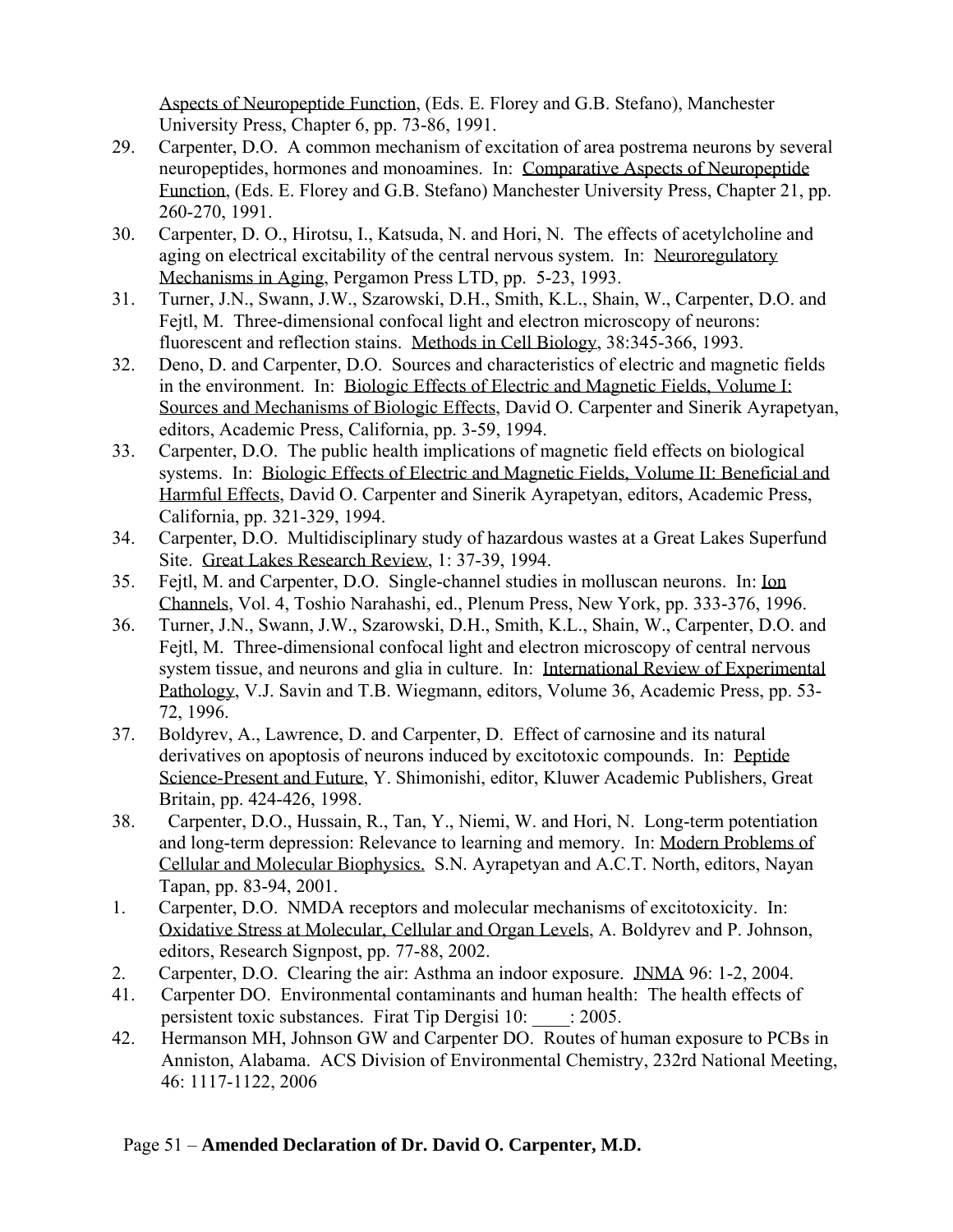- 43. Carpenter DO and Welfinger-Smith G. The Hudson River: A case study of PCB contamination. In: Water and Sanitation-Related diseases and the Environment: Challenges, Interventions, and Preventative Measures. Janine M.H. Selendy, Ed., Wiley & Sons, Inc. 2011, pp 303-327.
- 44. Welfinger-Smith G and Carpenter DO. Addressing sources of PCBs and other chemical pollutants in water. In: Water and Sanitation-Related diseases and the Environment: Challenges, Interventions, and Preventative Measures. Janine M.H. Selendy, Ed., Wiley & Sons, Inc. 2011, pp 359-384.

# **Other Publications:**

- 1. Barker, J.L. and Carpenter, D.O. Neuronal thermosensitivity. Science, 172:1361-1362, 1971.
- 2. Carpenter, D.O. Cellular Pacemakers. Fed. Proc., 37:2125-2126, 1978.
- 3. Carpenter, D.O. Membrane biophysics and general neurobiology in Japan. ONR Tokyo Scientific Bulletin, 3:23-27, 1978.
- 4. Carpenter, D.O. Research on the primate nervous system in Japan. ONR Tokyo Scientific Bulletin, 3:28-32, 1978.
- 5. Carpenter, D.O. Report on the Sixth International Biophysics Congress, Kyoto, Japan. ONR Tokyo Scientific Bulletin, 3:38-40, 1978.
- 6. Carpenter, D.O. Interchangeable association of neurotransmitter receptors with several ionophores. Brain Research Bulletin, 4:149-152, 1978.
- 7. Carpenter, D.O. and Ahlbom, A. Power lines and cancer: Public health and policy implications. Forum, 3:96-101, 1988.
- 8. Carpenter, D.O. Setting Health Policy When the Science and the Risk are Uncertain. In: The Scientific Basis of Health Policy in the 1990s, Proceedings of the School of Public Health's Fifth Anniversary Symposium, 54-63, 1990.
- 9. Carpenter, D.O. Integrating public health in professional education. Optometry and Vision Science, 70: 699-702, 1993.
- 10. Bowerman, W.W., Carey, J., Carpenter, D.O., Colborn, T., DeRosa, C., Fournier, M., Fox, G.A., Gibson, B.L., Gilbertson, M., Henshel, D., McMaster, S. and Upshur, R. Is it time for a Great Lakes Ecosystem Agreement separate from the Great Lakes Water Quality Agreement? J. Great Lakes Res. 25:237-238, 1999.
- 11. Carpenter, D.O. Editorial Comment of APrimary hypoxic tolerance and chemical preconditioning during estrus cycle@. Stroke, 30:1262, 1999.
- 12. Carpenter, D.O. Bring environmental health back into public Health. J. Pub. Health Mgmt. Pract., 5:vii-viii, 1999.
- 13. Carpenter, D.O. Should children and women of childbearing age eat Great Lakes fish? Great Lakes Commission Advisor, 13: 8, 2000.
- 14. Hites, R.A., Foran, J.A., Schwager, S.J., Knuth, B.A., Hamilton, M.C. and Carpenter, D.O. Response to comment on AGlobal Assessment of Polybrominated Diphenyl Ethers in Farmed and Wild Salmon@. Environ. Sci. Technol. 39: 379-380.
- 15. Carpenter, D.O. Blood lead and IQ in older children. Letter to the editor. Environ. Health Perspect., 113: A581-A582, 2005.

### Page 52 – **Amended Declaration of Dr. David O. Carpenter, M.D.**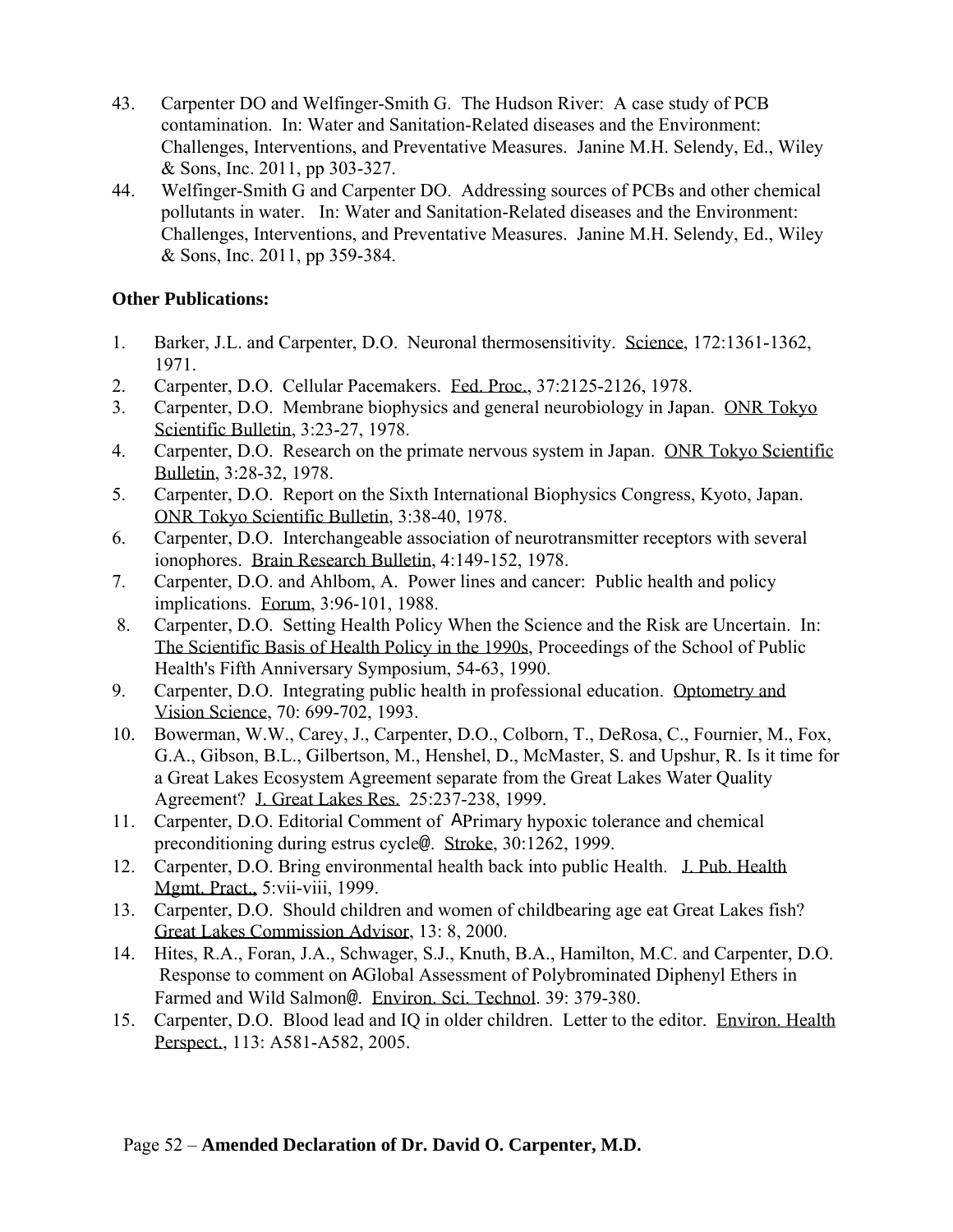16. Foran, J.A., Carpenter, D.O., Good, D.H., Hamilton, M.C., Hites, R.A., Knuth, B.A. and Schwager, S.J. Risks and benefits of seafood consumption. Letter to the editor. Am. J. Prev. Med. 30: 438-439, 2006.

#### **PREVIOUS DEPOSITIONS AND TESTIMONY (past seven years):**

Antonia Tolbert et al. vs. Monsanto Company, Pharmacia Corp., and Solutia Inc., deposed for the plaintiffs, 21-22 January 2003. Mark Englehart, Attorney 334-269-2343. Aaron et al. vs. Chicago Housing Authority et al., deposed for the plaintiffs, 5-6 March 2003. Kellum et al., vs. Kuhlman Corporation, deposed for the plaintiffs, 4 September 2004. Doublas Mercier, Attorney, 601-914-2882. Allgood et al. vs. General Motors Corporation, deposed for the plaintiffs, 8-10 December 2004. Brian J. Leinbach, Attorney. 310-552-3800. Maggie T. Williams et al. vs. Kuhlman Corporation, deposed for the plaintiffs, 1 February and 25 February 2005. Douglas Mercier, Attorney, 601-914-2882. Solutia Inc. et al., Debtors, vs. Monsanto Company and Pharmacia Corporation; deposed for the plaintiffs, 12 September 2006. Samuel E. Stubbs, Attorney; 713-425-7345. Charles W. Adams, et al., vs. Cooper Industries, Inc. et al., deposed for the plaintiffs, 28- 29 September 2006. Donna Keene Holt, Attorney. 865-212-3294. Arthur D. Dyer et al. vs. Waste Management et al., deposed for the plaintiffs, 2 November 2006. Mark L. Thomsen, Attorney. Cannon & Dunply, Brookfield, WI 53008. Clopten et al. vs. Monsanto, deposed for the plaintiffs, 31 January 2007. Robert Roden, Attorney. 406-525-2665. Marty Paulson et al. vs. Monsanto, deposed for the plaintiffs, 7 August 2007. Torger Oaas, Attorney. 406-525-2665. John Edward Martinez and Gladys Yolanda Martinez vs. Entergy Corporation et al., deposed for the plaintiffs, 16 April 2008. Julie Jacobs, Attorney. 504-566-1704. Fannie Wayne et al. vs. Pharmacia Corporation, et al., deposed for the plaintiffs, 29 October 2008. John E. Norris, Attorney. 205-541-7759. Fannie Wayne et al. vs. Pharmacia Corporation et al., testified for the plaintiffs, 31 March-1 April, 2009. John E. Norris, Attorney. 205-541-7759. Clement Passariello, et al., vs. CL&P, et al.; William Korzon, et al., vs. CL&P, et al.; Louis Gherlone et al., vs. CL&P, et al.; and William Ho, et al., vs. CL&P et al., deposed for the plaintiffs, 13 April 2009. Benson A. Snaider, Attorney. 203-777-6426. Before the Pennsylvania Public Utility Commission, docket No A-2009-2082652, et al. Testified on behalf of the Saw Creek Estates Community Association, 2 September 2009. Paul M. Schmidt, Attorney. 215-569-2800 x161. James Alford et al. v. Kuhlman Corporation, et al., pending in the USDC, Southern District of Mississippi, Deposed for plaintiffs, 20 August 2009. Shiela Bossier, Attorney. 601- 352-5450 Fannie Wayne et al. v. Pharmacia Corporation. Deposed for plaintiffs, 23 September 2009, Timothy C. Davis, Attorney. 205-327-9115. Before the Minnesota Public Utilities Commission in the matter of the route permit

application by Great river energy and Xcel Energy for a 345 kV transmission line from Brookings County, South Dakota to Hampton, Minnesota. Testified for plaintiffs, 16 December

Page 53 – **Amended Declaration of Dr. David O. Carpenter, M.D.**